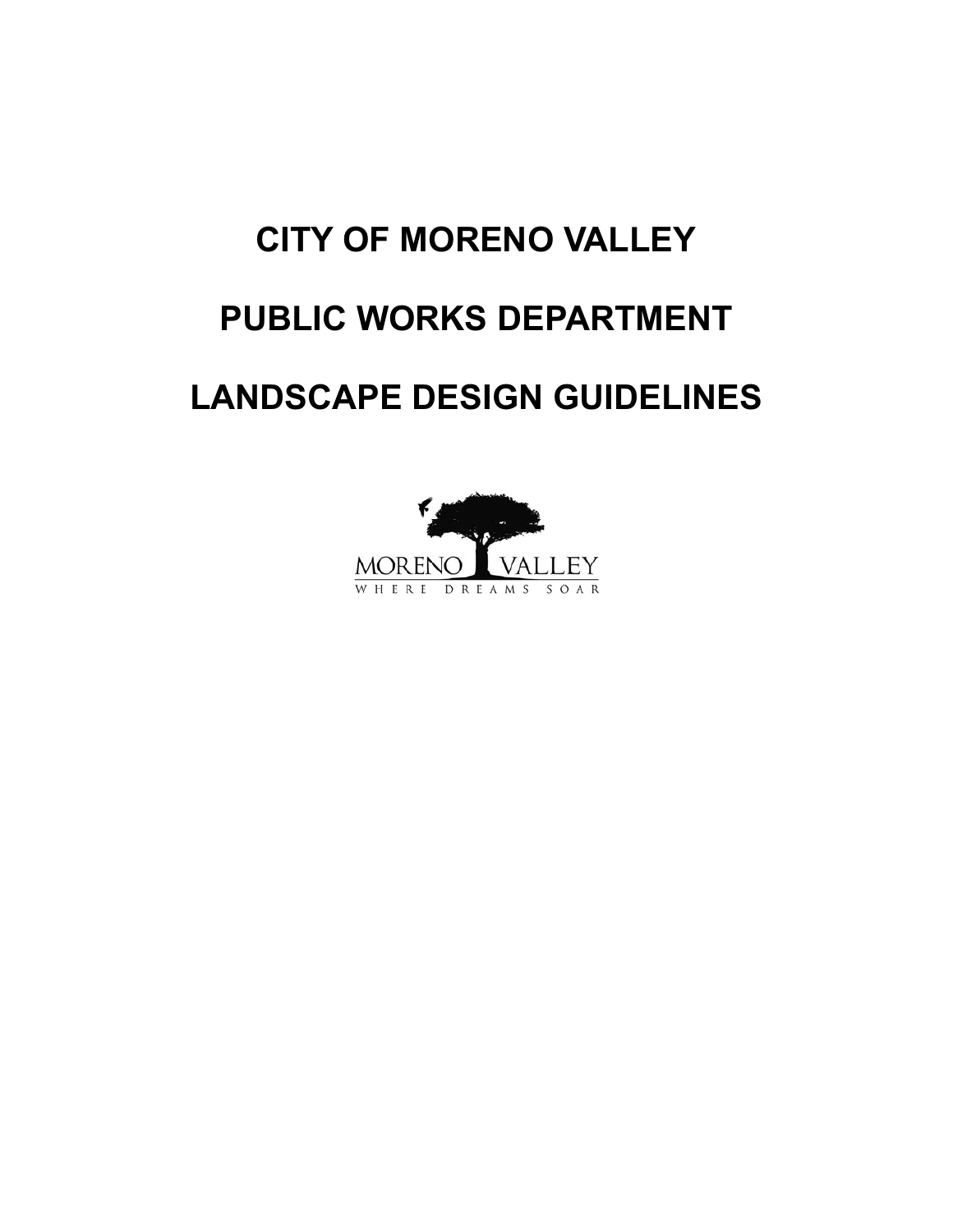#### **SUBMITTAL PROCEDURES PUBLIC WORKS LANDSCAPE DESIGN GUIDELINES**

### **I. SUBMITTAL PROCEDURES**

 Landscape and irrigation plans are required to be approved by the City prior to installation. The submittal requirements and plan approval process is outlined below.

#### A. Conceptual Plan Submittal

- 1. Conceptual Landscape Plan This plan will show approximate locations of landscape materials to be used, and will indicate specific species and sizes of each plant. See Plan Preparation Procedures, Section I. for requirements.
- 2. Number of Plans The number of plans required for submittal will be the same as required for the development proposal. For example, a Conditional Use Permit (CUP) requires thirty-five (35) sets of plans, therefore, thirty-five (35) sets of landscape plans are also required.

 Plans will be reviewed along with the development proposal, and will be approved or denied as part of the total development proposal. Once the development proposal is approved by the Planning Commission and the City Council, if necessary, the applicant may submit landscape working drawings for Plan Check.

#### B. Plan Check Process For Landscape Construction Drawings

 The plan check process should require no more than three (3) submittals. Plans will be reviewed for conformance with the approved conceptual drawings, and Conditions of Approval.

 Public and private landscape areas shall be separated into two (2) individual packages. Landscape plans for all public areas shall be prepared on photo mylar originals. Small projects may be submitted as one (1) set of plans with prior approval of the Public Works Director.

- 1. Public Landscape Areas
	- a. First Submittal The applicant shall submit to the Public Works Department-Enterprise Services Administration Division the following items:
		- (1) Initial plan review fee;
		- (2) Six (6) sets of Landscape Plans and Specifications;
		- (3) One (1) set of Grading Plans;
		- (4) One (1) set of Street Improvement Plans;
		- (5) Three (3) sets of Preliminary Cost Estimate.

 Public Works Department will distribute plans to the Planning Department, and Public Works Department-Transportation Division.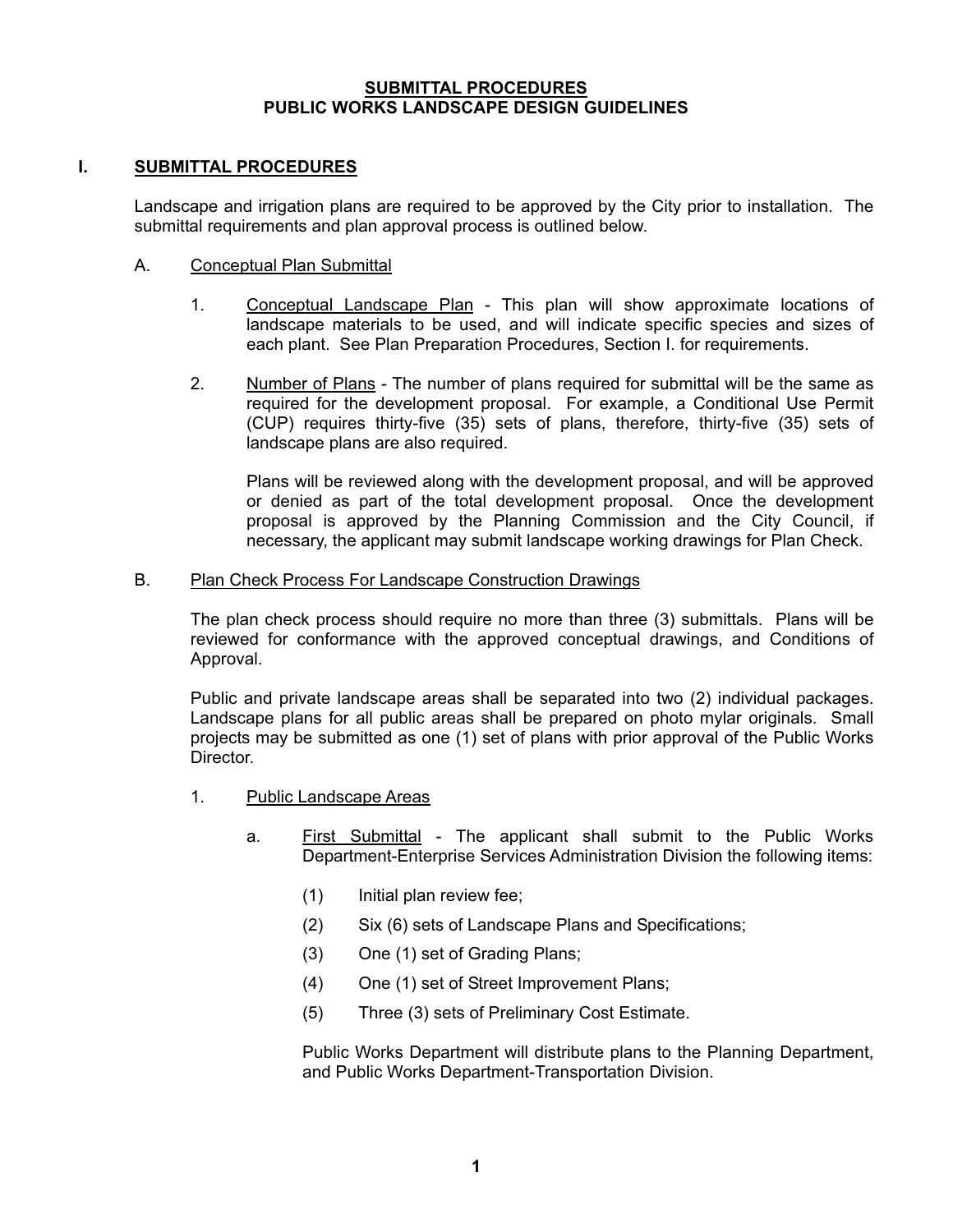#### **SUBMITTAL PROCEDURES - cont. PUBLIC WORKS LANDSCAPE DESIGN GUIDELINES**

- b. Second Submittal The applicant shall submit to the Public Works Department-Enterprise Services Administration Division (commensurate with street improvement plans) the following items:
	- (1) Three (3) sets of revised Landscape Plans and Specifications;
	- (2) Red-lined First Submittal set;
	- (3) Three (3) sets of Irrigation Pressure Calculations.

 The Second Submittal shall address previous comments, and include irrigation pressure calculations that reflect changes from the First Submittal.

 Plans for projects that will use reclaimed water for irrigation should be submitted for review by Eastern Municipal Water District at this point in the plan review process.

- c. Third Submittal The applicant shall submit to the Public Works Department-Enterprise Services Administration Division the following items:
	- (1) Two (2) sets of revised Landscape Plans and Specifications;
	- (2) Red-lined Second Submittal set;
	- (3) Two (2) copies of revised Cost Estimates;
	- (4) Two (2) copies of revised Irrigation Pressure Calculations (as requested);
	- (5) One (1) set of photo mylars for public landscape package **preliminary acceptance, and notification must be made by Public Works prior to submittal of mylars**.
	- (6) Landscape construction inspection fee.

This Third Submittal is intended to be the last.

 Upon preliminary acceptance, Public Works will notify the owner to submit a final set of photo mylars with a "wet" seal, and signature of a State of California licensed landscape architect**\***. These plans will then be in compliance with City Standards, and shall then be approved by the Public Works Director. These approved plans will in turn be forwarded to the Planning Department for final approval.

- d. Inspection Public landscape areas, except parks, trails, and developed open space, will be inspected by Public Works Department-Enterprise Services Administration.
- **\*** *Landscape Plans with a licensed architect's "wet" seal, and signature will be accepted, provided that the architect has prepared the project's site plan as well.*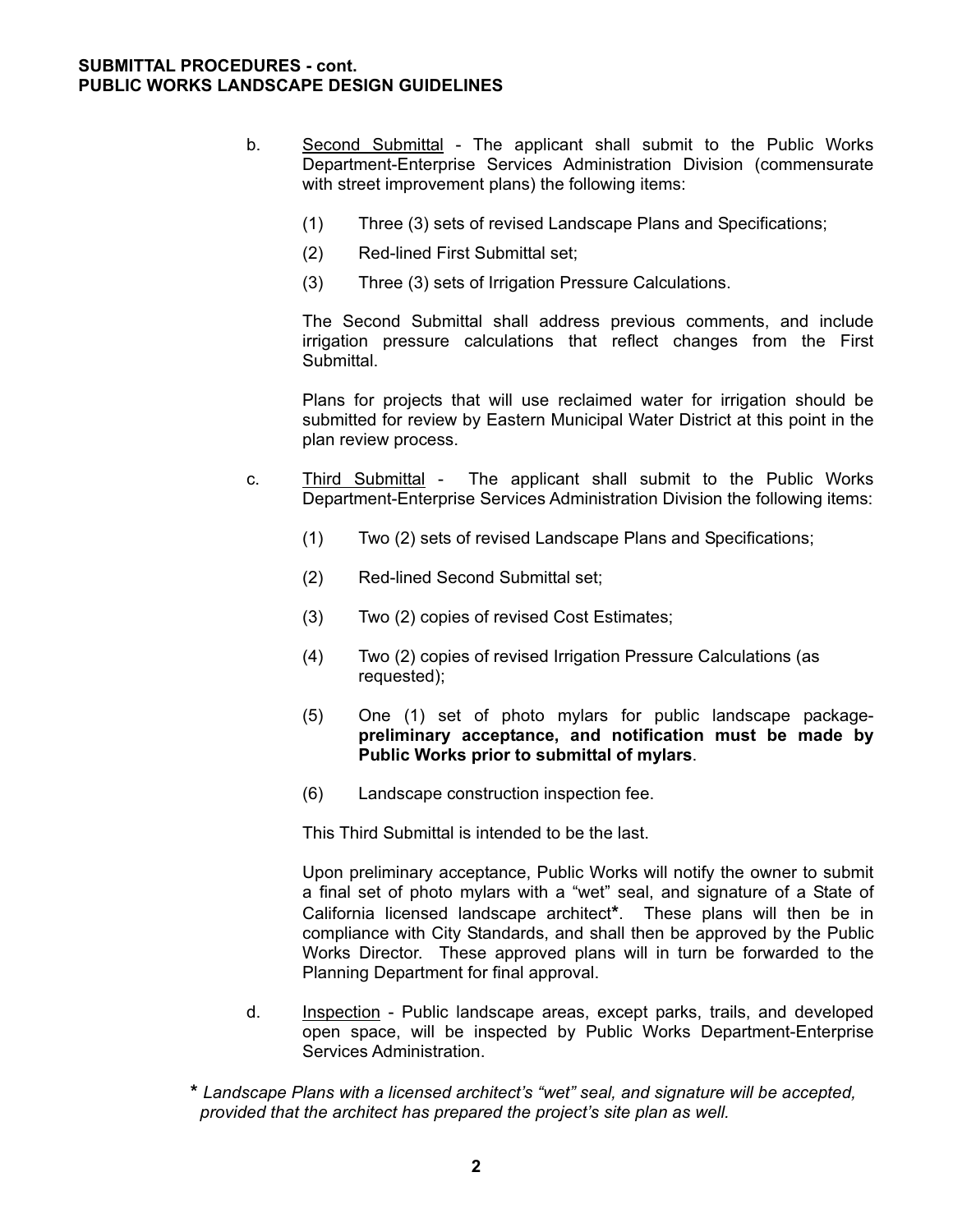# **I. PLAN PREPARATION PROCEDURES**

 The following procedures shall be utilized in preparing Landscape Plans for the Public Works Department.

#### A. Conceptual Landscape Plan

- 1. Standard sheet size shall be 30"x42". Oversize sheets for large projects, to be reduced at a later date, are permitted as approved by the Planning Department.
- 2. Indicate scale on the drawing.
- 3. North arrow on each sheet.
- 4. Title of project.
- 5. Indicate owner, developer's name on each sheet.
- 6. Indicate species of proposed trees, shrubs, and groundcovers.
- 7. Indicate any special hardscape materials.

#### B. General (Landscape Construction Drawings)

- 1. Standard sheet size shall be 24"x36" Standard City Title Block.
- 2. Plans which are incomplete will not be accepted.
- 3. Sheets shall be numbered consecutively, "Sheet of ."
- 4. Minimum scale: 1"=20' or if legible, matching the grading plan scale, and shall be shown on each sheet.
- 5. North arrow shall be shown on each sheet.
- 6. Match lines, where necessary, shall be labeled, and drawn clearly to provide easy cross-reference.
- 7. Streets within, and adjacent to the project shall be labeled.
- 8. All landscape plans shall be prepared by a State of California licensed landscape architect. A State of California licensed architect may prepare landscape plans if that person has also prepared the project's site plans (Business & Professions Code, Chapter 3, Division 3).

#### C. Title Sheet

The first sheet shall be a Title Sheet (see Appendix), and shall include the following: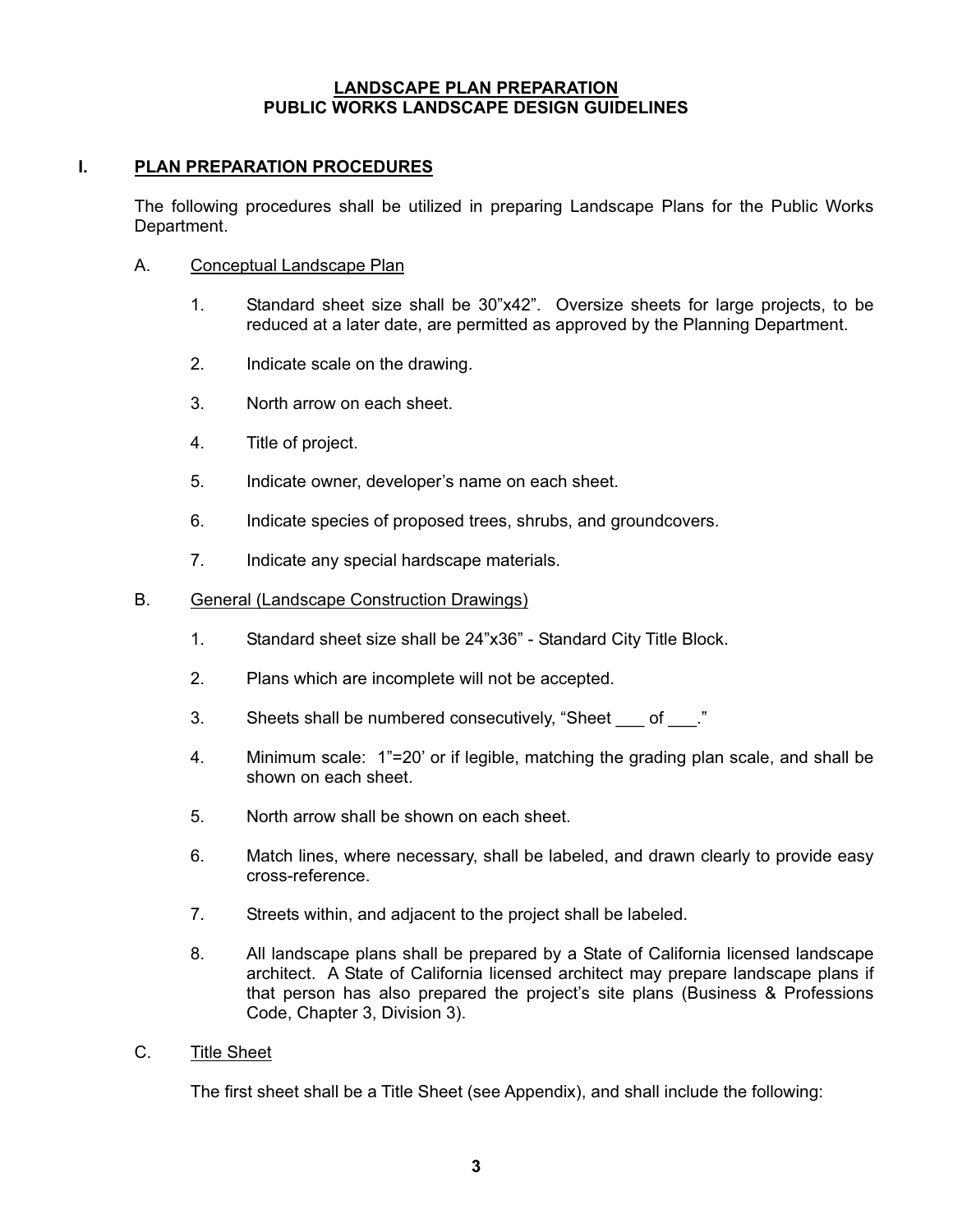- 1. Vicinity map showing all streets within or adjacent to the project, street names, north arrow, project limits and match lines, if applicable;
- 2. Sheet index;
- 3. General Notes:
	- a. All work shall be done in accordance with the City of Moreno Valley Landscape Development Guidelines and Specifications;
	- b. Turf areas shall have a maximum design slope of twenty percent (20%), and a minimum design slope of one percent (1%);
	- c. Owner shall provide a six inch (6") concrete mow strip between turf and ground cover, and an eight inch (8") concrete mow strip between turf and walls;
	- d. The Contractor is responsible for obtaining building and plumbing permits prior to commencing wall construction, and irrigation installation, respectively;
	- e. The Contractor must notify the City of Moreno Valley Public Works Department two (2) working days prior to commencing construction;
	- f. Landscape or irrigation contractor shall verify existing p.s.i. at job site prior to installing landscape irrigation system;
	- g. At the conclusion of rough grading, agronomic soils testing shall be provided for Public landscape areas, and areas that are adjacent to public right-of-ways, and the results approved by the City of Moreno Valley Public Works Department prior to any landscape installation;
	- h. The Contractor of Developer shall maintain all landscaping for a period of one (1) year after City acceptance of all improvements within landscape maintenance districts.
- 4. Standard City of Moreno Valley Title Block:
	- a. Project title;
	- b. Tract number, tentative tract number, parcel number of City project number (i.e., CUP, variances, plot plan, etc.);
	- c. Project address or cross street;
	- d. Signature Block for approvals by the following departments:
		- (1) Planning Department;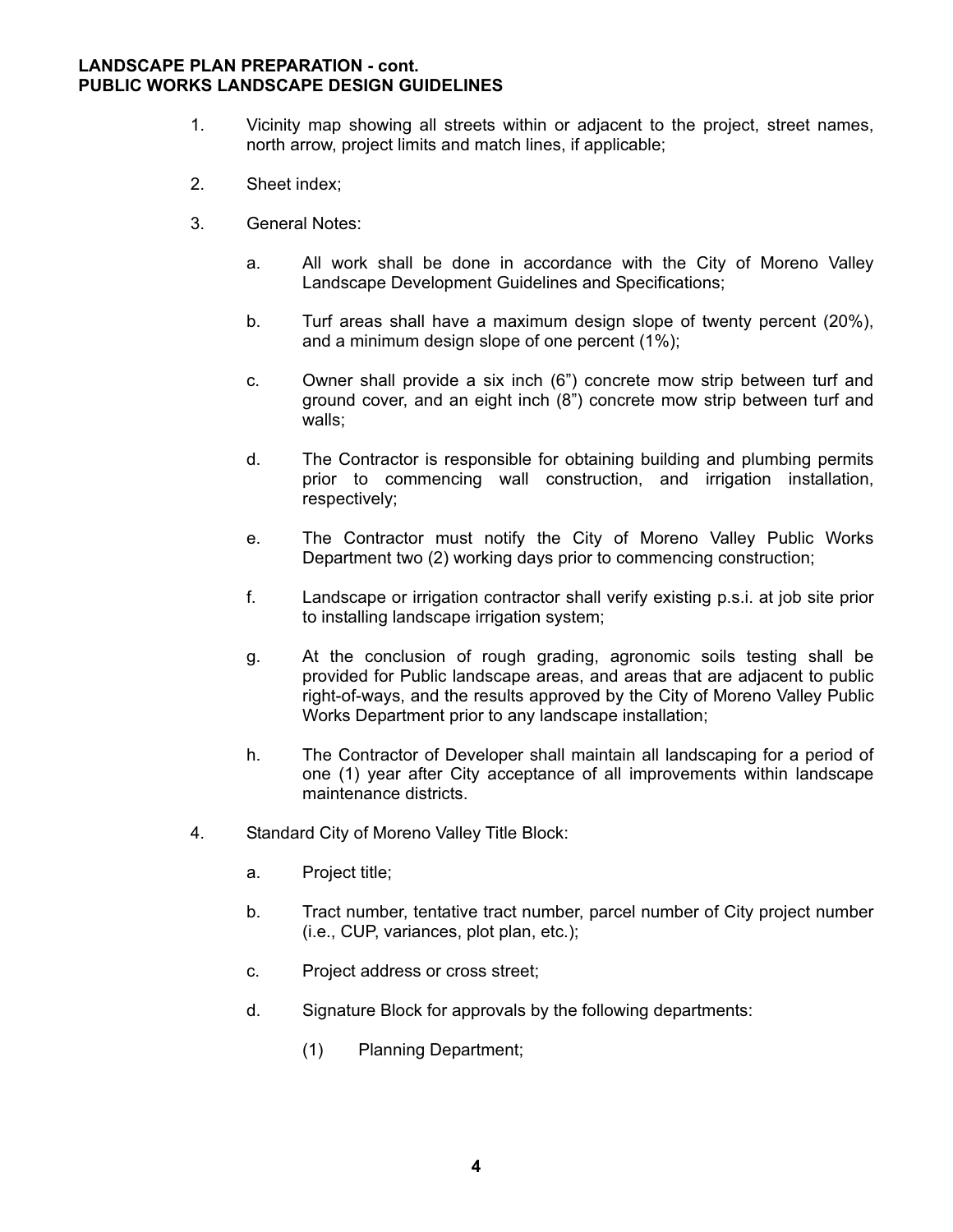- (2) Public Works Department:
	- (a) Traffic Division;
	- (b) Enterprise Services Administration Division for the Moreno Valley Community Services District;
- 5. Owner/Developer's name, address, and phone number;
- 6. Landscape Architect's firm name, address, phone number, date plans prepared, signature, and seal of Registered Landscape Architect;
- 7. Block noting project name, and Moreno Valley Community Services District**'**s landscape maintenance zone;
- 8. Landscape area Quantity Block;
- 9. Maintenance Area Map;
- 10. City of Moreno Valley Logo;
- 11. Approval Block (projects using reclaimed water for irrigation will also require an approval block for use by Eastern Municipal Water District);
- 12. Landscape Architect's Stamp Block.

#### D. Plan Sheets

Subsequent sheets shall be plan sheets, and shall include:

- 1. Title block containing:
	- a. Project title;
	- b. City project number;
	- c. Landscape Architect's name;
	- d. Developer's name;
	- e. Revision block;
	- f. Sheet Number of ;
	- g. Sheet title (i.e., irrigation plan, planting plan, construction details, etc.).
- 2. North arrow, and scale.;
- 3. Match lines, as applicable;
- 4. Indicate existing, and proposed grades with flow lines;
- 5. Note all grades (existing and proposed);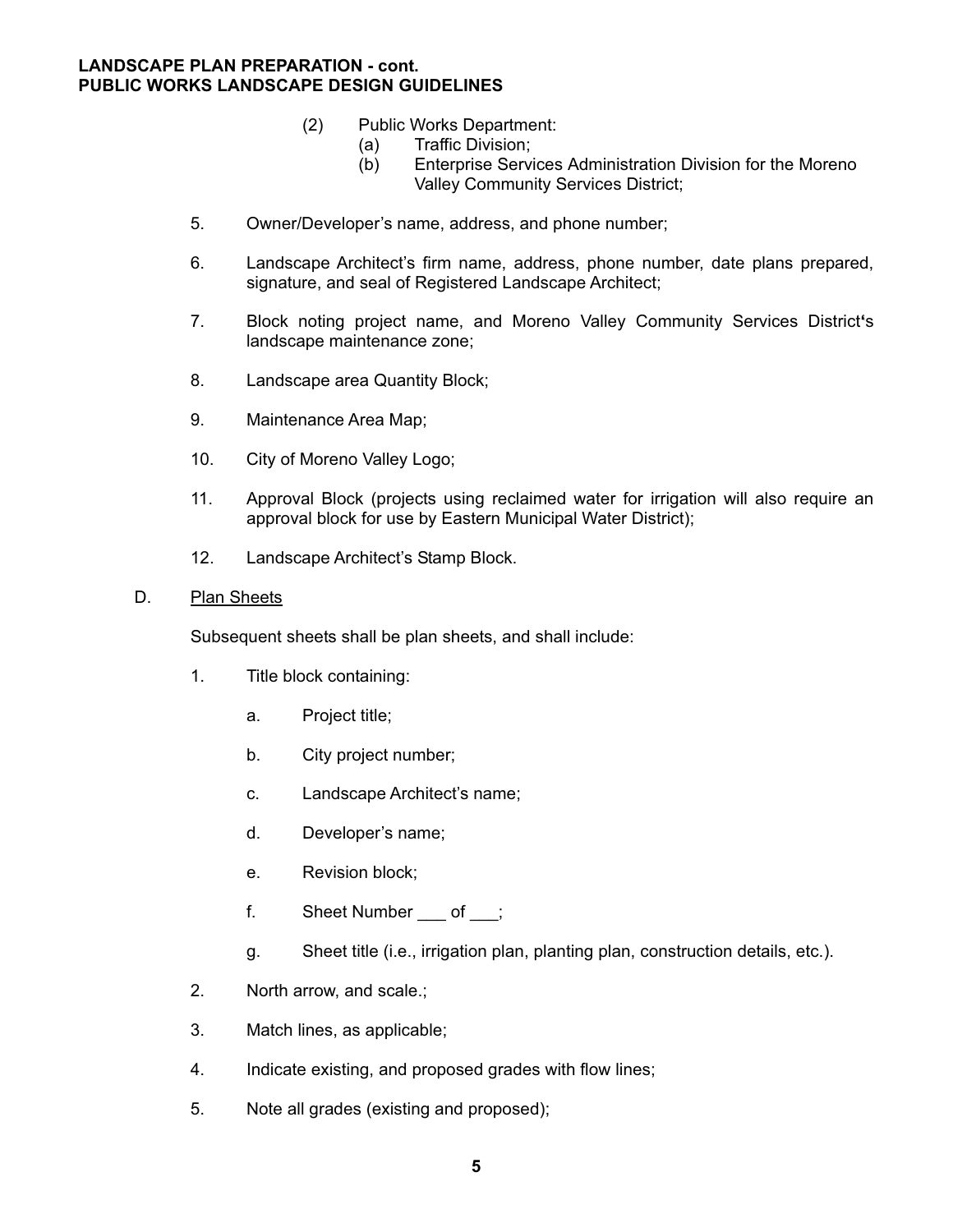- 6. Indicate elevations on curb returns at control points;
- 7. Indicate utilities which are related to the site per street and water improvement plans, including any or all of the following:
	- a. Fire hydrants;
	- b. Gas lines;
	- c. Power poles;
	- d. Sewer lines;
	- e. Street lights;
	- f. Street signs;
	- g. Telephone poles;
	- h. Television cable lines;
	- i. Water service lines;
	- j. Utility vaults.
- 8. Indicate point-of-connection information for each irrigation system including:
	- a. Source (potable or reclaimed);
	- b. Available water pressures based on twelve (12) month period;
	- c. Meter size (in inches);
	- d. Peak flow through the meter in gallons per minute;
	- e. Finished grade at backflow preventer, and highest head served (potable water only).
- 9. Standard notes, and information that are to be included on all plans for irrigation systems using reclaimed water shall be as follows:
	- a. Installation of the irrigation system shall conform to regulations for construction of irrigation water systems of Eastern Municipal Water District (EMWD), the Riverside County Health Department, State of California Department of Health and Services, and the accompanying plans, and specifications as approved by all reviewing agencies;
	- b. All onsite constant pressure reclaimed and potable water main line piping installed on this project shall be identified in accordance with EMWD's regulations, and irrigation specifications;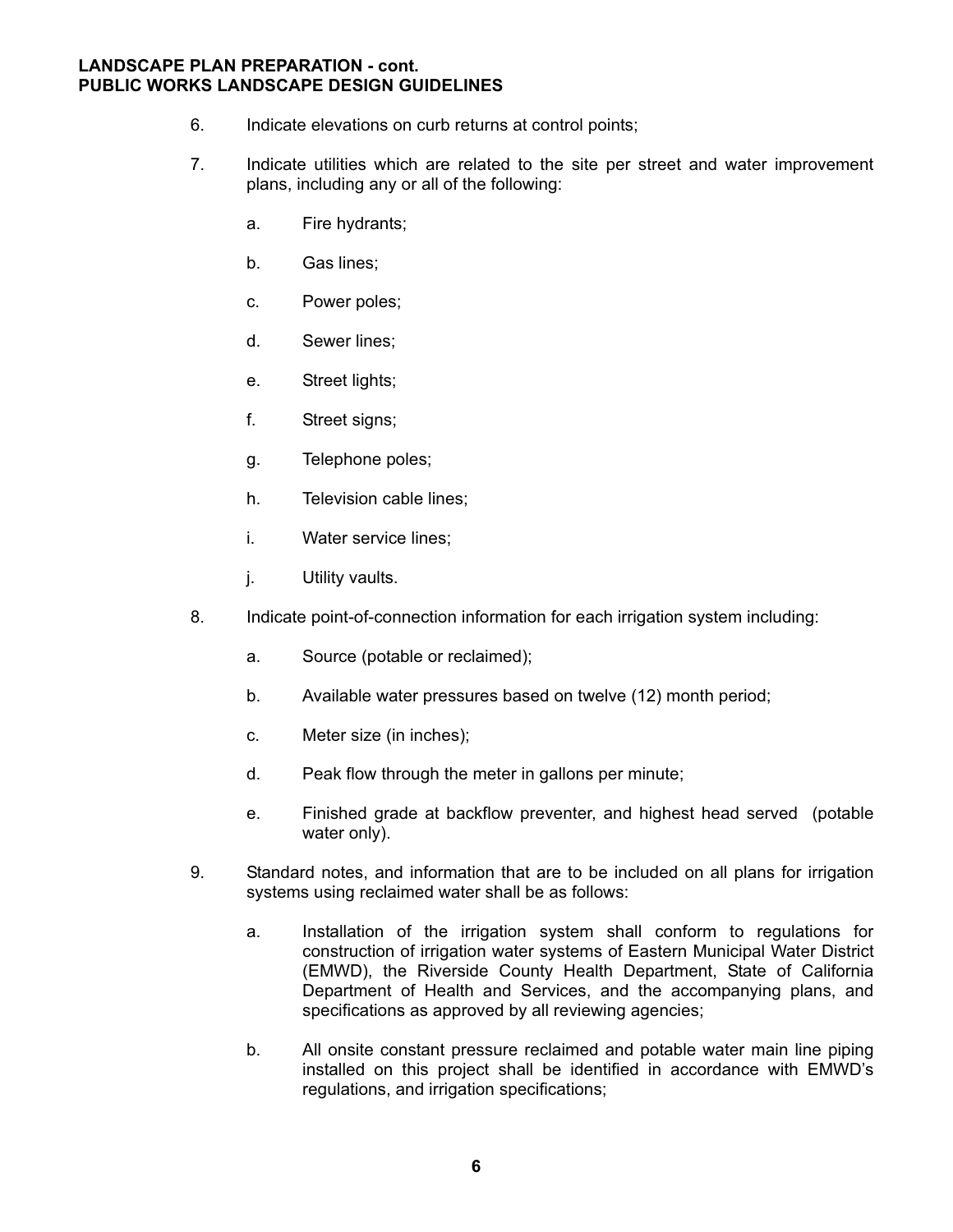- c. Pigmented color coded PVC pipe labeled "CAUTION RECLAIMED WATER" shall be used on all constant pressure main line pipes carrying on-site reclaimed water;
- d. Reclaimed water pressure mainline pipe shall be installed with a minimum twenty-four inch (24") cover;
- e. Pipe sleeving for reclaimed water mainlines shall be installed with a minimum twenty-four inch (24") cover;
- f. EMWD shall be notified two (2) days prior to the start of construction. Phone (909) 928-3777;
- g. All pressure main line pipe from a reclaimed water system shall be installed to maintain 10-foot-minimum-horizontal separation from all potable water piping. Where reclaimed and potable water pressure main lines cross, the reclaimed water pipes shall be installed below the potable water pipes in a PVC Class 200 pipe sleeve, which extends a minimum of five feet (5') on either side of the potable water pipe. Provide a minimum vertical clearance of six inches (6");
- h. Quick coupling valves connected to the reclaimed water system shall be of a type approved by EMWD, labeled "DO NOT DRINK" in English and Spanish, and secured in a manner that only permits use by personnel authorized by the owner;
- i. There shall be no drinking fountains installed within a reclaimed water system;
- j. The use of hose bibs on the reclaimed water system shall not be permitted.
- 10. On irrigation plans, provide a comprehensive legend showing all pertinent data for materials used in the system with references to corresponding construction details. Legend shall include symbols for all materials used in the system, shall be located on the first sheet on which the symbols are used, and shall be cross-referenced on all subsequent sheets;
- 11. On irrigation plans, show the electrical and water source locations and responsible utility service company and/or subcontractor, the location of each valve listing the maximum operating gallons per minute and precipitation rate for that valve, and pump locations, if required. Each irrigation system shall have a pressure calculation sheet on the plan for the worst condition, and will include verification of EMWD's pressure information. (Refer to Appendix for City Irrigation Pressure Calculation Sheet);
- 12. On planting plans, provide a comprehensive plant legend botanical name, common name, size, quantity, special remarks, and references to corresponding construction details. Legend shall include symbols for all plant materials and shall be located on the first sheet on which the symbols are used, and shall be cross referenced on all subsequent sheets;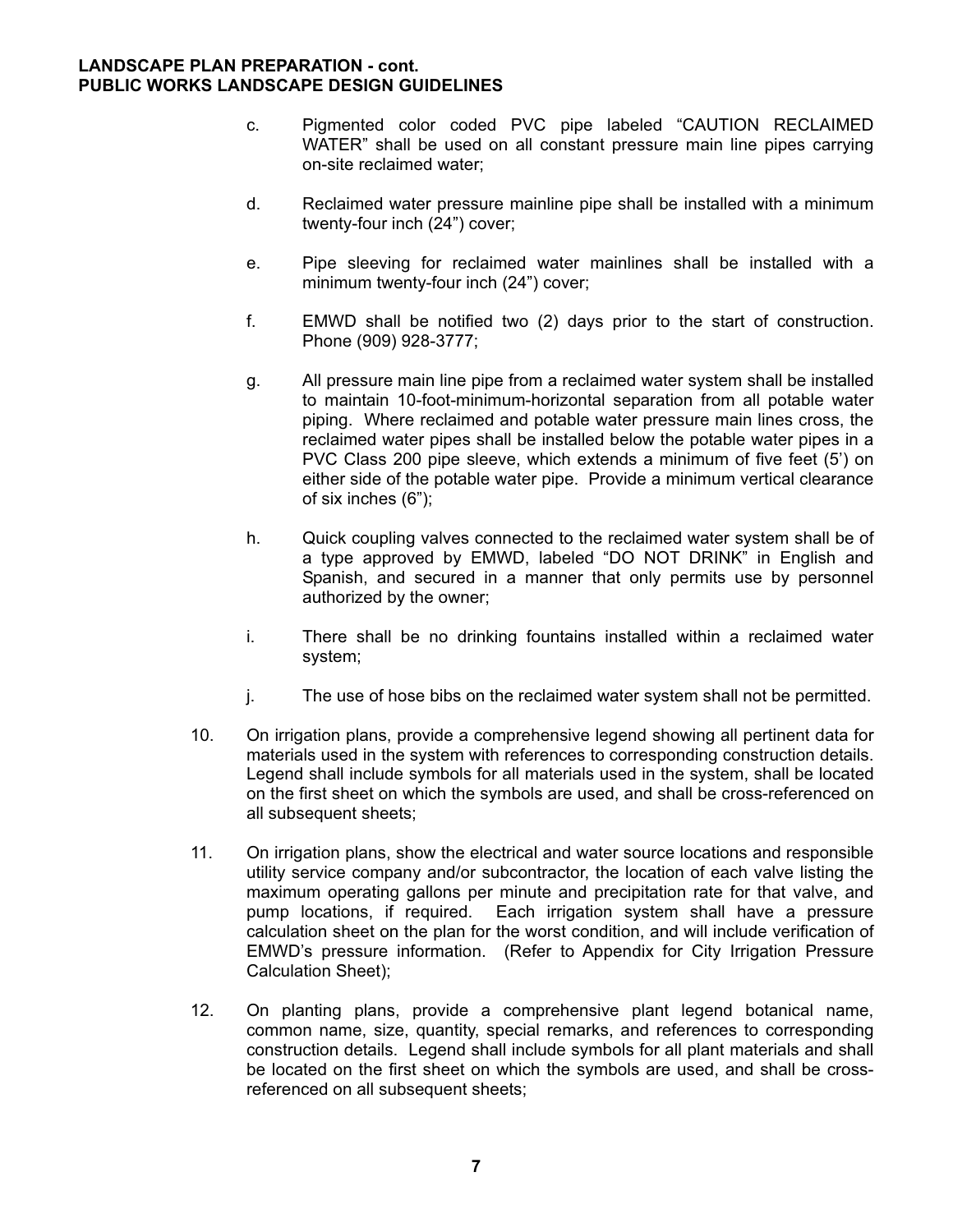13. On planting plans, specify trunk caliper, and canopy diameter for each species of tree specified in the plant legend. The following minimum guidelines shall be used:  $\mathbf{r}$  $\mathcal{A}^{\mathcal{A}}$  $\mathcal{L}_{\mathrm{max}}$  $\mathbf{r}$ 

| <b>Container Size</b>      | 15 Gallon | 24" Box        | 36" Box        | 48" Box |
|----------------------------|-----------|----------------|----------------|---------|
| Trunk Caliper <sup>1</sup> | 1"        | $1\frac{3}{4}$ | $2\frac{1}{2}$ | 4"      |
| <b>Canopy Diameter</b>     | 3'        |                | $5^{\circ}$    |         |

 $\sim$  1 <sup>1</sup>Trunk caliper shall be measured at twelve inches  $(12<sup>n</sup>)$  above the root ball

> 14. On Irrigation Plan Sheets, provide cross-reference to corresponding Planting Plan Sheets. On Planting Plan Sheets, provide cross-reference to corresponding Irrigation Plan Sheets.

# E. Specifications And Details

- 1. Specifications shall be in conformance with the Landscape Specifications as set forth in the Public Works Landscape Design Guidelines.
- 2. Landscape irrigation and planting details shall be in conformance with the Standard Details as set forth in the Public Works Landscape Design Guidelines.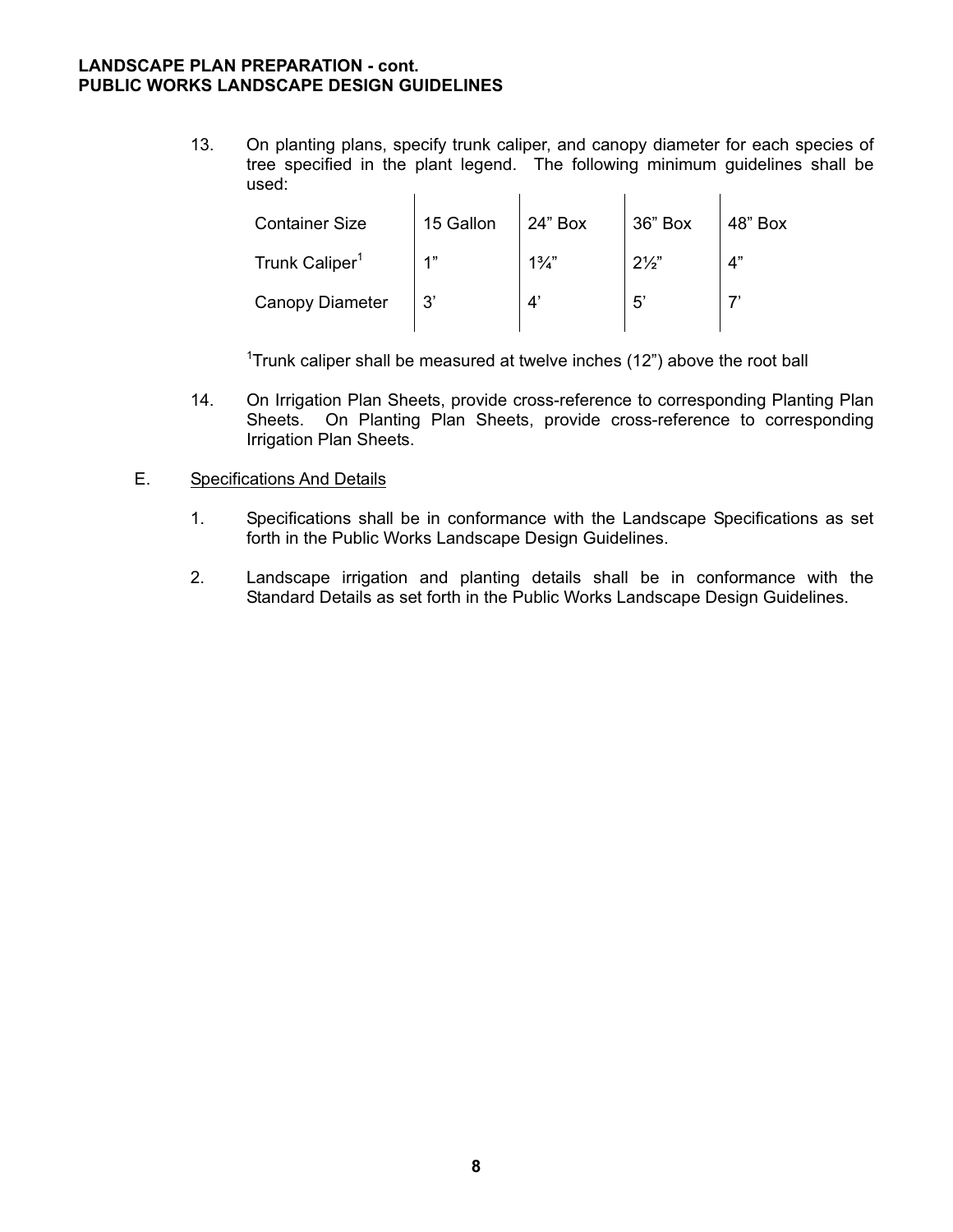#### **I. REVERSE FRONTAGE PARKWAYS**

 Reverse Frontage Parkways generally include the landscape area between walls, sidewalks, and landscape parkways adjacent to the street curb. Particular attention should be directed to the following design criteria:

#### A. Water Conservation

- 1. Turf areas should be limited to twenty-five percent (25%) to thirty percent (30%) of the total landscaped area, planting the remaining area with shrubs, groundcover, and/or hardscape;
- 2. Turf areas shall be a minimum of six feet (6') wide, subject to site specific approval;
- 3. Separate tree irrigation (bubbler in below grade pipe with gravel) will allow deep watering for future drought periods when water use is curtailed;
- 4. Moisture sensing equipment is required to provide better water use management;
- 5. Select trees, shrubs, and groundcovers which are drought tolerant;
- 6. Use reclaimed water for irrigation system wherever possible;
- 7. Shrub and groundcover areas shall be covered with mulch to improve water holding capacity of the soil;
- 8. Central irrigation control.
- 9. Provide a master valve for each irrigation system's point of connection.

#### B. Slope Planting

 Do not exceed a 4:1 (four feet (4') of run to every one foot (1') of rise) slope ratio within the City right-of-way. The additional landscape easement shall not exceed a slope of 2:1. (Refer to Slope Planting Examples on Page 10).

 "Land Forming" shall be applied to all parkway slopes greater than one hundred feet (100') in length or ten feet (10') in vertical height, and shall be accomplished by use of variable slope ratios, and undulating of tops and toes (excerpt, Municipal Code, Section 9.08.080-Grading).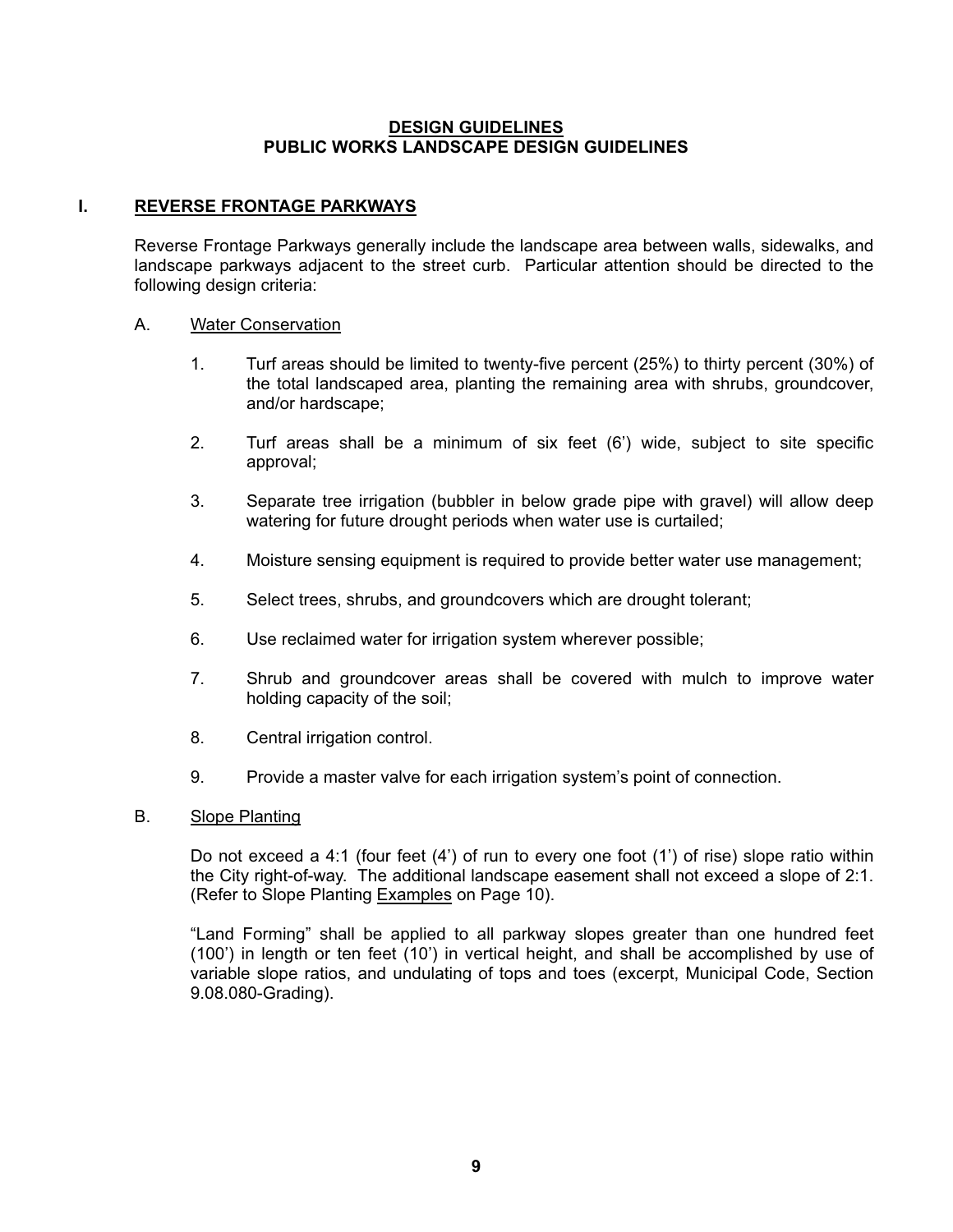# "SLOPE PLANTING" DIAGRAM TO BE INSERTED ON THIS PAGE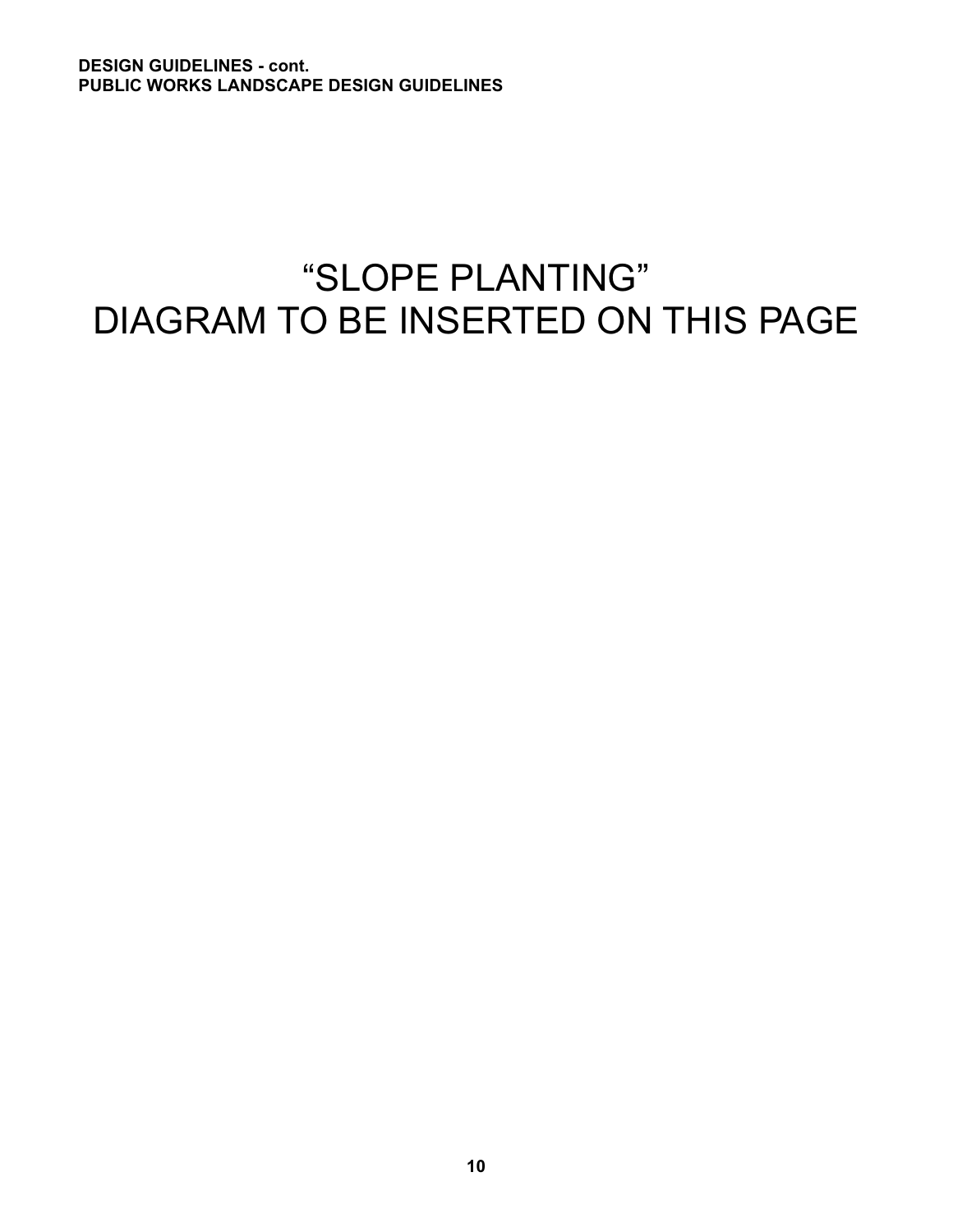# C. Minimum Plant Sizes

- 1. Trees Use minimum fifteen (15) gallon trees or corresponding trunk caliper size, based on tree species.
- 2. Shrubs Use minimum five (5) gallon shrubs, based on shrub species.
- 3. Ground Cover
	- a. Woody Plant Species And Perennials Use minimum one (1) gallon size.
	- b. Herbaceous/Trailing-Spreading Species Use minimum four inch (4") pot or liners. Use of ground cover species from flats is subject to approval by the Public Works Department.
- 4. Vines Use minimum one (1) gallon size, based on vine species.
- 5. Turf Grass Species shall be installed as sod. Installation of turf grass species by means of hydroseeding, sprigging or stolonizing is subject to approval by the Public Works Department.

#### D. Maintenance

- 1. Use overhead spray, and bubbler irrigation to reduce long term maintenance. Fixed riser sprinklers are not permitted.
- 2. Use concrete headers (mow strips) for turf separation, at the base of walls and vine pockets, and transition between public and private landscaped areas for ease of maintenance, and protection of plant materials. A minimum header of six inches (6") wide is required between turf and groundcover, and eight inches (8") between turf and walls.
- 3. Use deep-root barriers for all trees within five feet (5') of walks, and walls to reduce damage by root penetration.
- 4. Use drought-tolerant disease-resistant plant materials to reduce maintenance work, and frequency of plantings.
- E. Standard Landscape Easements (Refer to Page 12 for Examples)
	- 1. Ten feet (10') wide for major arterial, divided arterial, and arterial streets.
	- 2. Six feet (6') wide for minor arterial streets; collector streets, as determined by the Public Works Department.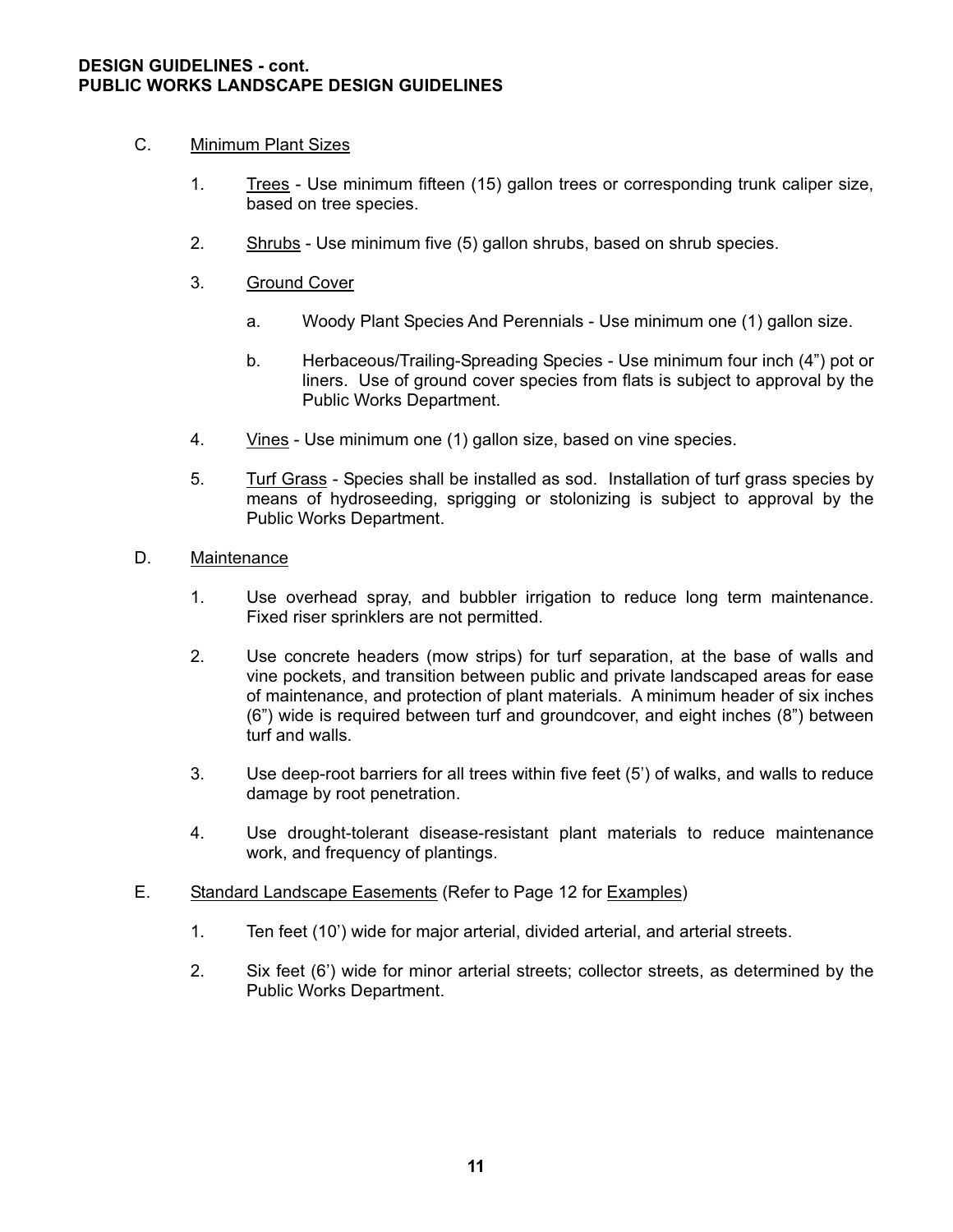# "LANDSCAPE EASEMENTS" DIAGRAM TO BE INSERTED ON THIS PAGE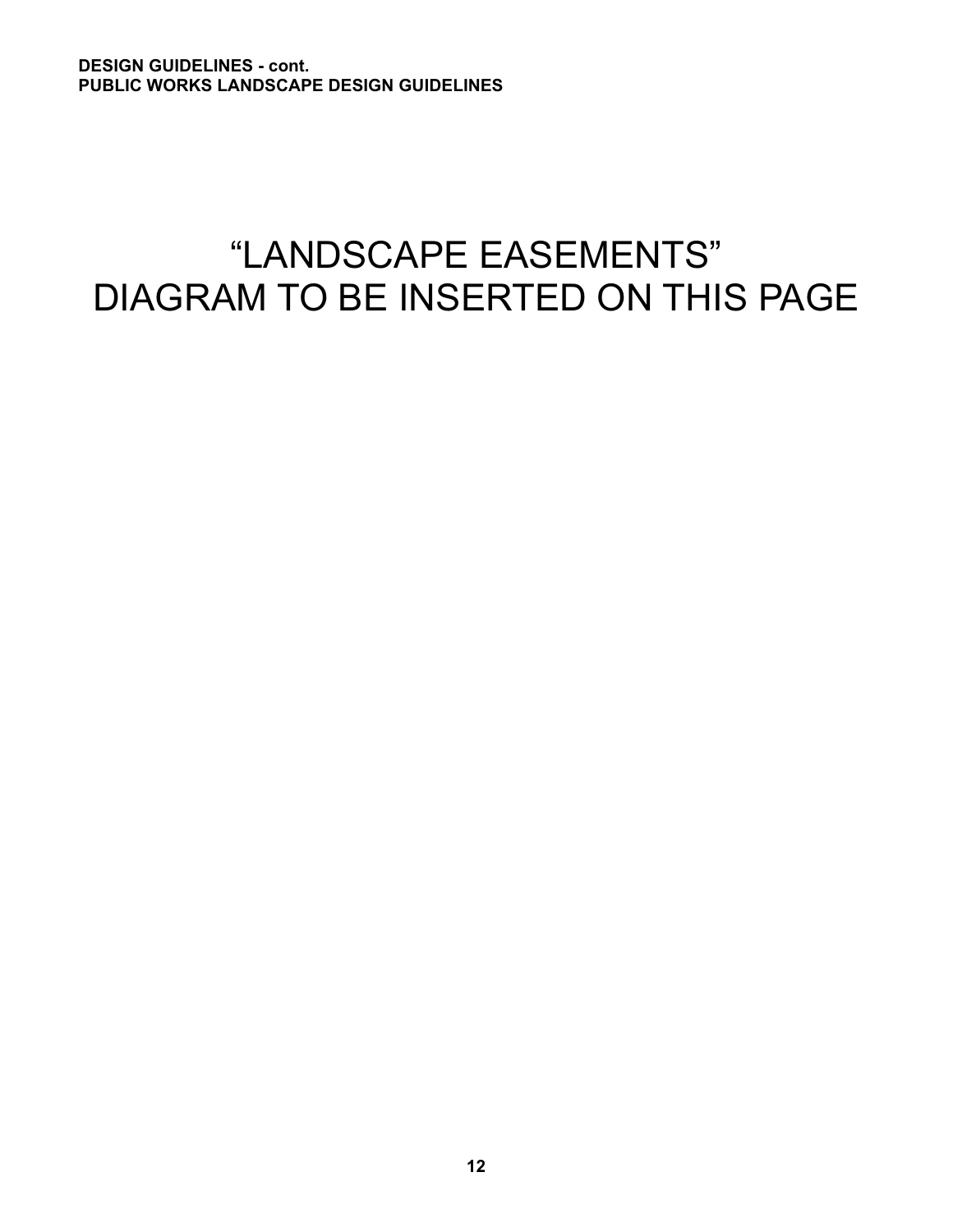#### F. Planting Requirements

- 1. Minimum one (1) tree (fifteen (15) gallon) per every 1,000-square feet of total landscape area, exclusive of required street trees. These trees shall provide a background to street tree plantings.
- 2. Minimum one (1) shrub (five (5) gallon) per every fifteen (15) square feet of landscape area, exclusive of turf areas.

#### **II. INTERSECTION PARKWAYS**

 These corners can be treated with special landscape, decorative walls, and entry statements. The theme may identify neighborhood entry, and create a sense of place for each particular street. (Refer to Intersection Parkway Example on Page 14). Intersection parkways should adhere to the following criteria:

- A. General Concept
	- 1. Provide identification for the street corner;
	- 2. Create a sense of entry;
	- 3. Provide signage, and night lighting to identify neighborhood or project.

#### B. Safety

- 1. Designers shall refer to street improvement plans which may be related to the proposed corner easement dedication. Landscape Plans shall be consistent with street improvement plans which take precedence;
- 2. On unsignalized intersections, plant materials and constructed elements shall not exceed thirty inches (30") in height from road surface within the sight distance triangle area. (Refer to City Standard Plan No.'s 125, and 126 for sight distance guidelines on Pages 15, and 16);
- 3. Line of sight shall be considered when designing the entry statements. (Refer to City Standard Plan No.'s 125, and 126 for sight distance guidelines on Pages 15, and 16);
- 4. Specimen trees shall have a minimum of five feet (5') clearance from the ground to the bottom of the tree canopy.

# C. Materials

- 1. Decorative walls or constructed elements shall match the surrounding architectural elements in color, style, and texture;
- 2. Materials such as specimen trees, flowering shrubs, and annual colors are encouraged;
- 3. Minimum tree size, twenty-four inch (24") box or corresponding trunk caliper, based on tree species.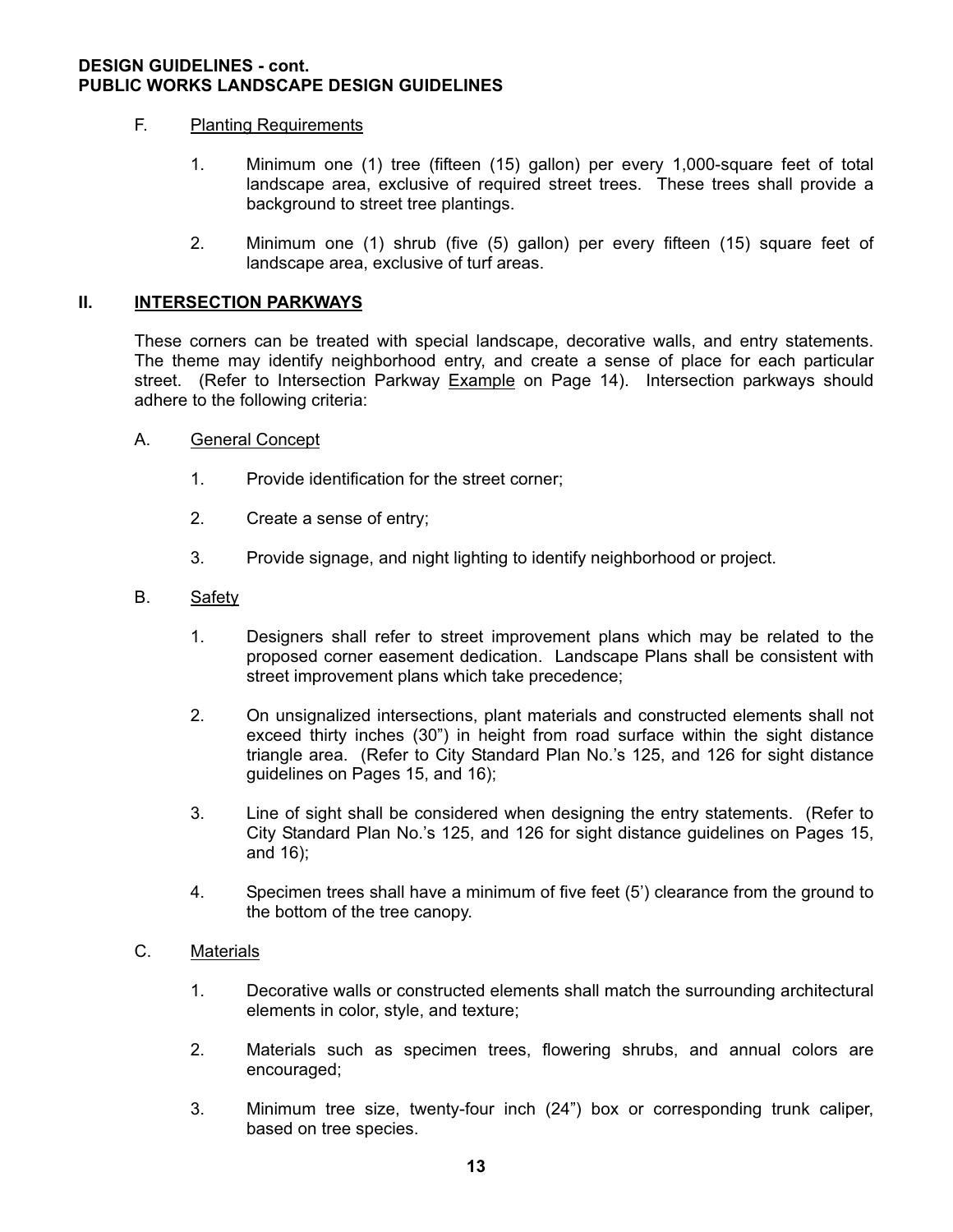# "INTERSECTION PARKWAYS" DIAGRAM TO BE INSERTED ON THIS PAGE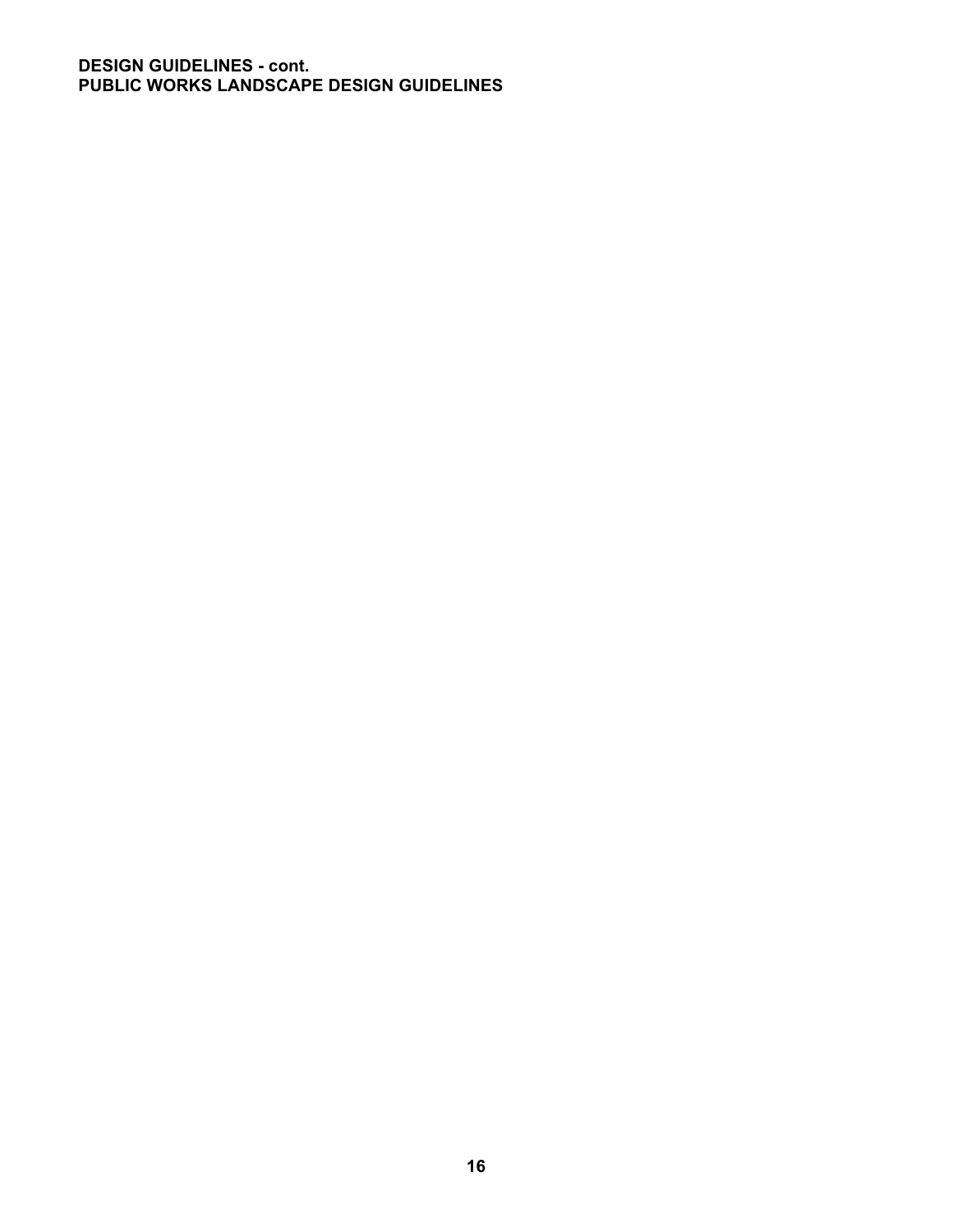#### D. Corner Sight Distance

 The Limited Use Area is determined by the graphical method using the appropriate distances given in the table shown on City Standard Plan No.'s 125, and 126. It shall be used for the purpose of prohibiting or clearing obstructions in order to maintain adequate sight distance at intersections.

 The Line of Sight line shall be shown at intersections on all landscaping plans. In cases where an intersection is located on a vertical curve, a profile of the sight line may be required.

No trees shall be used in the Limited Use Area unless approved by the Traffic Engineer.

 Walls or any obstructions that could restrict the review within the Limited Use Area shall not be permitted.

The toe of the slope shall not encroach into the Limited Use Area.

The Limited Use Area shall be as near level as possible, yet maintain proper drainage.

 Plants and shrubs shall be of the type that will grow no higher than one foot (1') above the curb level within the Limited Use Areas. Plants and shrubs may have to be lower on crest vertical curves.

#### **III. STREET MEDIANS**

 Street medians are divider islands which are located in the middle of major streets or highways. The width of a median varies dependent on the width of the street. Medians, to include reverse frontage or parkway design, if applicable, can become a special landscape feature for the City and are subject to Public Works City Street Standards for construction requirements.

#### A. Median Landscape Overall Design Concept

- 1. Medians six feet (6') and less in width, curb face to curb face, shall consist of enhanced paving (hardscape) only.
- 2. Medians over six feet (6') in width, curb face to curb face, shall consist of a mixture of hardscape to include the twelve inch (12") hardscape band along the curb (eighteen inches (18") inches including six inch (6") curb), and landscaping to include trees, shrubs, and ground cover.
- 3. Exhibit 1 Street Tree/Median Design Examples (Refer to Page 19)
	- a. Example  $\overline{A}$  Illustrates a planting of shrub areas throughout the wider areas of the median with street trees uniformly spaced the length of the median. Hardscape materials are used in the nose area with no planting. This hardscape material shall complement the perimeter maintenance band and should be either interlocking pavers or colored stamped concrete to create more interest, and character.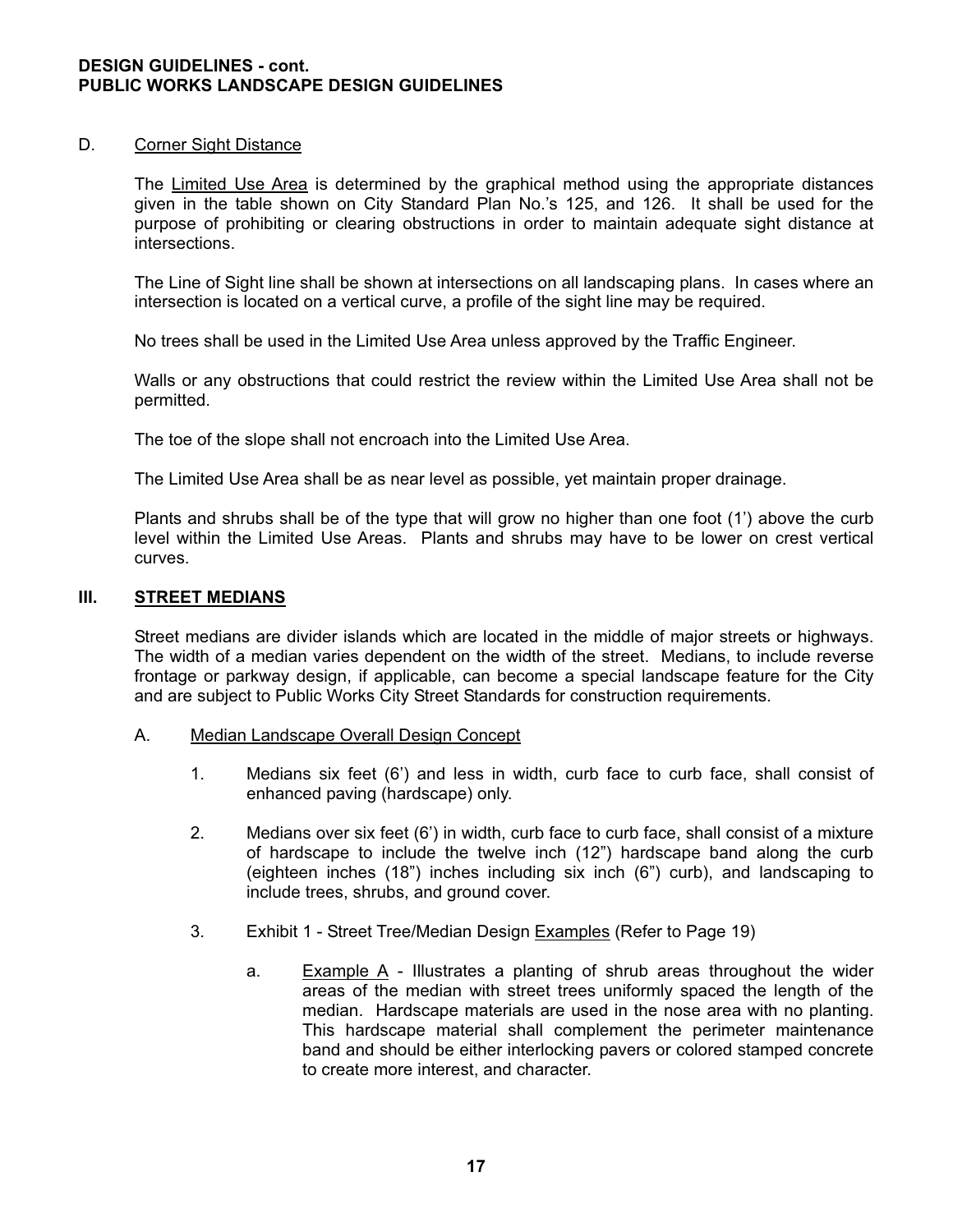- b. Example B Illustrates alternating hardscape, and shrub masses with uniformly placed street trees. The nose area is planted with a uniform low mass of shrubs, and no trees. The front two-thirds (2/3) of the nose shall be planted with shrubs not exceeding eighteen inches (18") (from the road surface), and the back one-third (1/3) shall be planted with shrubs not exceeding thirty inches (30") (from the road surface). Hardscape areas (pavers or stamped concrete) are provided between the shrub areas, as well as on the perimeter.
- c. Example C Illustrates alternating shrub, and hardscape areas with the planter nearest the median nose area complementing small planter cutouts in the nose. Trees are planted in the wide areas of the median only. Shrub planting in the median nose is limited to an eighteen inch (18") height (from the road surface) in the front two-thirds (2/3). The back one-third (1/3) can be planted with shrubs up to a thirty inch (30") height (from road surface). Hardscape materials (pavers or stamped concrete) are used through the balance of the nose area for more interest, and character.

### B. Water Conservation

- 1. Median design shall consist of seventy-five percent (75%) landscape (plant materials), and twenty-five percent (25%) hardscape (can include the twelve inch (12") maintenance band behind the curb in the hardscape percentage).
- 2. Use "self contained" drainage solutions such as French drains or interior swales to prevent "sheet flow" runoff of irrigation water onto street.
- 3. Moisture sensing equipment is required to provide better water use management.
- 4. Use reclaimed water whenever possible.
- 5. Exhibit 2 Water Conservation Examples (Refer to Page 20)
	- a. Example A Collect water runoff at the center of median with perforated drain or French drain.
	- b. Example B Drip/bubbler irrigation system.
	- c. Example  $C$  Mounded turf with French drain system (4:1 slope maximum.)

# C. Maintenance

- 1. Use overhead spray, and bubbler systems where applicable. Fixed riser sprinklers are not permitted.
- 2. Use concrete headers (mow strips) for separation of plant materials for ease of maintenance, and protection of plant materials.

#### D. Safety

 1. Provide an eighteen inch (18") wide perimeter hardscape band in all medians as a maintenance strip. The six inch (6") curb can be used in this overall width.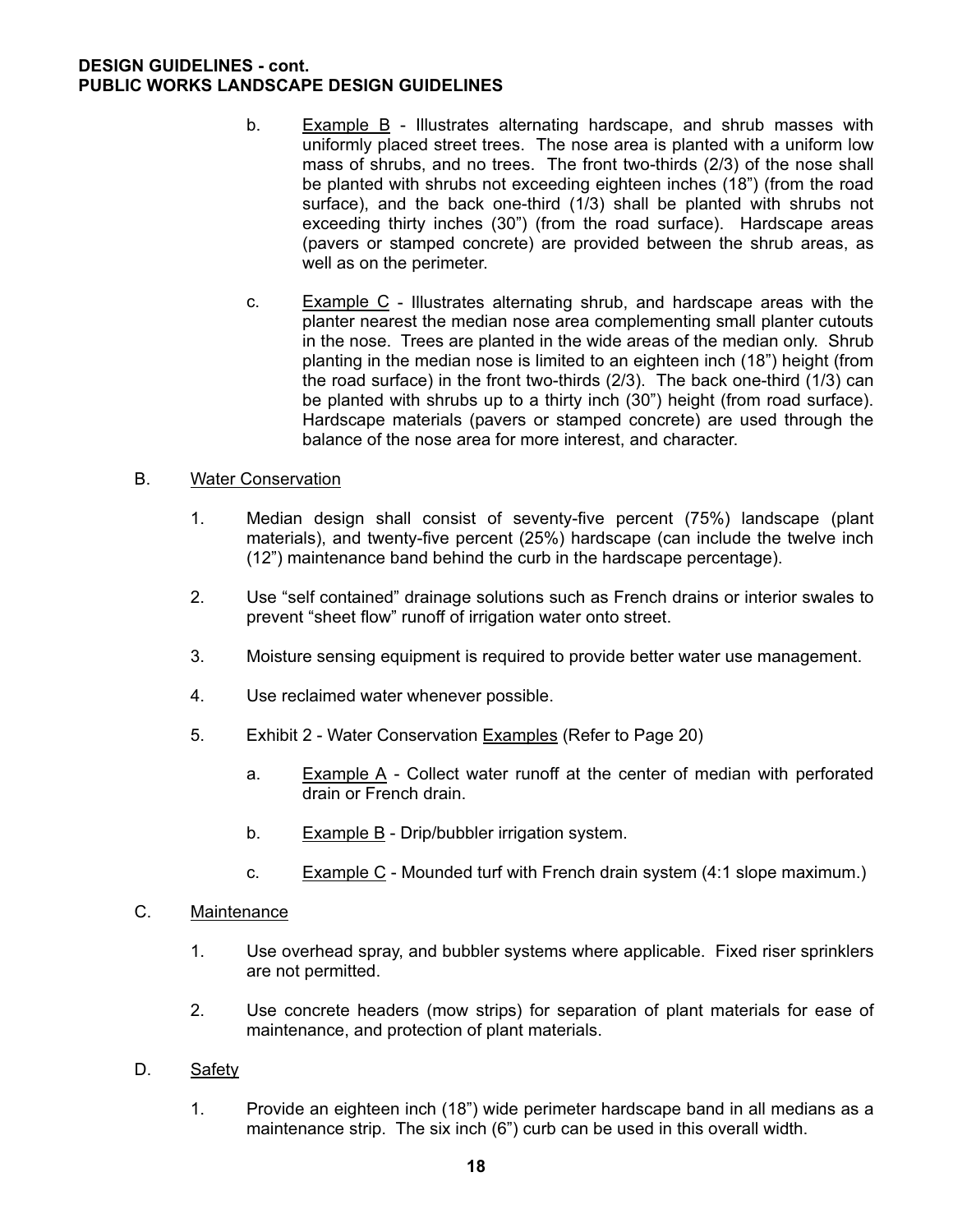2. Provide a master valve for each irrigation system point of connection to prevent leakage in the event of a mainline break.

### E. Prohibited In Medians

- 1. Boulders.
- 2. Concrete monument signs.
- 3. Turf.
- 4. Trees in median nose areas or in turn-pocket areas.
- 5. Tall trees under existing power lines.

#### F. Trees

- 1. Minimum Size Fifteen (15) gallon or corresponding trunk caliper size (based on tree species).
- 2. Trees shall be selected from the approved City street tree list.
- 3. Planting of first tree must maintain a minimum setback distance of twenty feet (20') back from the beginning of the turn-pocket transition or median openings.
- 4. Tree varieties with a mature caliper of four inches (4") or greater shall be planted at a minimum spacing of fifty feet (50') on center.
- 5. Minimum tree distance from curb is based on street speed limit:
	- a. Forty (40) mph or greater seven feet (7');
	- b. Less than forty (40) mph five feet (5').

#### G. Shrubs

- 1. Minimum Size Five (5) gallon.
- 2. One shrub shall be planted for every fifteen (15) square feet of landscaped area.
- 3. Height in nose or turn-pocket areas:
	- a. In the first two-thirds (2/3) of the nose/pocket area, shrub height shall not exceed eighteen inches (18") above road surface;
	- b. In the back one-third (1/3) of the nose/pocket area, shrub height shall not exceed thirty inches (30") above road surface.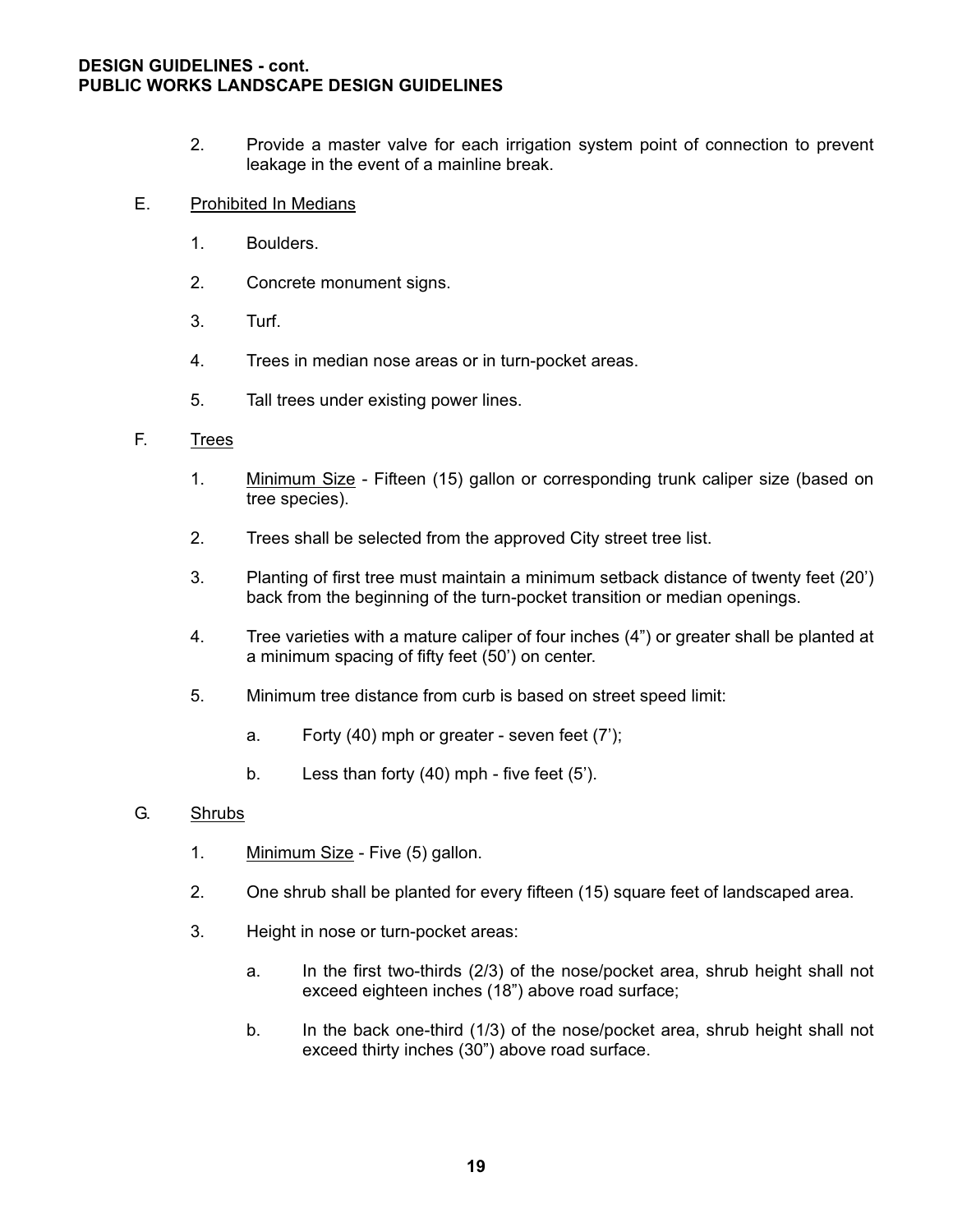# "STREET TREE/MEDIAN DESIGN" DIAGRAM TO BE INSERTED ON THIS PAGE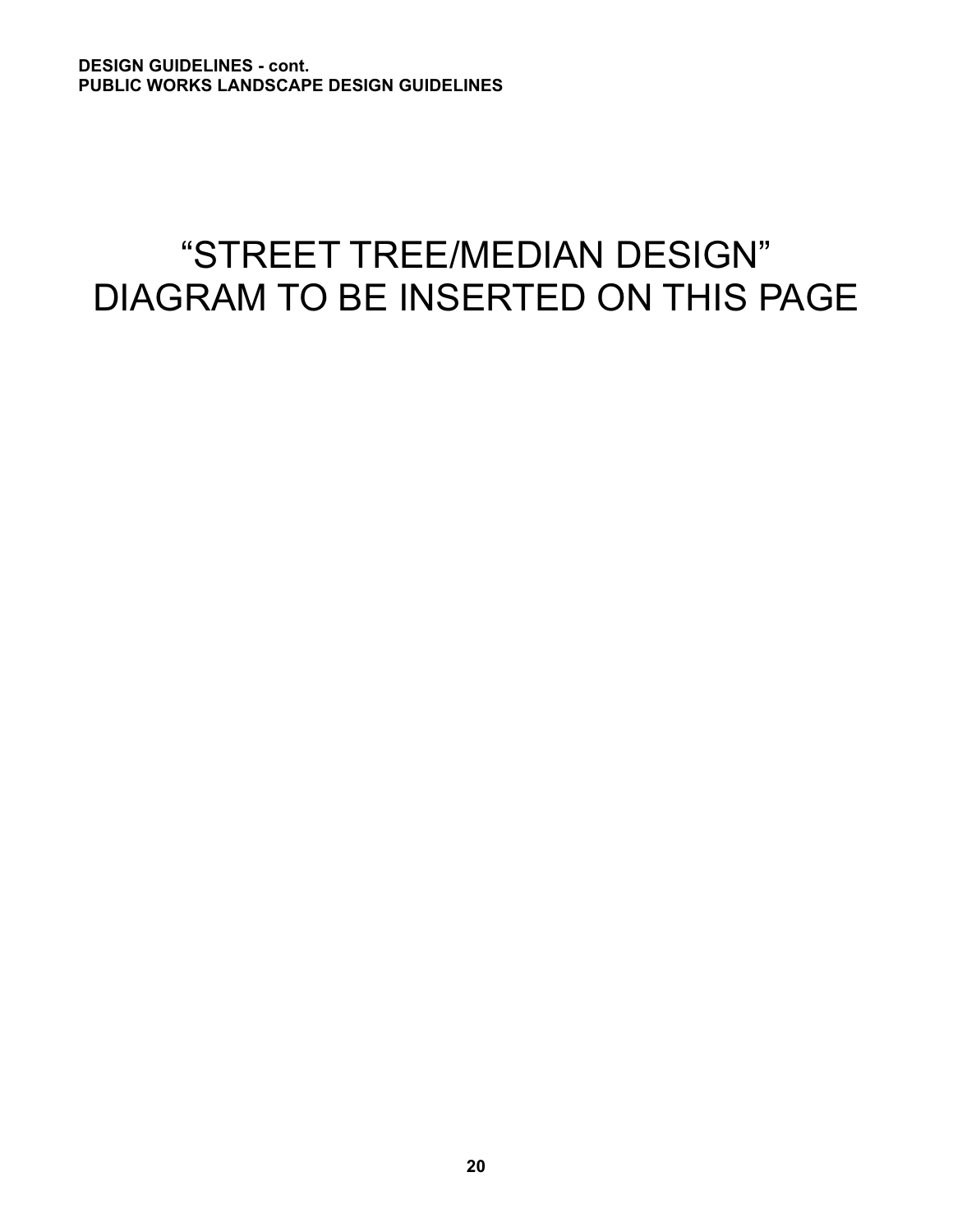# "WATER CONSERVATION EXAMPLES" DIAGRAM TO BE INSERTED ON THIS PAGE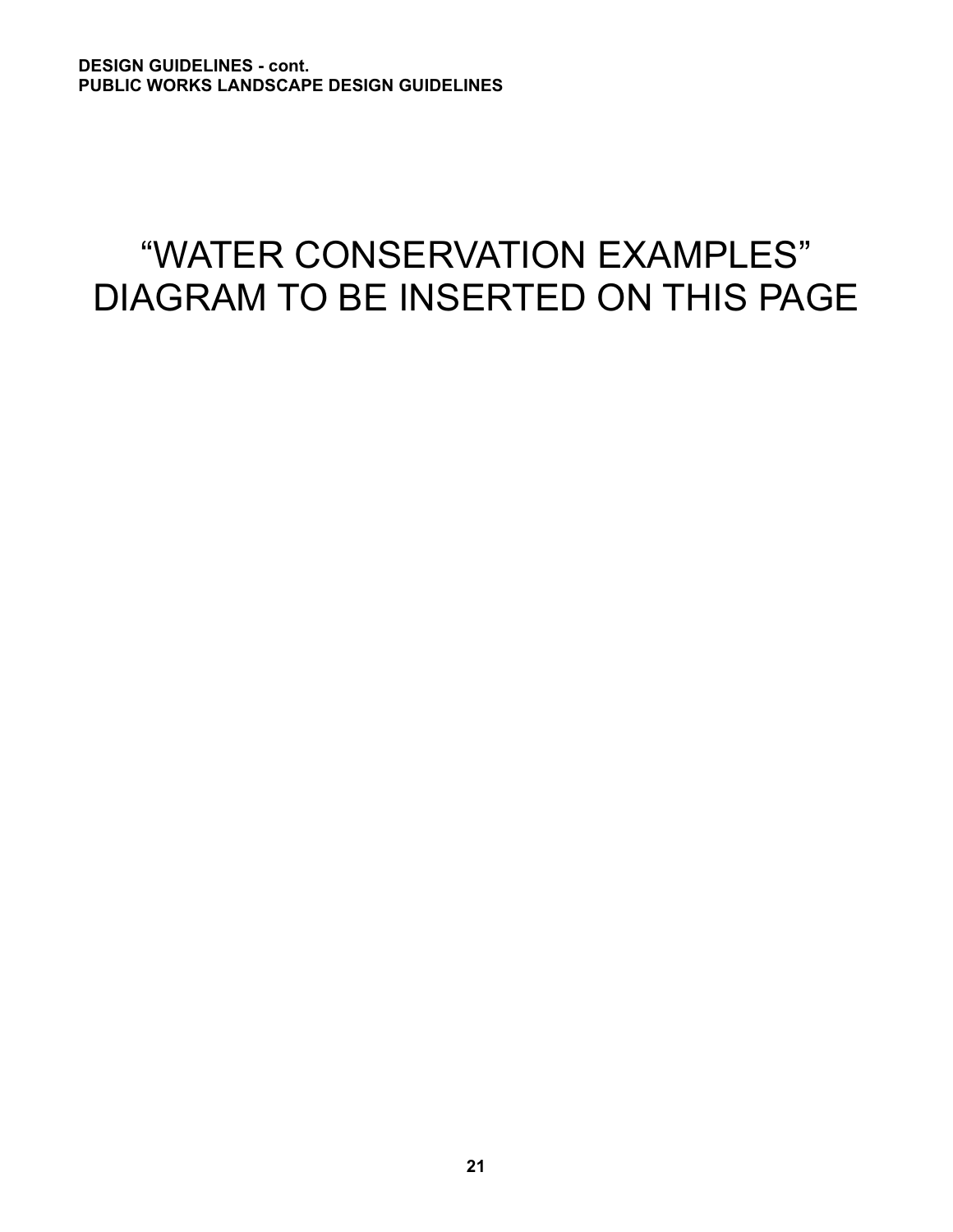# **IV. EROSION CONTROL**

 Erosion Control reduces the hazard of soil erosion, and excess water runoff due to new construction. Landscaping can provide erosion control while maintaining the aesthetic values of the hillside. With the proper selection of plant mat`erials, the hillside can provide attractive views from surrounding areas of the City. The following criteria shall be followed when developing landscape plans for erosion control.

#### A. General

- 1. Landscape, and irrigation are required for all cut or fill slopes which are over three feet (3') high.
- 2. Cut and fill slopes shall not be constructed steeper than 2:1 in parkway landscape easement areas. (See also Municipal Code, Section 9.08.080-Grading).
- 3. All installations shall be in accordance with the approved landscape plan.
- 4. Elements such as benching, trenching, and downdrains that are related to slope construction shall be hidden from public views by design and/or landscaping.
- 5. Slopes graded adjacent to roadways shall be designed to enhance their visual impact by the use of variable slope ratios, meandering top and toes of slopes, and integrated landscaping with right-of-way areas.
- 6. In all cases, where manual, mechanical, or hydraulic seeding of plant materials is allowed, the percentage of approved species or specified plant materials shall be germinated at the rate of 80%. Germination shall be determined by the growth of seedlings with two-three (2-3) true leaves. Final inspections for private landscape areas will be conducted by the Building and Safety Department, and for public areas by the Public Works Department.
- 7. All sloped areas will be covered with a three inch (3") layer of wood fiber mulch. Any slopes that have a vertical dimension greater than ten feet (10') shall be treated with tackifier or utilize other erosion control devices as deemed appropriate by the Public Works Department.

# B. Planting Design

- 1. Planting must establish or reinforce a theme for the specific hillside area.
- 2. Placement of plant materials shall reinforce the natural terrain, and general topography of the area.
- 3. Tree planting must respect and maintain views of the surrounding countryside, and lower elevations.
- 4. Planting shall compliment building types, and streetscapes themes.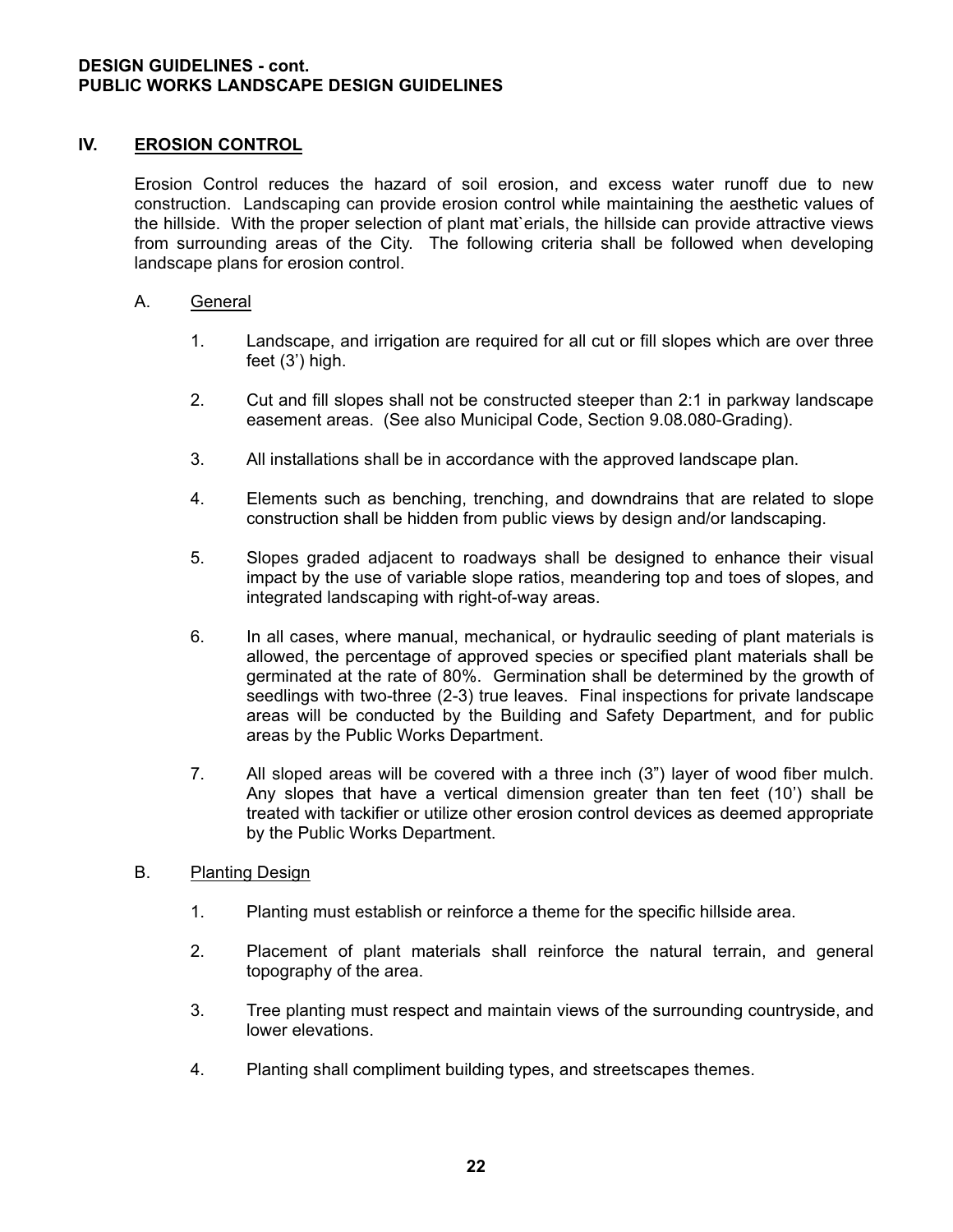- 5. Hillside planting criteria shall require the following:
	- a. Shrubs will be planted at ten feet (10') on center maximum, and shall be five (5) gallon can size minimum.
	- b. Trees will be planted at twenty feet (20') on center maximum, and shall be fifteen (15) gallon can size minimum.
	- c. Sub-shrubs, vines, and grouncovers shall be one (1) gallon can size minimum. Use of rooted cuttings, liners, or other container sizes smaller than one (1) gallon, or planting by means of manual, mechanical, or hydraulic seeding is subject to the express approval of the Public Works Department.
- 6. After planting container stock, a pre-emergent herbicide shall be applied according to manufacturer's recommendations.
- C. Irrigation Design
	- 1. Buried PVC pipe on all slopes, unless special circumstances are proven, and approved by the Public Works Department.
	- 2. For public slopes where above-ground irrigation lines are approved, piping shall be galvanized steel, or Schedule 40/Class 315 PVC pipe formulated with ultra violet ray inhibitors ('brown-line' or approved equal). Pipe staking, and installation shall be per manufacturer's specifications.
	- 3. All slope irrigation systems shall be an automatic system.
	- 4. A master valve is required for each irrigation point of connection in public slope areas to prevent erosion in the event of a line break, and leakage in the irrigation system.
	- 5. Reduced Pressure Backflow Preventers shall be used for all public slopes. (Refer to Standard Detail No. 553). Atmospheric Vacuum Breakers will not be permitted at the top of slope.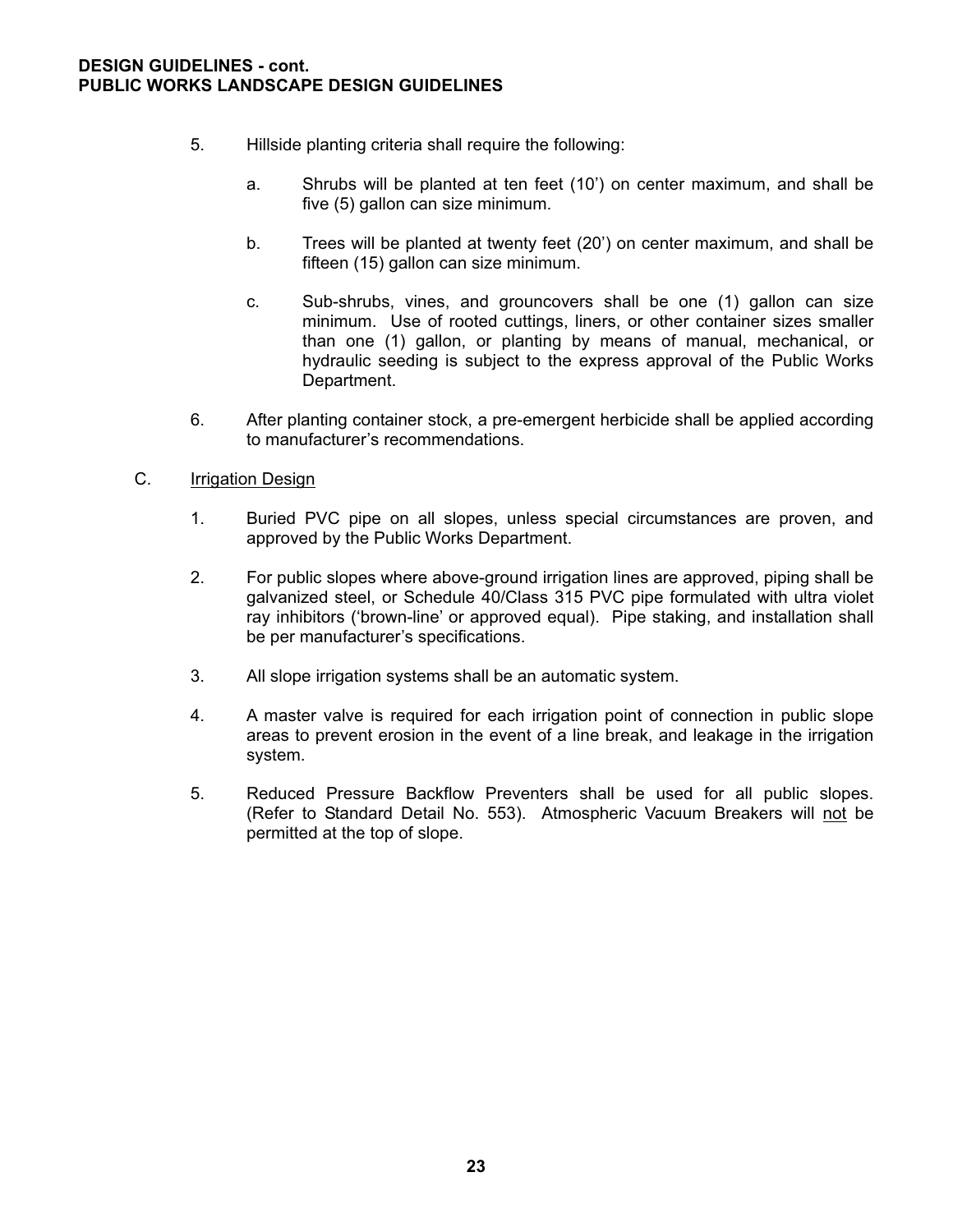# **I. SCOPE**

Furnish all materials, equipment, services, supervision, transportation and labor necessary to perform all irrigation work in its entirety, including: drawings and specifications, service manuals, record drawings, loose equipment, guarantee, materials, and installation.

# **II. GENERAL CONDITIONS**

#### A. Approvals

- 1. All work described under this section shall be inspected and approved by the Project Engineer, or Project Engineer's designated representative, prior to commencing work on project improvements, including but not limited to, hardscape installation, and planting.
- 2. Contractor shall protect in place all existing improvements, including but not limited to curb and gutter, traffic signs, utility vaults, irrigation mainlines and valve wires, trees, shrubs, groundcovers, turf. Any existing improvements damaged by Contractor's work shall be repaired or replaced as directed by Project Engineer, at Contractor's sole expense.

#### B. Plans And Specifications

- 1. The intent of the Plans and Specifications is to indicate and specify a complete and efficient sprinkler irrigation system.
- 2. Plot dimensions are approximate. Contractor shall carefully check and verify all dimensions and shall report any variations to the Project Engineer.
- 3. Due to the scale of the Plans, it is not possible to indicate all offsets, fittings, etc., which may be required. Contractor shall carefully investigate the structural and finished conditions affecting all of Contractor's work, and plan said work accordingly. Plans are generally diagrammatic, and indicative of the work to be installed. The work shall be installed in the most direct and professional manner, so that conflicts between sprinkler systems, planting, and architectural/engineering features will be avoided.
- 4. All material furnished and all construction methods used, including but not limited to trenching, installation, backfill, and testing, shall conform to the applicable specifications of the following standards in the precedence indicated:
	- a. Project Specifications;
	- b. Project Plans;
	- c. *Procedural Guide And General Design Requirements For Construction Of Reclaimed Water Facilities* - Eastern Municipal Water District (if applicable);
	- d. *Standard Specifications For Public Works Construction* current edition.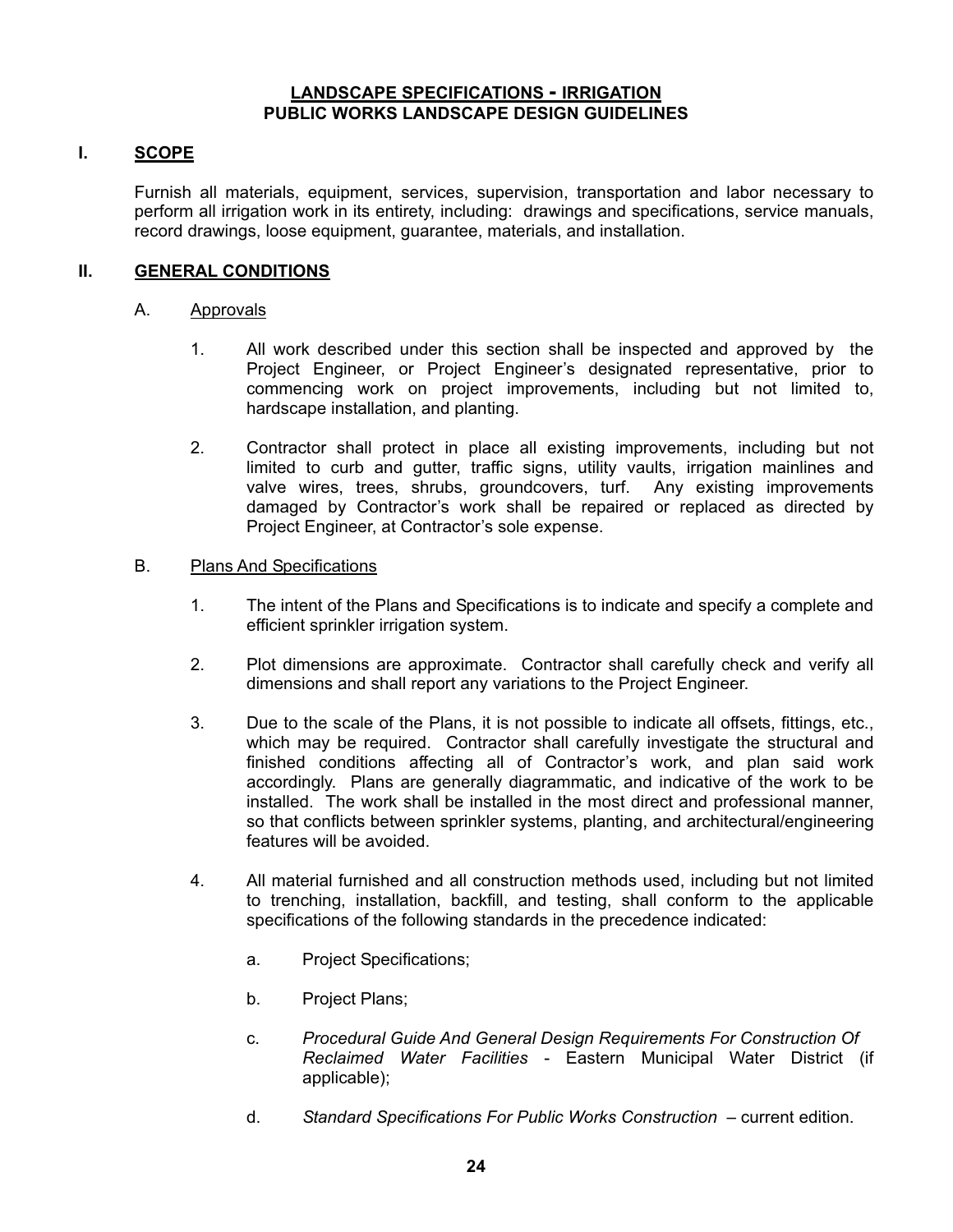# C. Service Manuals/Materials List

- 1. Contractor shall furnish two (2) manuals to the Project Engineer. The manual may be loose leafed, and shall contain complete exploded drawings of all equipment installed, showing components and catalog numbers together with the manufacturer's name, and address. Additional sheets shall cover operation instructions simple enough to be understood without specialized knowledge.
- 2. Contractor shall furnish a materials list to the Project Engineer for approval. Said list shall conform to performance standards and data, as shown on project plans, or in plan legend, and details.

#### D. Record Drawings

- 1. Contractor shall provide sepia mylars of the sprinkler layout, and mark the exact "as built" arrangement including locations of all equipment installed. Locations shall be shown from easily identified permanent features such as buildings, walks, curb returns, etc. The "as built" drawings shall be drafted employing a competent draftsman. After final inspection, and before final payment, the transparency shall be delivered to the Department of Public Works. "As built" drawings shall be stamped and signed by a registered Landscape Architect or Civil Engineer, as may be required by the Project Engineer.
- 2. Contractor shall furnish an irrigation controller chart for placement within each irrigation controller enclosure. The chart shall be reduced, and laminated in plastic. Valve and main line locations, and valve sequencing shall be shown "as built". Controller charts shall be correct and accurate in all respects, and shall be complete, and easily understood. Controller charts shall be submitted to the Project Engineer for approval at the time of final inspection, and before final acceptance.

#### E. Loose Equipment

 Prior to final acceptance, loose irrigation equipment, operating keys and spare parts shall be furnished by the Contractor in the following types, and quantities:

- 1. Ten (10) nozzles of each type specified on irrigation plan legend;
- 2. Five (5) bodies of each sprinkler type specified on irrigation plan legend;
- 3. One (1) quick coupler key as specified on irrigation plan legend;
- 4. One (1) quick coupler swivel hose ell sized to match specified quick coupler key;
- 5. Two (2) keys each for: all irrigation controller doors, and all controller enclosure doors as necessary.

#### F. Observation Sequences

1. All irrigation observations shall be made by the Project Engineer or Engineer's designated representative. Contractor shall request inspection at least forty-eight (48) hours prior to time inspection is required.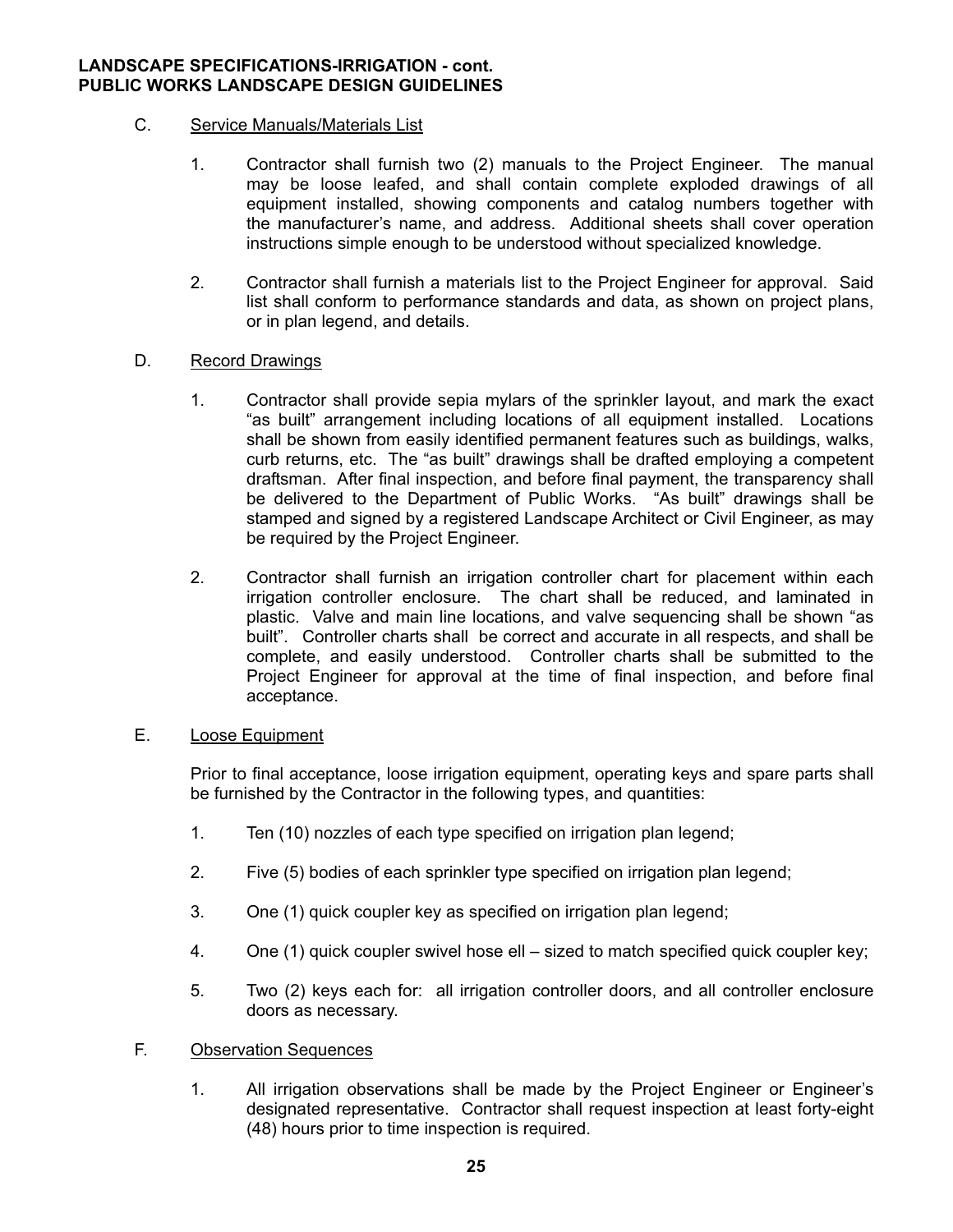- 2. Irrigation observation sequences are as follows:
	- a. Testing of mainline prior to backfilling;
	- b. Installation of remote control valves prior to setting of valve boxes;
	- c. Lateral line trenching/routing;
	- d. Installation of irrigation controllers, and controller enclosures;
	- e. System water audits, and coverage tests prior to plant material installation, but after finish grading. Water audits shall be performed by a Certified Landscape Irrigation Auditor in the presence of the Project Engineer, at Engineer's election;
	- f. Test of fully operational systems after completion of plant material installation. Controller charts are to be available for inspection at this time.
- 3. Contractor shall compile a written observation report for each visit by the Project Engineer, or Engineer's designated representatives. A copy of said report shall be submitted to the Project Engineer. In the event Contractor fails to notify the Project Engineer for the above listed observations and approvals when job certification is required by a local agency, the Contractor shall be solely responsible to prove the work is certifiable to the Project Engineer. Contractor shall be responsible for all costs resulting from said failure to notify.
- G. Warranty
	- 1. The entire sprinkler system shall be unconditionally guaranteed by Contractor as to material and workmanship, including settling of backfilled areas below grade, for a period of one (1) year following the date of final acceptance of the work. City may exercise the option to withhold part of final payment until the one (1) year product/workmanship guarantee has elapsed from date of final acceptance.
	- 2. Any settlement of excavations, trenches, etc., occurring within one (1) year from the date of final acceptance shall be repaired by Contractor as part of project Scope Of Work. Said repairs shall include, but not limited to, adjustments in pipes, valves, valve boxes, sprinklers, plant materials, and paving, as necessary to bring the irrigation system and/or adjacent plant materials, and/or paving to the proper level of permanent grades. All such adjustments, and repairs shall be made by Contractor at no additional charge to City.
	- 3. Any irrigation system failures occurring within the one (1) year guarantee period, that the City determines are due to inferior materials, and/or workmanship, shall be immediately corrected by the Contractor to the satisfaction of the Public Works Department. Such corrections shall include, but not limited to, repair/replacement of any, and all other damage caused by materials/workmanship defects. Corrections shall be made within forty-eight (48) hours of written notice<br>by the City, at no additional charge. Should Contractor fail to repair by the City, at no additional charge. defects/damage in a timely manner, the City reserves the right to make needed repairs, and deduct the cost of same from Contractor's materials, and workmanship security.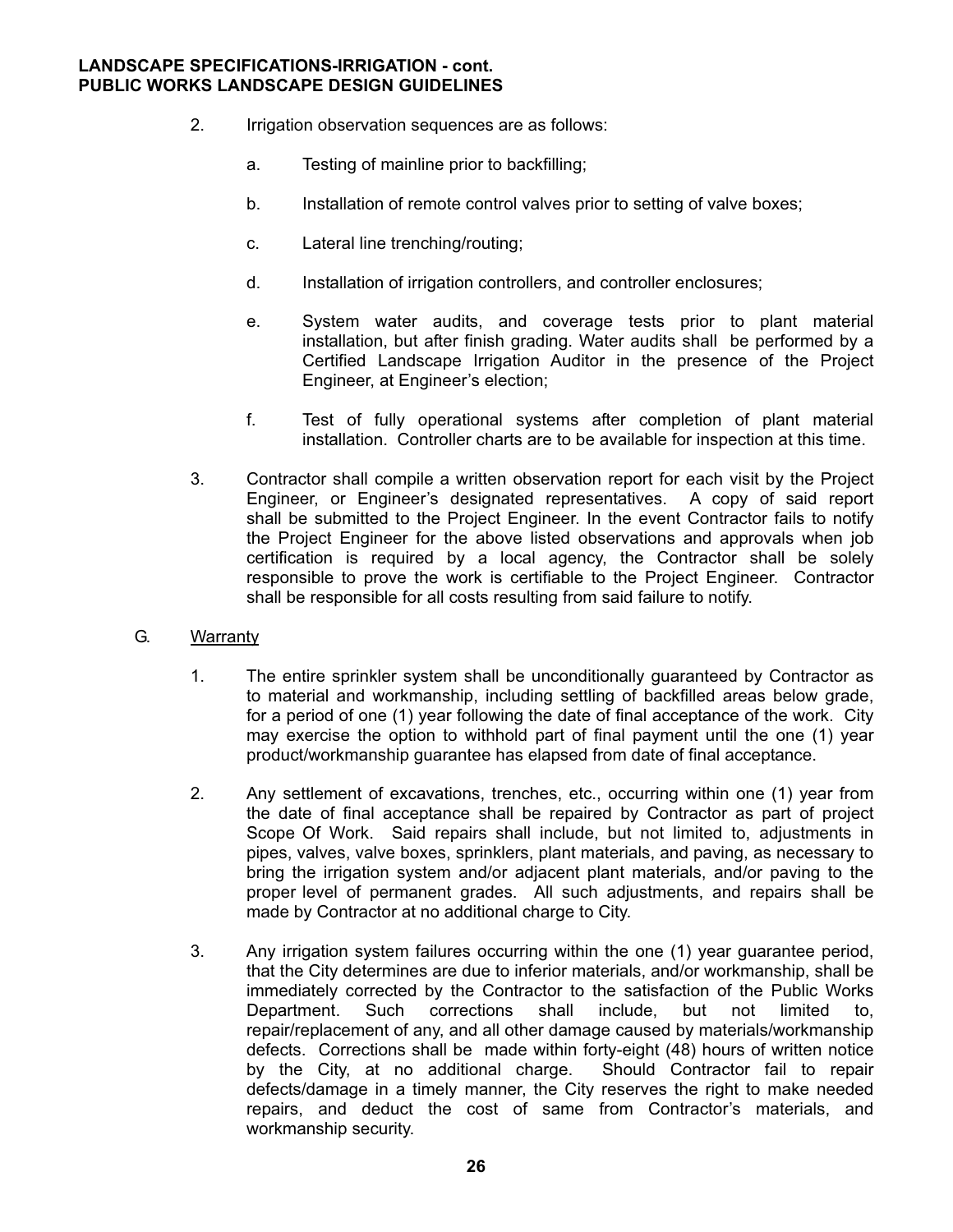### III. **MATERIALS**

#### A. Pipe and Fittings

- 1. Brass Brass pipe shall be IPS standard weight eighty-five percent (85%) Red Brass. Fittings shall be with standard one hundred twenty-five (125) pound cast bronze threaded fittings.
- 2. PVC Conduit Pipe that is used for control wires shall be PVC conduit Schedule 80, Type 1220. All UF 14/12/10 – 24-volt (low voltage) wires under paving shall be installed in PVC conduit (or sleeves) as indicated on project plans, at a twenty-four inch (24") depth.
- 3. PVC Normal Impact Pipe-Type 1220 (PVC Schedule 40 & 80)
	- a. Type II Grade I high impact pipe.
	- b. ASTM D 1785 conformance.
	- c. Outside diameter shall be same size as iron pipe.
	- d. Pipe shall be marked at intervals not to exceed five feet (5') with the following information: manufacturer's name, nominal pipe size, PVC type and grade, SDR rating class, NSF approval, and commercial standard designation CS 256-60.
	- e. PVC Schedule 40 shall not be threaded.
	- f. Fittings for intermittent pressure piping shall be PVC Schedule 40, Type II, NSF approved. Fittings for constant pressure piping shall be PVC Schedule 80, Type I, cell classification 12454, NSF approved, and conforming to ASTM D 1784.
- 4. PVC Pressure Rated Pipe Type 1220 (PVC Class 200 & 315) and Type 1120 (PVC Schedule 40)
	- a. Type I Grade II Pressure Rated Pipe.
	- b. ASTM D 2241 conformance (Class 200 & 315); ASTM D- 1785 conformance (Schedule 40).
	- c. Outside diameter of pipe shall be the same size as iron pipe.
	- d. Pipe shall be marked at intervals not to exceed five feet (5') with the following information: manufacturer's name, nominal pipe size, PVC type and grade, SDR rating class, NSF approval, and commercial standard designation CS 256-63.
	- e. PVC Type I shall not be threaded.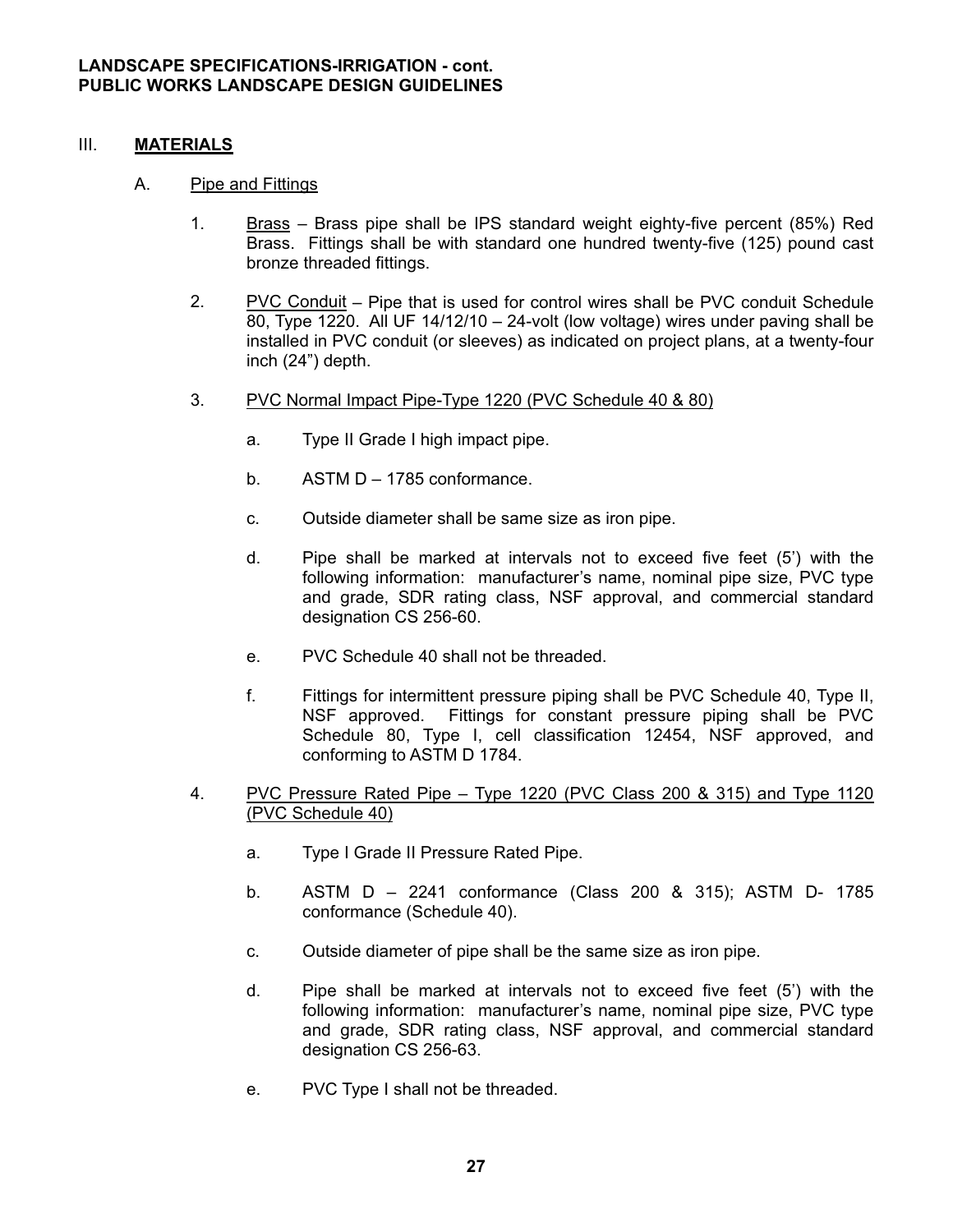- f. Fittings for intermittent pressure piping shall be PVC Schedule 40, Type II, NSF approved. Fittings for constant pressure piping shall be PVC Schedule 80, Type I, cell classification 12454, NSF approved, and conforming to ASTM D 1784.
- 5. Ring-tite PVC Pipe (where required)
	- a. All ring-tite pipe indicated on project plans shall be Class 200 PVC pipe with ring-tite joints.
	- b. All ring-tite joints shall be sealed with rubber rings as provided by the manufacturer. All pipe joints shall provide for expansion, and contraction.
	- c. Thrust blocks shall be provided as required for proper anchorage, and durability of the ring-tite pipe.
- 6. Pipe Identification Reclaimed Water Facilities
	- a. PVC pipe, and fittings shall be manufactured with purple-colored (Panatone 522C) material.
	- b. PVC pipe shall be marked with the words "CAUTION RECLAIMED WATER", in black letters repeated every twenty-four inches (24") along entire length of pipe.
	- c. Purple-colored (Panatone 512C), four (4) mil thick polyethylene warning tape shall be installed in all trenches containing constant pressure (mainline) pipe. Warning tape shall be six inches (6") wide, and have the words "CAUTION RECLAIMED WATER " in one inch (1") high letters printed continuously along its entire length.
	- d. Warning tape shall be installed in trench continuously at six inches (6") above the top of all constant pressure (mainline) piping.

# B. Solvent Cement

All solvent cement shall be NSF approved, comply with SCQAMD Rule 1168/316A, and conform to ASTM D-2564. Solvent cement used to join constant pressure (mainline) piping shall be a gray, heavy-bodied, medium set compound. All solvent weld pipe joints shall receive an application of primer immediately prior to application of solvent cement.

C. Sprinkler Heads, Nozzles and Accessories

Sprinkler heads, nozzles, and accessories shall be as shown on project plans. No substitutions shall be allowed without written authorization from Project Engineer. Sprinkler nozzles shall be as produced by the sprinkler manufacturer, and shall be compatible for use with the type/model identified on the project plans.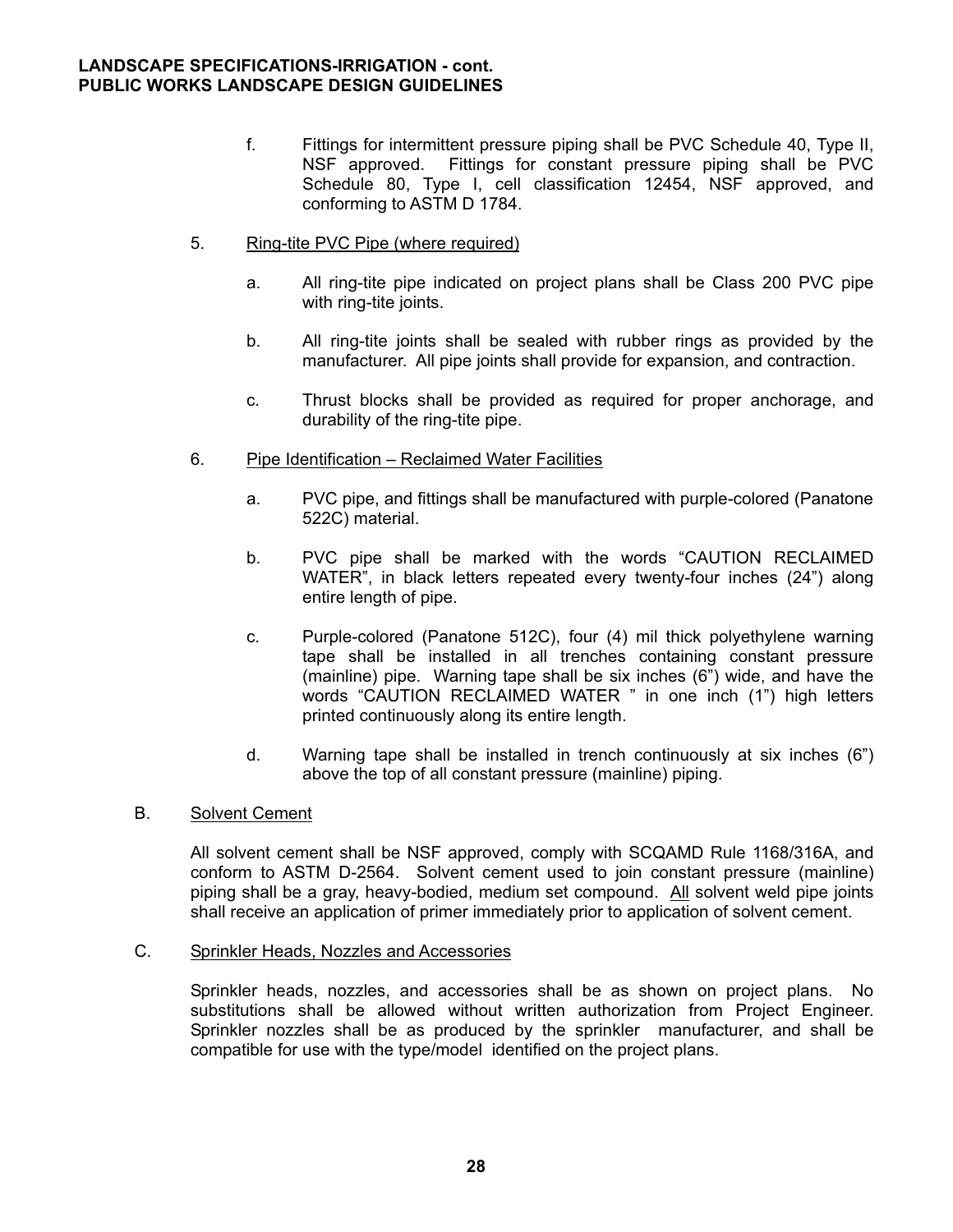- D. Valves
	- 1. Remote Control Valves Electric remote control valves shall be as shown on project plans. No substitutions shall be allowed without written authorization from Project Engineer. (Refer to City Standard No's. 516, 517-drip).
	- 2. Gate/Ball Valves Shall be as shown on project plans, and shall be brass with bronze turning handles. No substitutions shall be allowed without written authorization from Project Engineer.
	- 3. Quick Coupling Valves Shall be as shown on project plans. All quick coupling valve keys and hose swivels shall be produced by quick coupler valve manufacturer, and shall be compatible for use with type/model identified on project plans. No substitutions shall be allowed without written authorization from Project Engineer. (Refer to City Standard No. 518).
	- 4. Warning Labels Three inches by four inches (3"x4") tag-type warning labels shall be attached to all valves using heavy duty nylon fasteners. Labels shall be: ten (10) mil thick, made from an inert plastic film, purple in color (Panatone 512-C), imprinted with the words "CAUTION: RECLAIMED WATER-DO NOT DRINK", and the international symbol for "DO NOT DRINK" in black ink.

# E. Controllers and Controller Enclosures

Controllers, and controller enclosures shall be as shown on project plans.

F. Control Wire for Remote Control Valves

All wiring used for connecting irrigation controllers to electric remote control valve solenoids shall be Type UF-600V, solid copper, PVC insulated, single conductor, No. 12 (Common Wire) and No. 14 UL (Pilot Wires) approved underground feeder cable. Pilot ("hot") wire insulation color shall be red (or other color as approved), and common wire insulation color shall be white. Three foot (3') expansion loops ("pigtails") shall be provided every 1500-linear feet, and at each 90-degree turn in wire path. Enclose expansion loops in rectangular valve boxes with cover heat-branded "EL" in one and onehalf inch  $(1\frac{1}{2})$  letters.

- G. Valve Boxes
	- 1. All remote control valves, gate/ball valves, pressure relief valves, expansion loops, and control wire splices (as allowed) shall be installed in rectangular valve boxes of a size large enough to accommodate the valve, and all valve appurtenances (e.g., unions, isolation valves, wire splice kits). Valve boxes shall be as shown on project plans, and shall be furnished with locking covers. Valve box covers shall be marked "RCV", "GV", "PRV", or "WS" as appropriate, and covers marked "RCV" shall also be marked with the appropriate station number. All lettering shall be one and one-half inches  $(1\frac{1}{2})$  high. Metal valve box covers shall be marked using white paint and stencils, and plastic valve box covers shall be heat-branded.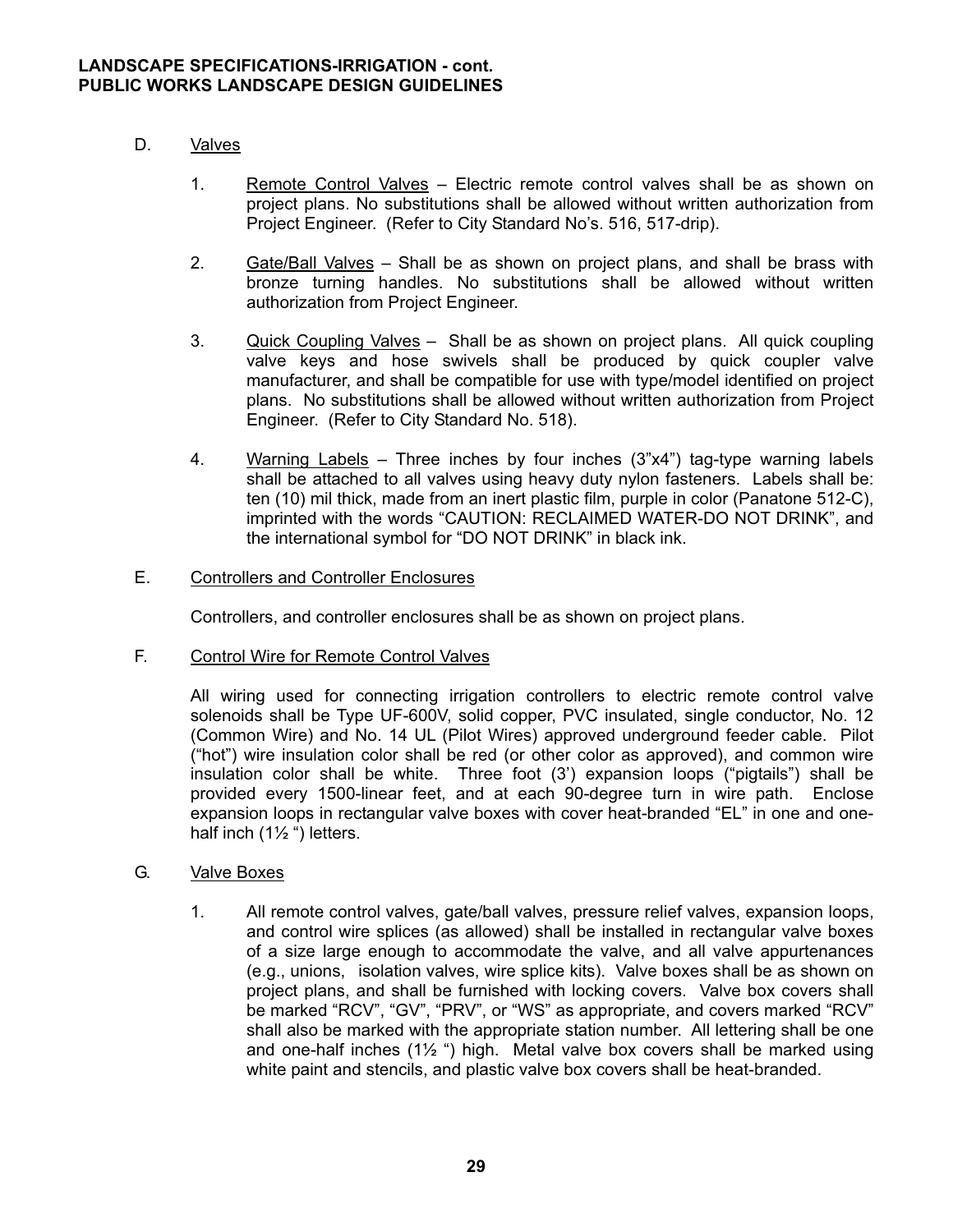- 2. All quick coupler valves shall be installed in round valve boxes of a size large enough to accommodate use of quick coupler keys and hose swivels. Valve boxes shall be as shown on project plans, and shall be furnished with locking covers. Valve box covers shall be marked "QC". All lettering shall be one and one-half inches (1½") high. Metal valve box covers shall be marked using white paint and stencils; plastic valve box covers shall be heat-branded.
- 3. Reclaimed Water Facilities Valve box requirements are as above. In addition, valve box covers must be purple in color (Panatone 522C), and marked with the words "RECLAIMED WATER".

#### H. Pressure Regulation Device

A Pressure Regulation Device shall be installed between water meter and reduced pressure backflow prevention assembly wherever mainline working pressure exceeds 85-p.s.i., unless Project Engineer determines that site conditions, and/or approved irrigation calculations provide grounds for waiver of this requirement.

#### I. Backflow Prevention Units

 All backflow prevention units shall be of type and manufacture approved for use by Eastern Municipal Water District. (Refer to City Standard No's. 512, and 513).

#### **IV. INSTALLATION**

### A. Trenching

- 1. Excavation shall be open vertical construction sufficiently wide to provide free working space around the material installed and to provide ample space for backfilling and compacting. (Refer to City Standard No's. 520, and 521).
- 2. Trenches for pipe shall be cut to required grade lines, and trench bottom shall be compacted to provide an accurate grade, and uniform bearing for the full length of the line.
- 3. All trenching within three feet (3') of any tree trunk shall be done by hand, and care shall be taken to preserve existing root systems. Any tree failure determined to be the result of Contractor's trenching operations, occurring within twelve (12) months of final project acceptance shall be replaced by Contractor at no cost to the City.
- 4. When two (2) pipes are to be placed in the same trench, a six inch (6") vertical offset shall be maintained between pipes, unless City Codes require otherwise. (Refer to City Standard No's. 520, 521, and 522).

#### B. Backfilling

 1. Backfill material shall be City approved. Unsuitable material including clods, rocks over one inch (1") in size, and tree roots, shall be removed from the project site, and disposed of in a legal manner, at no extra cost to the City.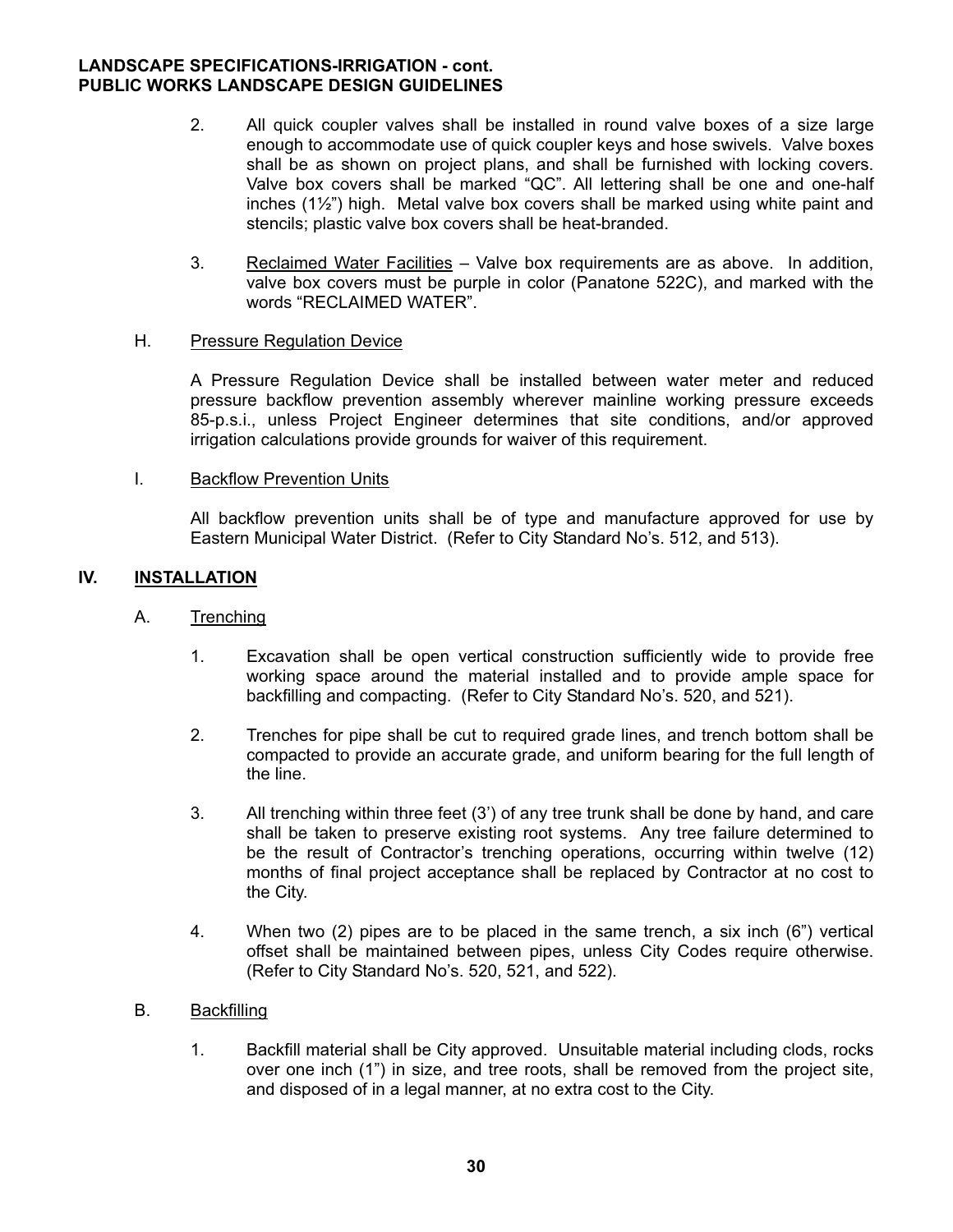- 2. All backfilling shall be done carefully and shall be properly compacted for approval purposes. Wheel rolling will not be allowed.
- 3. Depth of trenches shall be sufficient to provide a minimum cover above the top of the pipe as follows:
	- a. Twelve inches (12") over PVC intermittent pressure (lateral) lines;
	- b. Eighteen inches (18") over PVC constant pressure (mainline) lines, two and one-half inches (2½") and smaller;
	- c. Twenty-four inches (24") over PVC constant pressure (mainline) lines, three inches (3") and larger;
	- d. Twenty-four inches (24") over all sleeving except 120-Volt hot wire sleeving for landscape lighting, which requires a thirty inch (30") cover, and steel conduit.

# C. PVC Pipe

- 1. PVC pipe shall be snaked in a manner which will allow for expansion and contraction, or as recommended by pipe manufacturer.
- 2. All plastic to metal joints shall be made using an assembly consisting of a line-size by twelve inch (12") Schedule 80 TOE (Threaded One End) nipple solvent welded to a Schedule 40 slip x slip coupler ("TOE Nipple Assembly" – City Standard No. 509). Two (2) wrappings only of three-quarter inch  $(\frac{3}{4})$  Teflon tape shall be used on male threads prior to joining TOE Nipple Assembly to metal pipe or fittings.
- 3. All plastic pipe joints shall be solvent welded, and shall receive an application of primer immediately prior to application of solvent cement. Solvent welded joints shall be allowed to set at least twenty-four (24) hours before pressure is applied, or as recommended by the cement manufacturer. Caution shall be used in handling pipe due to the possibility of cracking, or of splitting when dropped or handled carelessly.
- 4. For mainline piping of one and one-quarter inch (1¼") diameter or larger, concrete thrust blocks shall be poured wherever changes in pipeline direction exceed 22½ degrees (tees included). Thrust blocks shall be of class " $C$ " (4 $\frac{1}{2}$  sack mix) concrete, and shall be poured against undisturbed soil. Minimum dimensions for thrust blocks poured against three inch (3") piping shall be one foot high by one foot wide (1'H x 2'W for 90-degree bends).
- 5. After all new mainline pipe and risers are in place and connected to water supply, a full head of water shall be used to flush out the system for a minimum of five (5) minutes. After the system is thoroughly flushed, and prior to backfilling of trench line, the risers shall be capped off and the system shall be pressure tested for a period of not less than six (6) hours  $\omega$  150-psi. During this test period, the mainline piping shall show no leakage or loss of pressure. Minimum test pressure at the highest point of the mainline section being tested shall be as determined by the Project Engineer. Center filling of mainline pipe lengths is allowed, however all fittings shall remain exposed for inspection.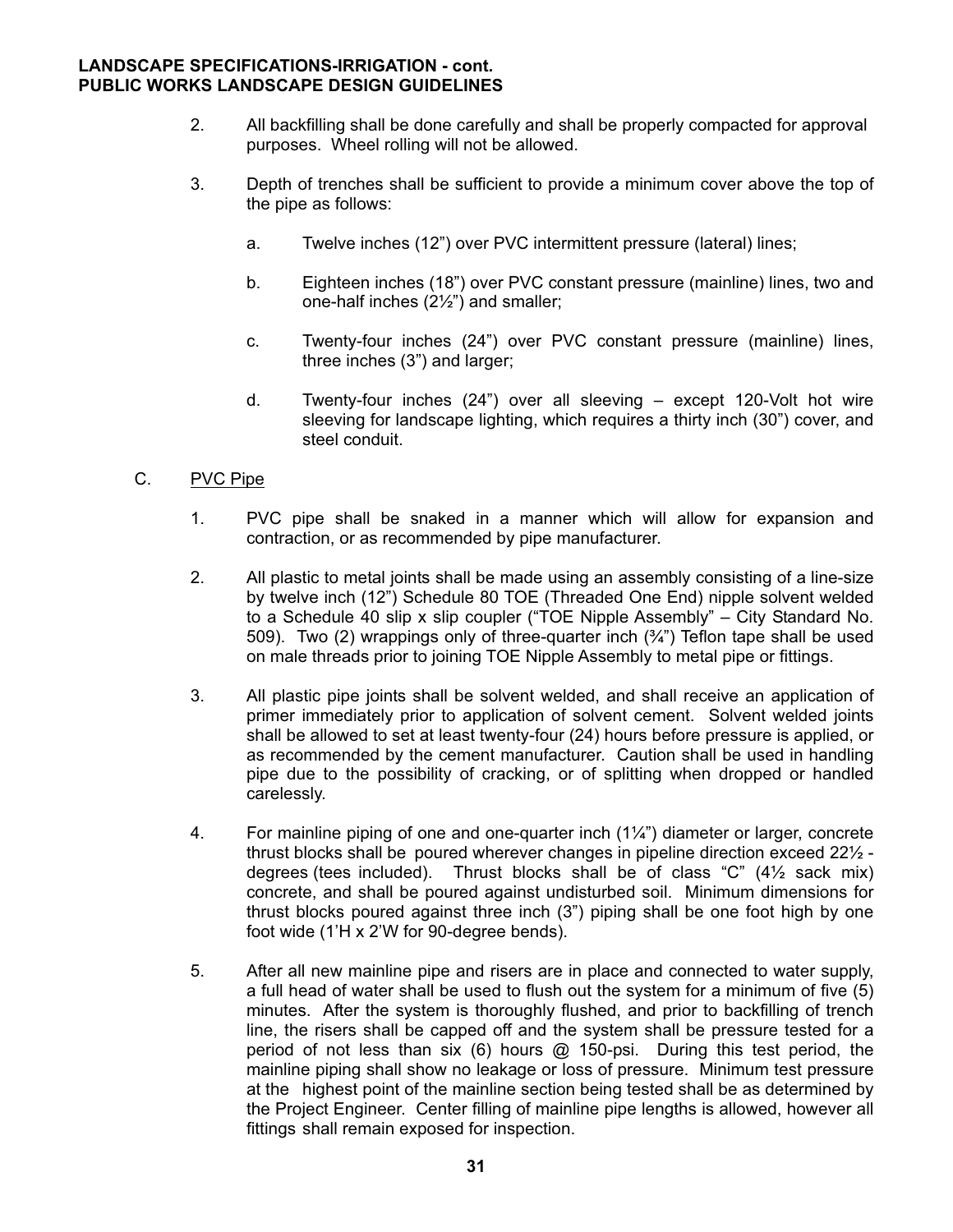6. At the conclusion of a system pressure test, the remote control valves and sprinkler heads shall be installed, and tested under normal operating pressure for operation in accordance with design requirements. Contractor shall verify sprinkler head pressures with pitot tube, and adjust remote control valves to correspond with design pressure.

# D. Ring-Tite PVC Pipe

- 1. Except as may be noted in other parts of the Specifications or on project plans, installation of Ring-Tite PVC pipe, and connecting fittings shall be in accordance with instructions supplied by pipe manufacturer. This shall include, but not be limited to, the installation of the pipe at the proper depth, and the correct location of concrete thrust blocks of adequate size. Contractor shall make available the services of the manufacturer's representative at the start of the installation, and during construction.
- 2. Each line shall be tested at a pressure 50-p.s.i. greater than the manufacturer's recommended working pressure for a period of six (6) hours, with the couplings and connections exposed, and with the center of pipe section sufficiently supported, and filled to hold pipe in place.

# E. Sprinklers

- 1. All nozzles on stationary pop-up sprinklers shall be tightened after installation. All sprinklers having an adjustment stem or Pressure Compensation Device shall be adjusted on a lateral line for the proper radius, diameter, and/or gallonage per approval of the Project Engineer.
- 2. Plastic sprinkler heads, and risers shall be installed according to City Standard No's. 523, 524, 525, and 526 as applicable.
- 3. Non-Rotor Sprinklers Shall be of the following sizes:
	- a. Six inch (6") pop-up in all City turf applications;
	- b. Twelve inch (12") pop-up shall be used in all City ground cover/shrub applications.
- 4. Rotor Sprinklers Shall be of the following sizes:
	- a. Six inch (6") pop-up rotor sprinklers only for turf application;
	- b. Twelve inch (12") high pop-up rotor sprinklers for ground cover/shrub application;
	- c. Slope Conditions Top and toe of slope shall be twelve inch (12") pop-up rotor sprinklers. Center (mid-slope) row rotor sprinklers may be shrub (fixed riser) type only if shown as such on plans.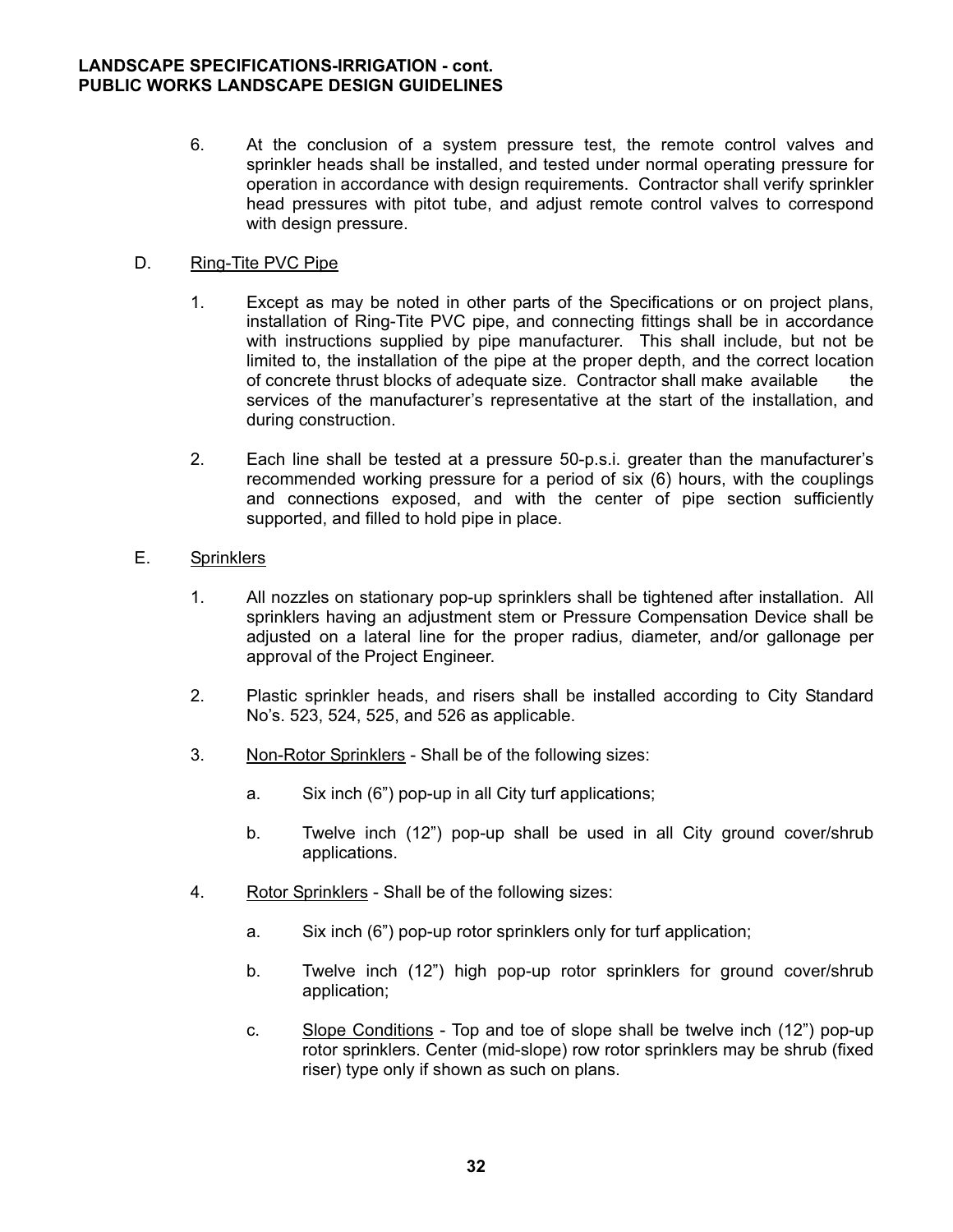- F. Valves
	- 1. Gate/Ball valves shall be installed on constant pressure (mainline) piping at locations indicated on project plans. (Refer to City Standard No. 515).
	- 2. Remote Control valves shall be installed on constant pressure (mainline) piping at locations indicated on project plans. (Refer to City Standard No. 516). Remote control valves shall be adjusted in order that a uniform distribution of water is applied by the sprinkler heads to the planting areas for each individual valve system.
	- 3. Quick coupling valves shall be set approximately twelve inches (12") from walks, curbs, headerboards, or paved areas where designated. (Refer to City Standard No. 518).
- G. Valve Boxes
	- 1. Valve boxes shall be set one inch (1") above the designated finish grade in turf areas, and three inches (3") above finish grade in ground cover areas.
	- 2. Valve boxes installed near walks, curbs, headerboards, and paving shall abut those items. Box tops/covers shall be set flush with the tops of the adjacent hardscape surfaces.
- H. Automatic Controller and Enclosure Location and Installation
	- 1. The automatic controller shall be installed in the location shown of the project plans, unless otherwise approved by the Project Engineer.
	- 2. All local, and other applicable codes shall take precedence when connecting the 110-volt electrical service to the controller. Power to the controller enclosure shall be provided by the owner. Contractor shall complete hook-up of power to the controller. (Refer to City Standard No. 503).
	- 3. There shall be adequate coverage of earth (twenty-four inches (24") minimum) over the 24-volt UF control wire. Install wire in mainline trench below and to the side of mainline, and tape at fifteen foot (15') intervals.
- I. Control Wire
	- 1. All electrical equipment and wiring shall comply with local and state electrical codes, and be installed by persons skilled, and licensed in the trade.
	- 2. Connecting and splicing of wire at the valves or in the field shall be made using approved water-proof connectors. All splices must occur within an approved valve box. (Refer to City Standard No. 510).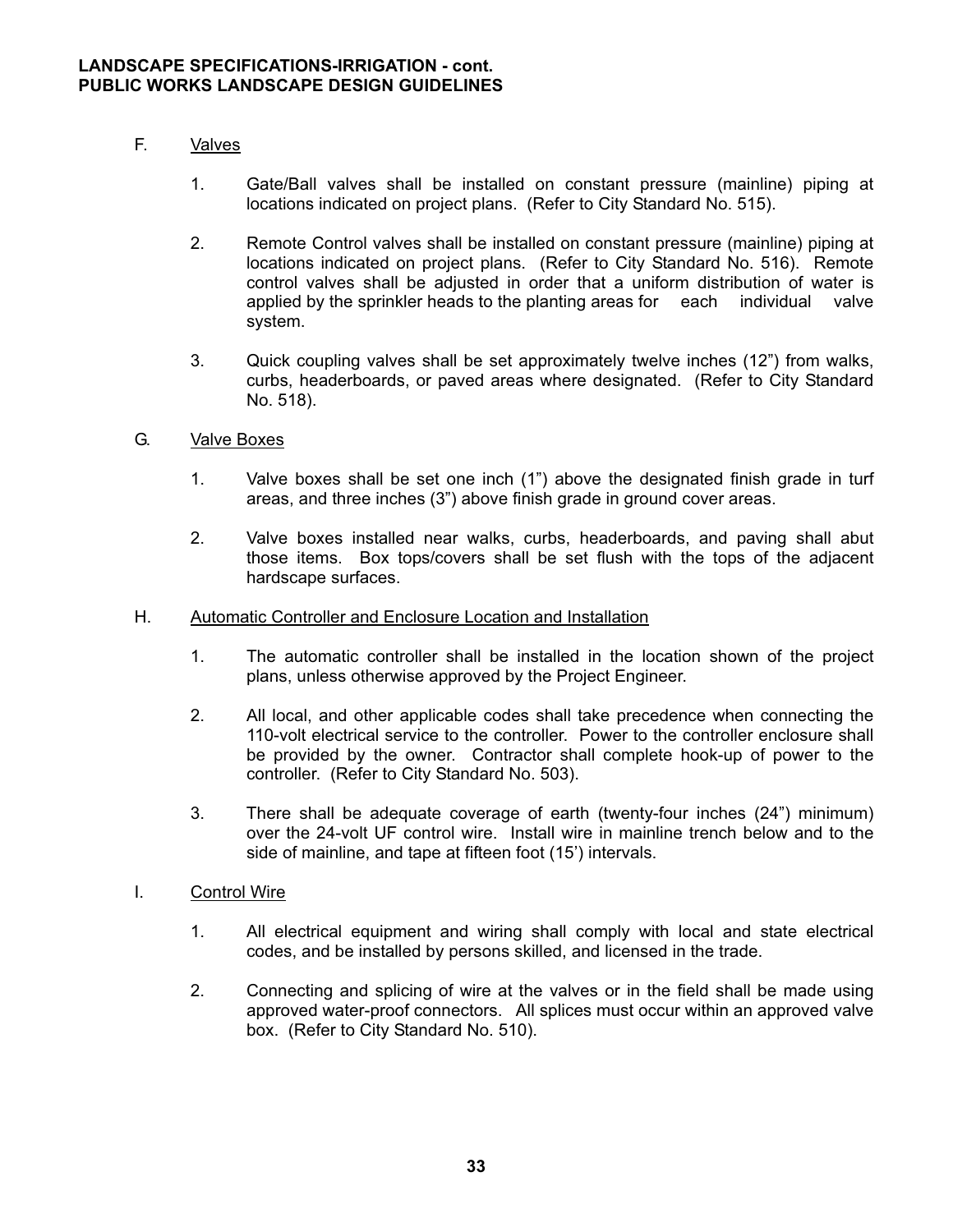- 3. Pilot wire runs shall be continuous from valve to controller. Common wire splices shall be allowed only at control valves, wire transition points, and immediately before connection to controller. Where pilot or common wire runs exceed 1500 linear feet, Project Engineer may allow field splicing of wires. Three foot (3') expansion loops ("pigtails") shall be provided for each wire so spliced; expansion looped splices shall be enclosed in rectangular valve boxes with cover marked "WS" in one and one-half inch (1½") letters. Metal valve box covers shall be marked using white paint and stencils, and plastic valve box covers shall be heat branded.
- 4. Provide one (1) extra pilot wire from the controller to the farthest remote control valve in each direction from the controller. This extra pilot wire shall be of a different color than that used for operational pilot wires.
- J. Backflow Prevention Units
	- 1. The backflow prevention units shall be installed as shown on Plans and Details. Backflow prevention units shall be installed in accordance with all applicable agency codes, ordinances, etc. including certification. (Refer to City Standard No. 512, and EMWD Standard Drawing No. B-597).
	- 2. Backflow prevention units in public areas shall be housed in a protective enclosure. (Refer to City Standard No. 513).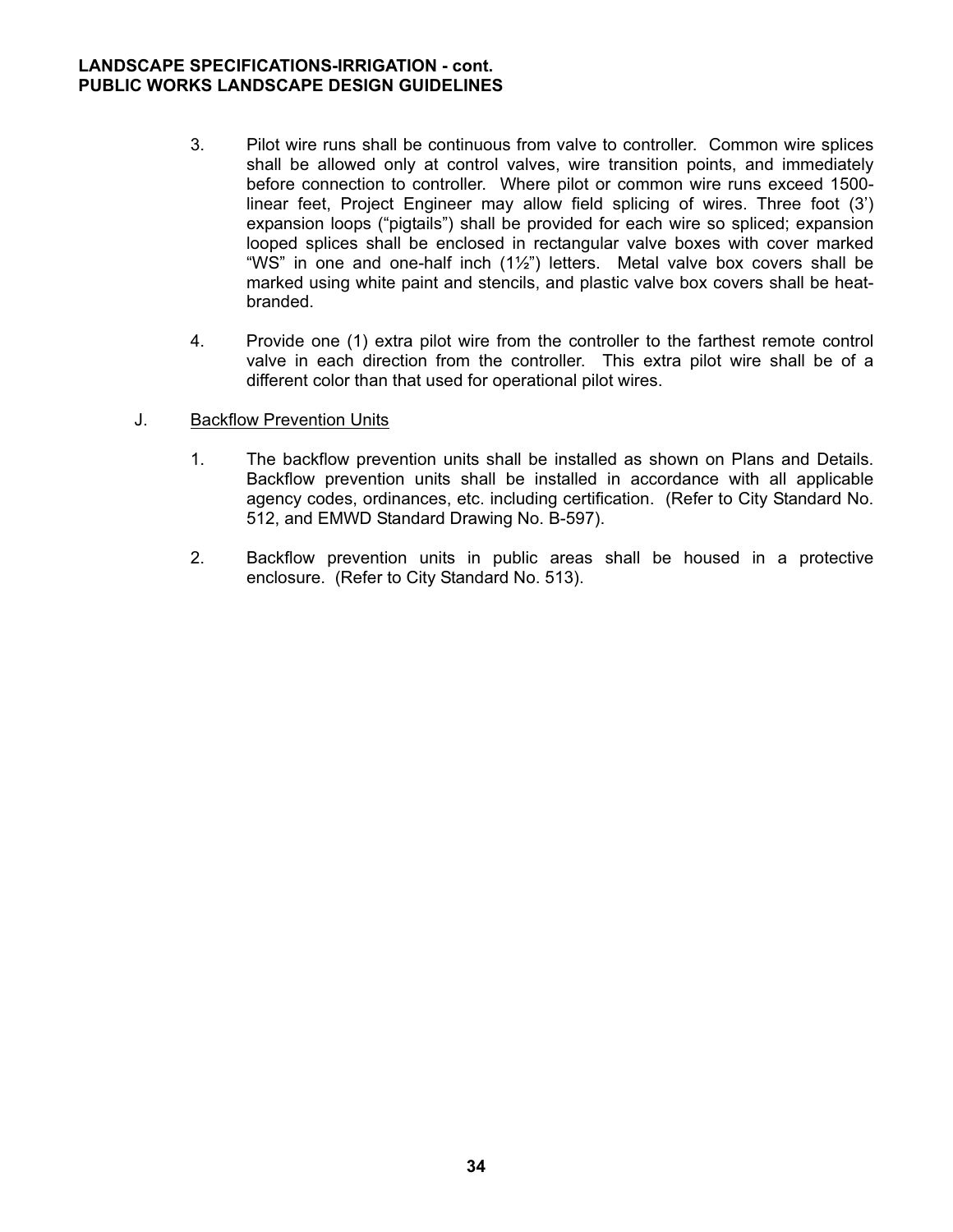### **LANDSCAPE SPECIFICATIONS - CENTRAL IRRIGATION CONTROL PUBLIC WORKS LANDSCAPE DESIGN GUIDELINES**

# **I. INTERCONNECT SYSTEM**

#### A. General

- 1. All incidental parts which are not shown on the plans or specified herein, and are necessary to complete or modify the existing systems, shall be furnished and installed by Contractor as though such parts were shown on plans or specified. All systems shall be in satisfactory operation at the time of completion.
- 2. Contractor shall coordinate with the City for conduit installation indicated on project plans. Minor changes caused by actual site conditions shall be made at no cost to the City. All changes to the plans shall be approved by the Project Engineer.
- 3. Manufacturer's directions and detailed drawings shall be followed in all cases where the manufacturers used in this contract furnish directions covering points not shown in the drawings, and specifications.
- 4. Contractor shall provide for proper surge protection and grounding at each satellite, and at the cluster control unit (CCU) pedestals.
- 5. Contractor shall bring interconnect circuit into irrigation satellite controller pedestals, as indicated on project plans. Standard for conduit path shall be as set forth herein for both types of pedestals.
- 6. Prior to final acceptance, Contractor shall furnish the City with two hundred and ten feet (210') of continuous, unspliced PE 39 cable.

# B. Materials

- 1. Conduit
	- a. PVC Electrical Conduit Pipe used for interconnect wires shall be PVC Schedule 40, Type 1220, sized as indicated on plans. Fittings/sweeps shall be PVC Schedule 40, Type II.
	- b. Steel Conduit Pipe and fittings used for interconnect wires shall be of the type and size indicated on plans, and shall conform to applicable provisions of Subsection 209-2.3 of the Standard Specifications For Public Works Construction, most current edition.
- 2. Warning Tape Shall be three inch (3") wide, four (4) mil orange pigmented polyolefin film with the words "CAUTION: CITY UTILITY BELOW" permanently printed on one side (Terra Tape Standard 250 as manufactured by Reef Industries, Inc., Houston, Texas, or approved equal).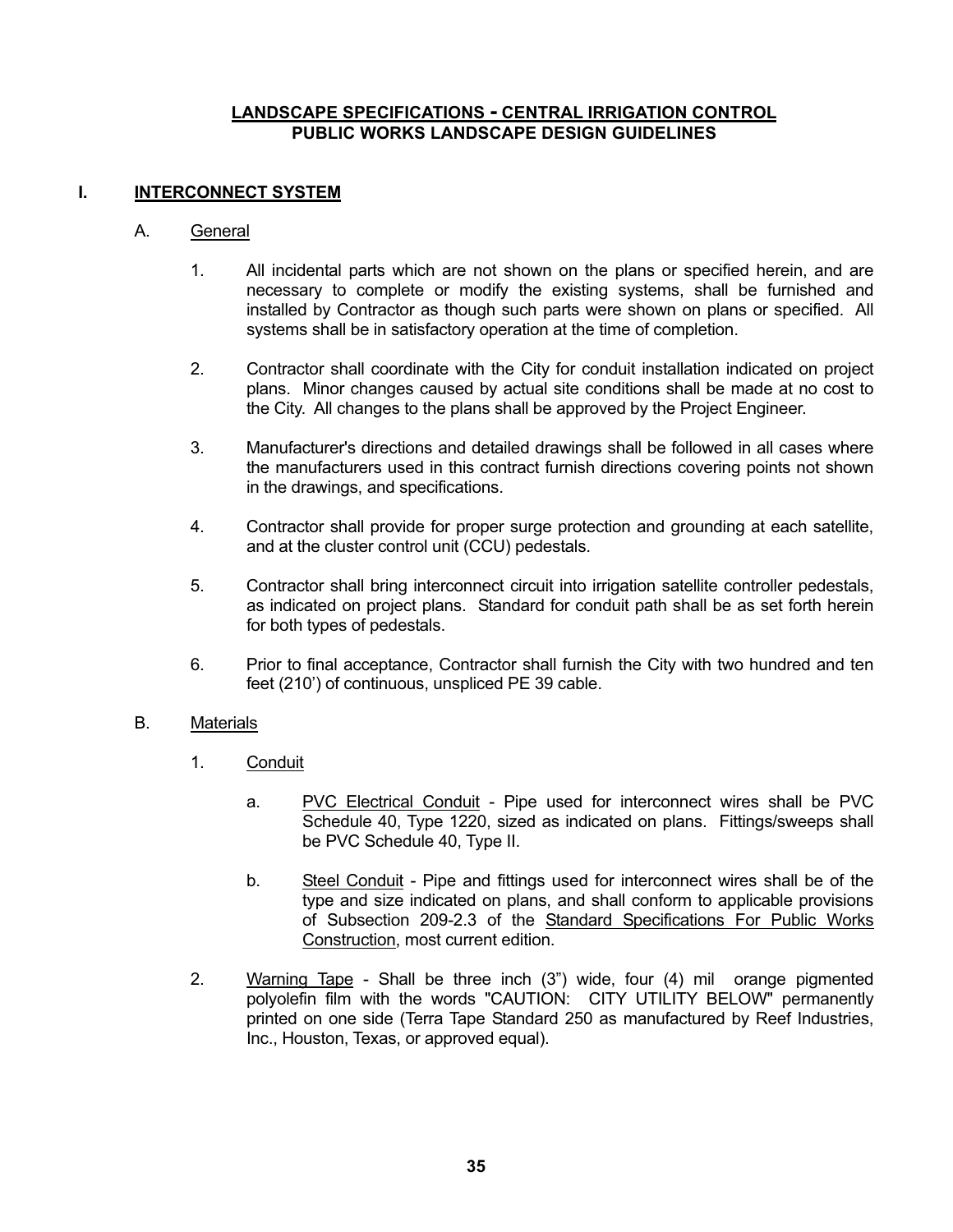# 3. Conductors

- a. Communication Cable Irrigation interconnect cable shall consist of six (6) pair - #20-AWG or larger insulated copper conductors, each wire pair to be individually shielded with an aluminum/ polyester shield. Cable shall be encased in a black, high density polyethylene jacket. Cable shall meet REA PE-39 specifications, as manufactured by AT&T, or equal.
- b. 2-Wire Path Wire Splices All 2-WIRE path wire splices or connections, either in pull boxes or at field satellite units where the connection is NOT being made to the terminal strip, shall be waterproofed by using a 3M series 3500 Scotch-Lok splice connector.
- 4. Pull Boxes/Grounding Rod Boxes
	- a. Pull and grounding rod boxes for the irrigation interconnect conduit shall be fabricated from a durable plastic material resistant to weather, sunlight, and chemical action of soils. They shall be green in color. The cover shall be secured with a stainless steel bolt-down mechanism. The cover shall be capable of sustaining a load of 1,500-psi. Box extensions shall be by the same manufacturer as the box. Pull boxes shall be Ametek with dimensions of 10¾"x16"x12" or approved equal. Grounding rod boxes shall be Brooks #1100 or approved equal. Pull box covers shall be heat branded with the letters "IRR-COM", two inches (2") high.
	- b. In paved areas, the pull box shall be Brooks 3TL concrete box with cast-iron traffic lid. The cover shall be marked with the letters "IRR-COM", two inches (2") high. Markings shall be applied to the cover prior to galvanizing.
- 5. Flow Sensors Shall be Data Industrial Series IR 250B or appropriate equal, sized as indicated on plans.
- 6. Flow Sensor Boxes All flow sensors shall be installed in suitable valve boxes, complete with locking covers, 15"x21½"x12" as manufactured by Brooks Products, Inc., or approved equal. Valve box extensions shall be by the same manufacturer as the valve box. All shall be marked "FS" heat branded in letters two inches (2") high on valve box cover by Contractor.
- 7. Master Valves Shall be manufacturer/model, and size as indicated on plans.
- 8. Master Valve Boxes All master valves shall be installed in suitable valve boxes, complete with locking covers, 15"x21½"x12" as manufactured by Brooks Products, Inc., or approved equal. Valve box extensions shall be by the same manufacturer as the valve box. All master valve box lids shall be marked "MV" heat branded in letters two inches ( 2") high on valve box cover by Contractor.
- 9. CCU Pedestals CCU pedestals shall be manufacturer/model, as indicated on plans.
- 10. Grounding Wire Shall be #10-insulated solid copper wire, and it shall include all fittings/fasteners necessary to connect grounding wire to pedestal grounding grid.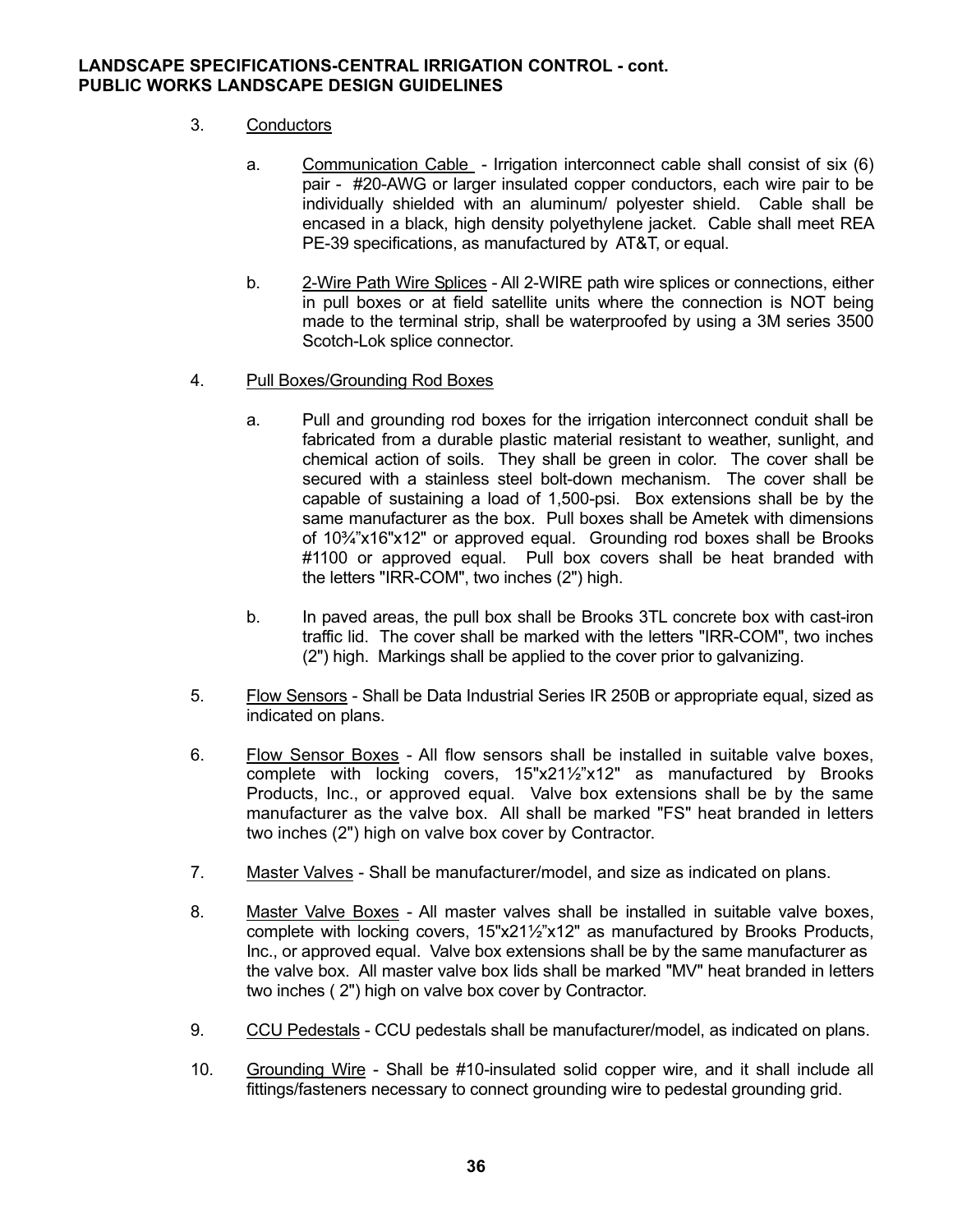- 11. Grounding Rod Shall be 5/8"x8' copper-clad rod.
- 12. Radio Antenna Mast Shall be constructed from two inch (2") threaded steel pipe stock, and fittings.
- 13. Radio Mast Surface Coating Shall be an inorganic ethyl silicate type zinc rich coating, GLID-ZINC Y-5536/5537, color: Grey-Green.

#### C. Execution Of Work

- 1. Trenching
	- a. Excavation shall be open vertical construction sufficiently wide to provide free working space around the material installed, and to provide ample space for backfilling and compacting.
	- b. Trenches for pipe shall be cut to required grade lines, and trench bottom shall be compacted to provide an accurate grade, and uniform bearing for the full length of the line.
	- c. All trenching within three feet (3') of any tree trunk shall be done by hand, and care shall be taken to preserve existing root system. Any tree failure determined to be the result of Contractor's trenching operations, occurring within twelve months of filing of project Notice of Completion, shall be replaced by Contractor at no cost to the City.
	- d. Depth of trenches shall be sufficient to provide a minimum cover above the top of the conduit pipe as follows:
		- (1) Twelve inches (12") over communication conduit placed in landscaped parkways;
		- (2) Thirty inches (30") over communication conduit placed in unlandscaped parkways;
		- (3) Thirty-six inches (36") over communication conduit placed beneath sidewalks, paving, or other hardscaped areas;
		- (4) Twenty-four inches (24") over all 120-volt hot wire conduit for CCU Pedestals (when power supply external to CCU pedestal).

# 2. Backfilling

- a. Backfill material shall be City approved. Unsuitable material including clods and rocks over one inch (1") in size shall be removed from the premises, and disposed of legally at no extra cost to the City.
- b. All backfilling shall be done carefully, and shall be compacted to the City's satisfaction. Mechanical compaction will not be allowed. Trench backfill material shall be settled, and densified by means of jetting.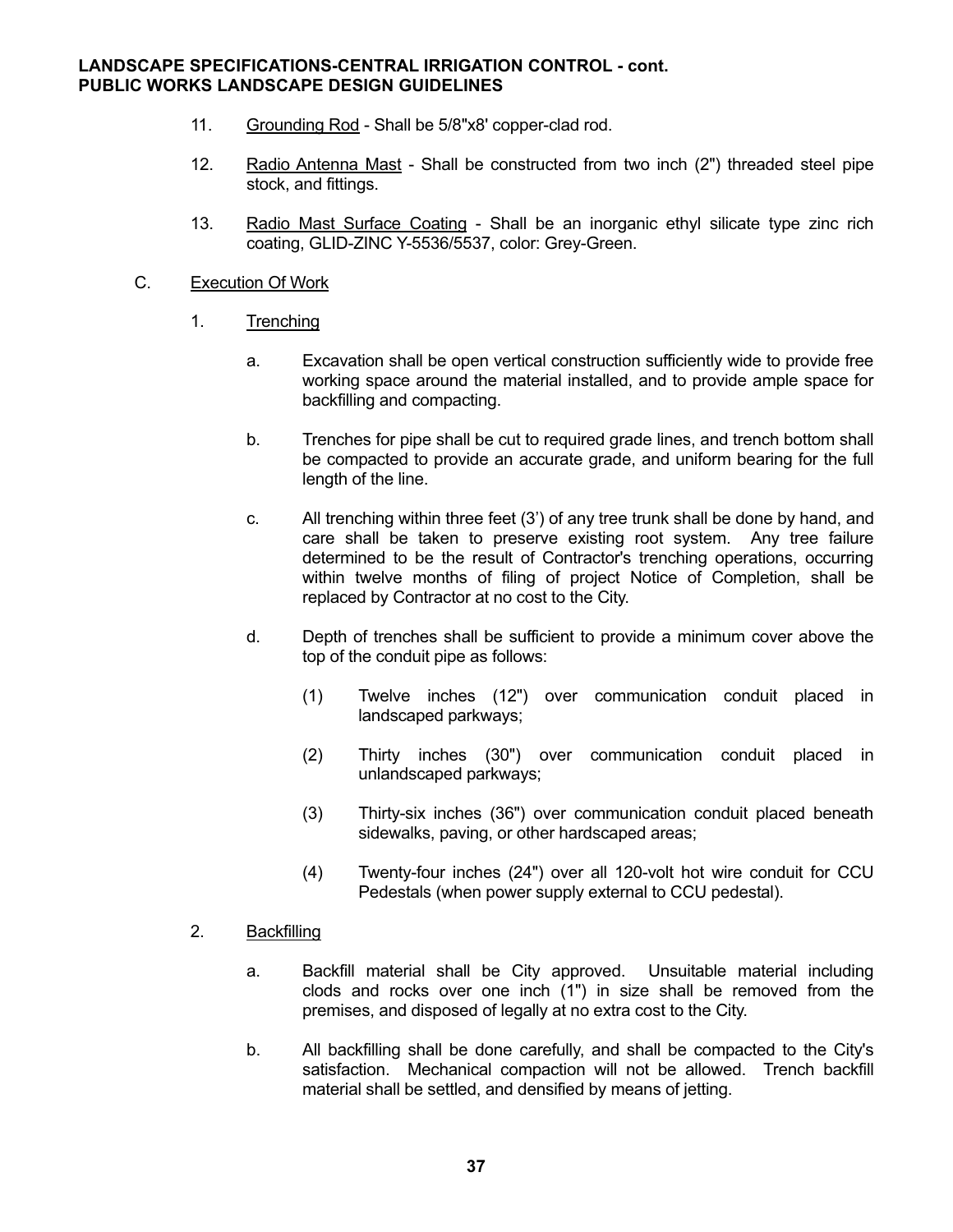- c. Warning tape shall be installed six inches (6") above top of piping in all trenches carrying communication conduit.
- 3. Irrigation Interconnect Conduit
	- a. The conduit shall be located within the public right-of-way or existing landscape easement whenever possible. If the conduit is installed outside of the public right-of-way or landscape easement, an additional easement shall be provided to the City prior to the City's acceptance of the improvements.
	- b. All conduit installed above ground shall be threaded rigid steel, and all conduit installed below ground shall be PVC Schedule 40. Transition from metallic to non-metallic conduit shall occur at the terminus of the first full length of metallic conduit installed below grade.
	- c. Route of conduit path shall be as shown on the approved plans. Any changes shall be approved by the Project Engineer prior to installation.
	- d. The ends of all conduits, whether shop or field cut, shall be reamed to remove burrs, and rough edges. Cuts shall be made square, and true. Slip joints on running threads shall not be permitted for coupling conduit.
	- e. Care shall be taken to keep conduit free of debris during installation. All rocks, debris, moisture, etc., shall be removed from conduit prior to pulling communication cable. Conduit bushings shall be installed at all conduit terminals, including but not limited to sweep ends in pull boxes. After cable is installed, all sweep ends shall be sealed with silicone to keep moisture out of conduit.
	- f. Conduit bends, except factory bends, shall have radii of not less than six (6) times the inside diameter of the conduit. Conduits that are crimped or flattened shall be rejected. Bending shall be done by methods recommended by the conduit manufacturer.
	- g. All conduit shall have a minimum clearance of six inches (6") from other pipes or conduits. All conduit shall have a minimum clearance of eighteen inches (18") from high voltage electrical utilities.
	- h. All conduit placed beneath sidewalks or paving shall be installed at a minimum depth of thirty-six inches (36") below existing grade, and it shall have a minimum of six inches (6") of clearance below the bottom of pavement sections.
	- i. Warning tape shall be installed six inches (6") above top of conduit. Warning tape must run continuously, and cover all conduit installed.
	- j. A nylon or polypropylene pull rope with a minimum tensile strength of five hundred pounds (500 LBS.) shall be placed in all interconnect conduits installed under project scope of work. At least two feet (2') of pull rope shall be extended beyond each end of the conduit run and secured.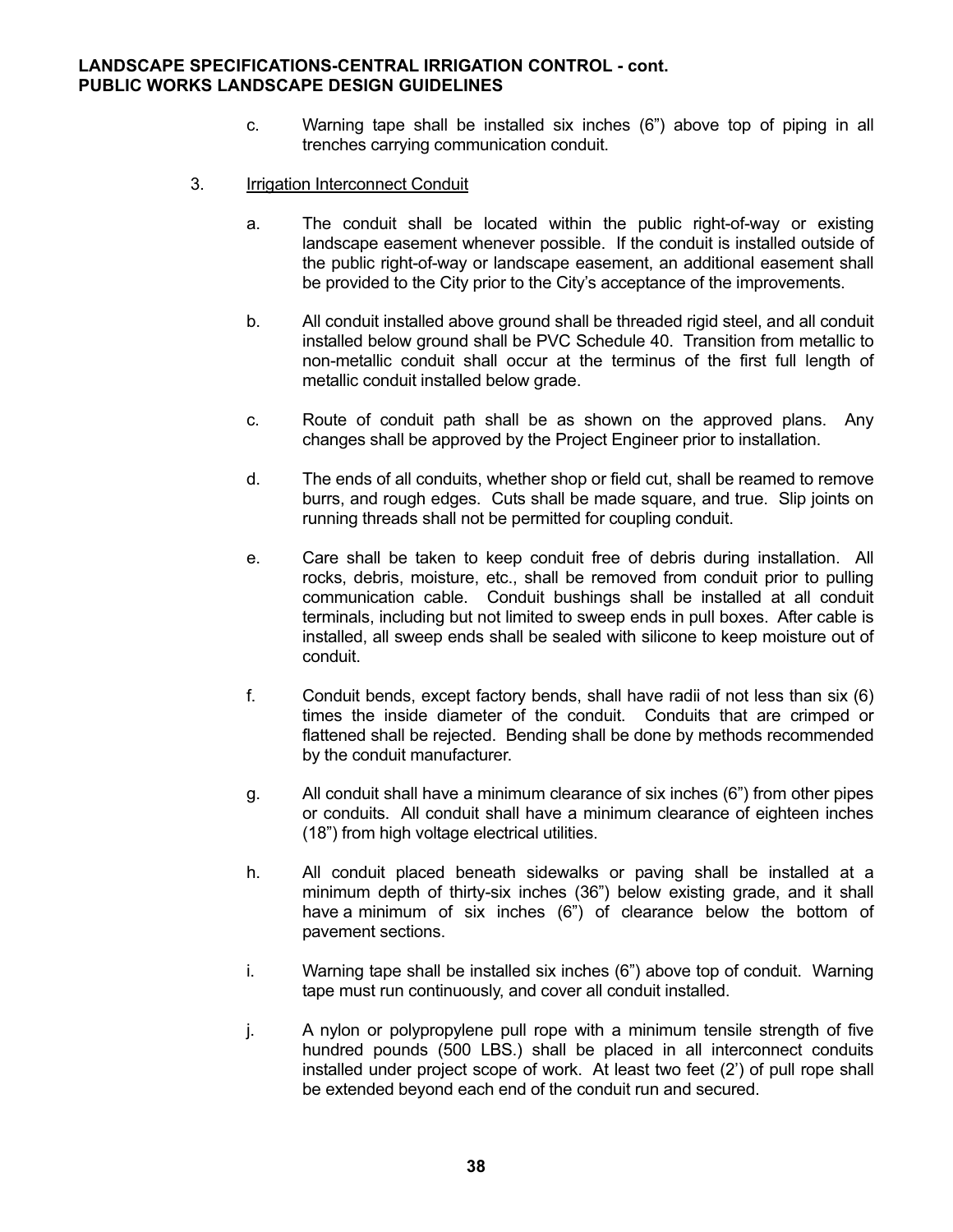- k. Plastic to metal conduit connections shall be joined using an assembly consisting of a line-size by six inch (6") Schedule 80 nipple, threaded on one end only, solvent welded to a Schedule 80 slip x slip coupler. Two (2) wrappings of three-quarter inch  $(3/4)$  teflon tape shall be used on male threads prior to joining metal conduit.
- l. If conduit is installed by means of trenching, Contractor shall use methods described in these Central Irrigation Control Specifications, Section I., C., 1., paragraphs a. through c., and C., 2., paragraphs a. through c.
- 4. Irrigation Interconnect Conductors
	- a. A minimum of two feet (2') of slack shall be left at each field satellite, and within each pull box. Sufficient slack shall be left to allow the cable loop to extend eighteen inches (18") above the top of the pull box grade.
	- b. Cable tags, provided by the City, shall be attached to the cable loop in each pull box with a plastic "zip tie" fastener.
	- c. The irrigation interconnect wire shall be continuous. Splices shall occur along the interconnect system within controller enclosures and/or flow sensor vaults only, unless specifically authorized by the Project Engineer. All splices shall be made using approved connectors only. All splices shall be capable of satisfactory operation under continuous submersion in water. All splices shall be protected from moisture with 3M Series 3500 Scotch- Lok connector packs. If made outside of controller enclosures, all splices will be housed in pull boxes as described, and specified elsewhere in these Specifications. Care shall be taken with each wire joint or connection to assure that a completely good, waterproof connection will result. It is important that ALL wire connections be absolutely watertight, and with NO leakage to ground nor shorting from one conductor to the other.
	- d. Where interconnect wire must cross under streets and/or hardscape through existing sleeves, pull boxes shall be installed at both ends of sleeve. Additional conduit and/or sweeps shall be installed as necessary to bring wire up to specified grade when run through existing sleeves.
- 5. Pull Boxes (Refer to City Standard No. 505)
	- a. Pull boxes shall be installed at intervals not to exceed two hundred feet (200'), and at each location that the installation of the conduit shall be phased, and at each point where the conduit crosses a roadway, bridge, utility installation, or existing improvement which will require significant deviation from normal direct routing.
	- b. Pull boxes shall be installed in landscape areas whenever possible.
	- c. The bottom of all pull boxes shall be bedded in crushed rock six inches (6") deep .
	- d. Boxes shall be set one inch (1") above the designated finish grade in lawn areas, and two inches (2") above finish grade in ground cover areas.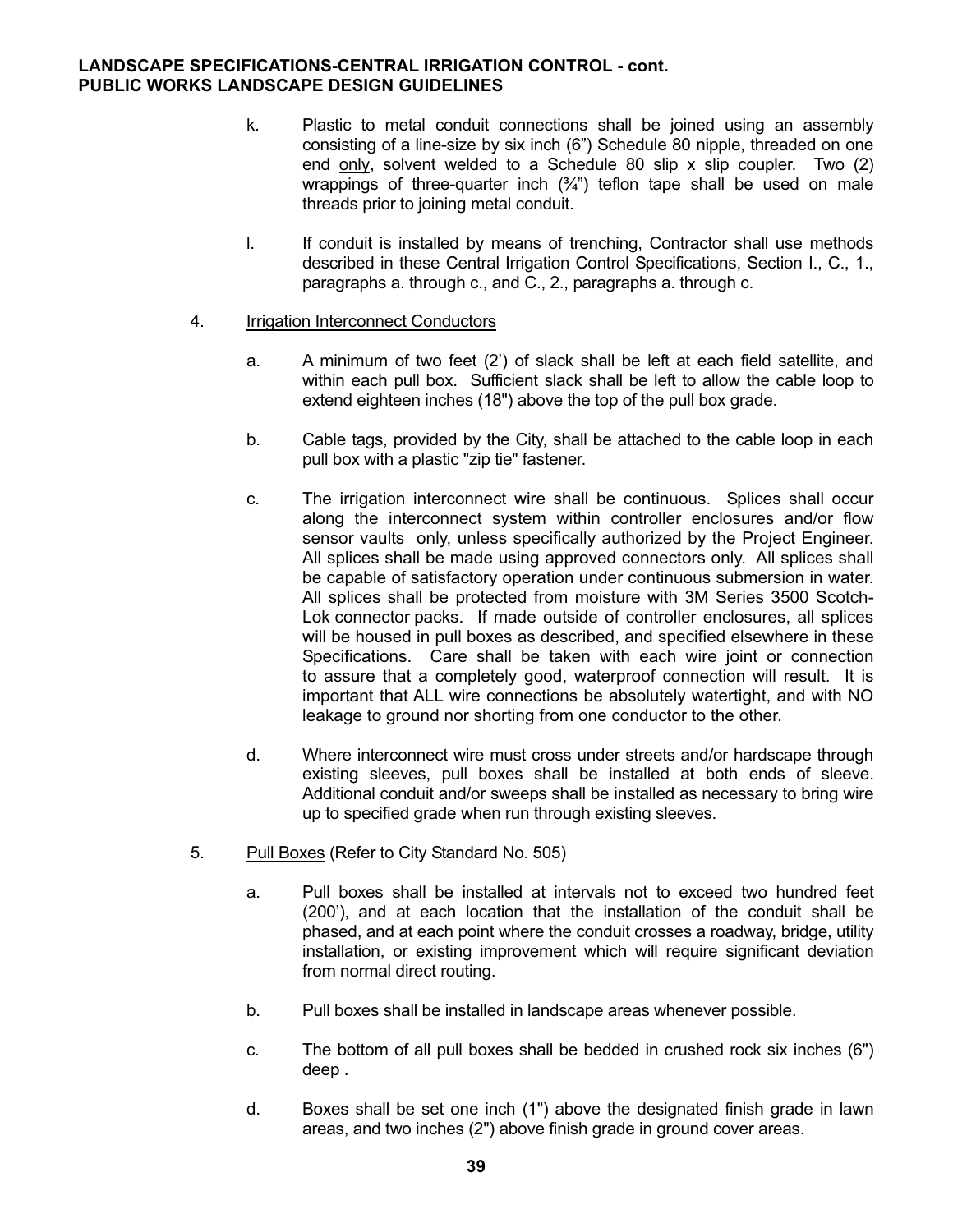- e. Boxes installed near walks, curbs, headerboards, and paving shall abut those items. Box top surfaces shall be flush with the tops of the hardscape surfaces shown.
- f. Boxes shall be installed in shrub planters, not in turf areas whenever possible, unless otherwise approved by City Inspector.
- 6. Flow Sensors (Refer to City Standard No. 504)
	- a. Flow sensors shall be installed at indicated POC's, downstream of the POC Master Valve. Flow sensors shall be installed in-line at a distance equal to ten (10) times sensor-sized pipe diameter downstream, and five (5) times sensor- sized pipe diameter upstream of any valve, fitting, meter, or backflow device.
	- b. Wires connecting flow sensor to controller shall be as specified in Section I., B., 3., a. of these Specifications.
	- c. Flow sensor shall be housed in a valve box as specified in Section III., G., 1. of the Irrigation Specifications, and be installed per Section IV., G. of the Irrigation Specifications.
- 7. Master Valve Solenoids Shall be connected to the nearest satellite controller with 14-gauge direct burial wire. Wire splices shall be made with waterproof connector kits. An extra pilot wire shall be provided to the master valve vault.
- 8. Master Valve/Flow Sensor Boxes
	- a. Boxes shall be set one inch (1") above the designated finish grade in lawn areas, and two inches (2") above finish grade in ground cover areas.
	- b. Boxes installed near walks, curbs, headerboards, and paving shall abut those items. Box top surfaces shall be flush with the tops of the hardscape surfaces shown.
	- c. Boxes shall be installed in shrub planters, not in turf areas whenever possible, unless otherwise approved by City Inspector.
- 9. CCU Pedestals Shall be mounted on a 36"x36"x6" concrete footing with sweep ells of number and size sufficient to accommodate communication cable, 110-volt power, grounding wire, telephone service wiring, and radio antenna cable in separate sweeps. Contractor shall be responsible for bringing communication cable, 110-volt power, grounding wire, and antenna cable into pedestal. (Refer to City Standard No. 506).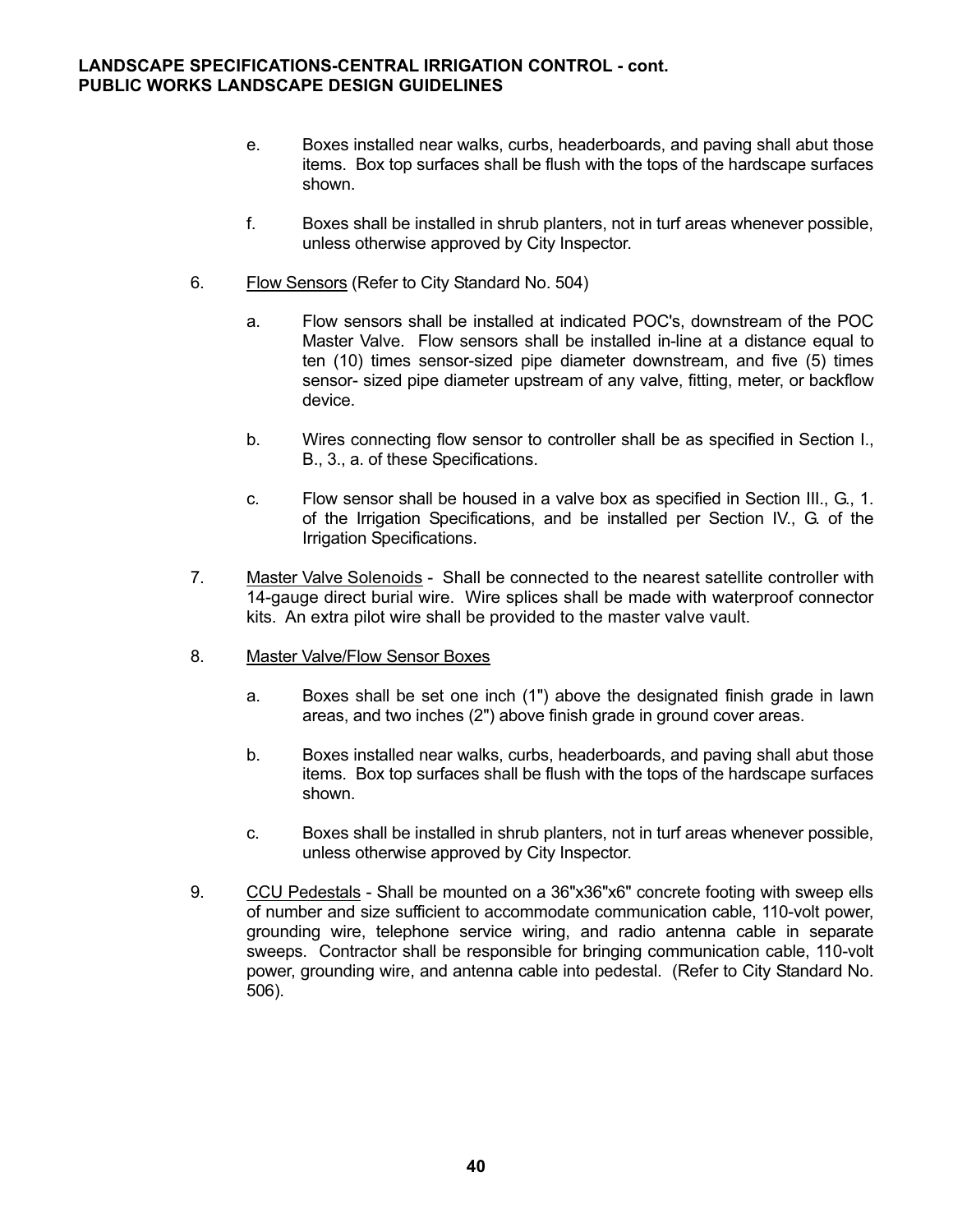- 10. Surge Protection/Grounding (Refer to City Standard Nos. 506, 507)
	- a. Each Satellite Unit Shall be grounded, by means of a #10 or larger solid conductor copper grounding wire to a five-eighths inch (5/8") diameter copper clad rod eight feet (8') long (satellite units placed in non-irrigated areas will require a two (2) rod grid - per these Central Irrigation Control Specifications, Section I., C., 10., b.). Rods shall be installed in landscape areas wherever possible. It is IMPORTANT that a good ground be maintained for the surge arrestors to be effective.
	- b. CCU/Encoder Unit Run ground wires to a two (2) rod grid copper grounding network (two (2) five-eighths inch (5/8") diameter copper clad rods eight feet (8') long arranged at least ten feet (10') apart, and tied together underground with #10 or larger solid copper wire). A #10 or larger grounding wire shall be run from the ground terminal of the CCU Unit to the grounding network. Grounding network shall measure 15-OHMS or less when measured with a Vibra-Ground instrument. It is IMPORTANT that a good ground be maintained for the surge arrestors to be effective.
	- c. All grounding rods installed outside of pedestal shall be protected by a ten inch (10") round plastic valve box with locking lid.
- 11. Radio Antenna Masts (Radio Link CCU's only) (Refer to City Standard No. 502)
	- a. Radio antennas shall be installed at each CCU location, and shall be mounted atop masts constructed from two inch (2") steel pipe stock.
	- b. Prior to erection, mast pipe surfaces shall be cleaned of all foreign matter by hand or power tool cleaning. A solvent cleaner shall be used as necessary to remove any oil, grease, or dirt. Following surface preparation, a zinc rich flat finish paint shall be applied (two (2) coats minimum). Any paint marred or damaged during mast erection shall be re-primed, and re-painted as necessary.
	- c. The base of the antenna mast shall extend at least five feet (5') below finish grade, and shall be encased in a 24"x24"x30" concrete footing.
	- d. Antenna wiring shall be routed inside mast piping, and shall exit mast below grade.
	- e. Antenna wiring path shall be routed to CCU through PVC Schedule 40 conduit, and enter CCU pedestal through a dedicated 90-degree sweep.

#### D. Inspection

 Interconnect Circuitry - The contractor shall cause the following warranty tests to be performed by the equipment supplier on all electrical circuits, and shall submit a written approval from the equipment supplier to the City Inspector prior to the start of the maintenance period. All tests shall be made to the satisfaction of the City Electrical Inspector.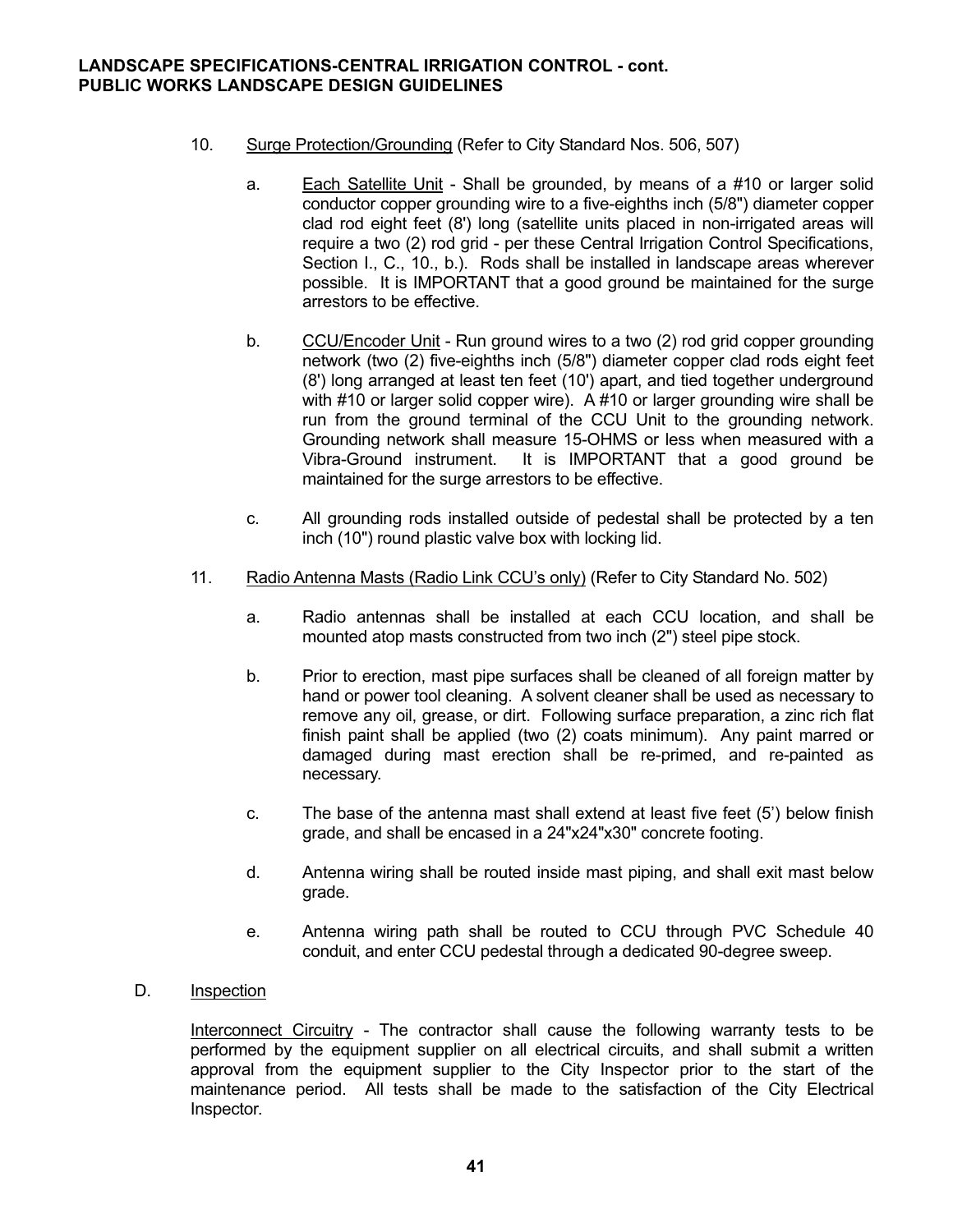- 1. Continuity Each circuit shall be tested for continuity.
- 2. Ground Each circuit shall be tested for leaks to ground with an ohm meter after each interconnect circuit has been installed, and connections have been made. No circuit checking lower than one (1) megohm will be acceptable.
- 3. Functional A functional test shall be made in which it is demonstrated that each, and every part of the system functions as specified or intended. The test may commence only with the approval of the City Electrical Inspector. The functional test for each new or modified electrical system shall consist of not less than five (5) days of continuous, satisfactory operation. If unsatisfactory performance of the system develops, the condition shall be corrected, and the test shall be repeated until the five (5) days of continuous satisfactory operation are obtained.

 Starting of functional tests, and turn-ons shall not be made on a Friday, or on the day preceding a legal holiday.

 Shutdown caused by factors beyond the contractor's control shall not constitute discontinuity of the functional test.

- 4. Faults Any material revealed by these tests to be faulty in part of the installation shall be replaced or corrected by the contractor at his expense in a manner permitted by the Project Engineer, and the same test shall be repeated until no fault is evident.
- 5. Results of circuitry tests shall be recorded, and submitted to the City Inspector prior to acceptance of the work.

#### **II. TELEPHONE SERVICE CONDUIT AND APPURTENANCES**

#### A. General

 Contractor shall install Telephone Service Conduit where indicated on project plans, using materials, and methods described below.

#### B. Materials

- 1. Conduit and Fittings Shall be PVC Schedule 40, installed with a plastic or nylon pull rope of not less than one thousand pounds (1,000 LBS.) tensile strength.
- 2. Telephone Mounting Bracket Shall be minimum 8"x8"x½" CDX grade plywood, and it shall include all fittings/fasteners necessary to install bracket in CCU Pedestals, as indicated on project plans.
- 3. Grounding Wire Shall be #10-solid copper wire, and of sufficient length to connect CCU telephone equipment with pedestal grounding grid, and it shall include all fittings/fasteners necessary to connect grounding wire to pedestal grounding grid.
- 4. Pull Boxes See Section I., B., 4., paragraphs a. and b. of these Specifications. Pull box covers shall be heat branded with the letters "TEL-COM", two inches (2") high.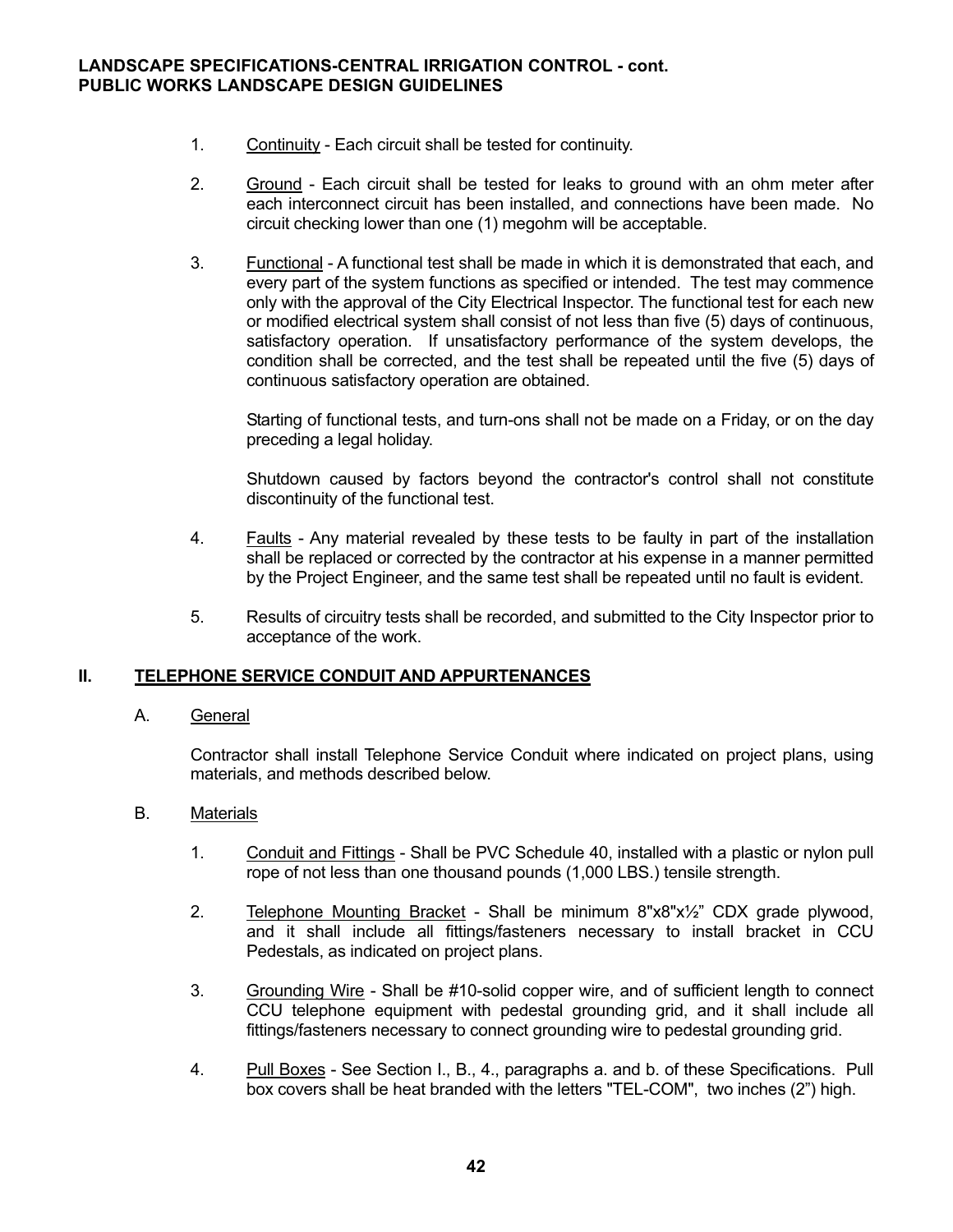# C. Execution Of Work

- 1. Conduit
	- a. Conduit shall connect Verizon handholes, and designated CCU **Pedestals**
	- b. Minimum depth of conduit shall be eighteen inches (18") below existing grade.
	- c. Conduit run shall be continuous from Verizon handhole to pedestal, with no more than two (2) 90-degree bends, eighteen inches (18") minimum radius. Should more than two (2) bends be required to complete conduit run, pull boxes/sweeps shall be installed as necessary.
	- d. Conduit paths of one hundred fifty feet (150') or less shall be furnished with one and one-half inch (1½") nominal O.D. conduit. Conduit paths exceeding one hundred fifty feet (150') shall be furnished with two inch (2") nominal O.D. conduit.
	- e. Contractor shall install nylon pull rope, per Section II., B., 4. of these Specifications.
- 2. Pull Boxes See Section I., C., 5., paragraphs a. through f. of these Specifications.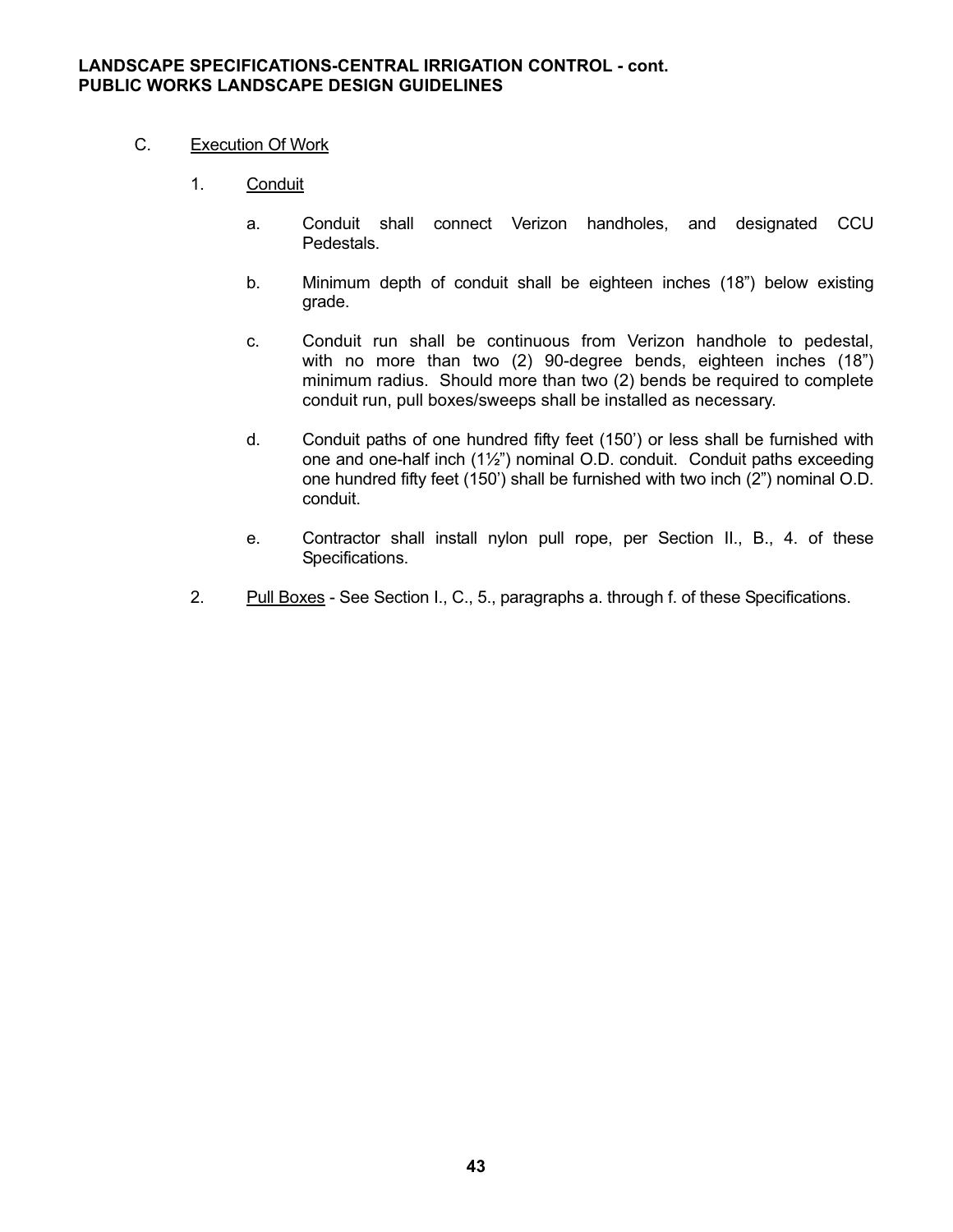# **LANDSCAPE SPECIFICATIONS - SOIL MOISTURE SENSING TECHNOLOGY PUBLIC WORKS LANDSCAPE DESIGN GUIDELINES**

### **I. GENERAL**

- A. To achieve the goal of managing this landscape in the most resource conscious manner possible, all systems will incorporate soil moisture sensing technology whether it is operated through central control or not. In cases where no MaxiCom equipment is used, the control system shall include WaterMark control modules, and sensors. Where MaxiCom is utilized, the system will be equipped with WaterMark soil moisture sensors. These sensors will be tied into the MaxiCom system.
- B. Contractor shall coordinate with the City for conduit installation indicated on project plans. Minor changes caused by actual site conditions shall be made at no cost to the City. All changes to the plans shall be approved by the Project Engineer.
- C. Manufacturer's directions and detailed drawings shall be followed in all cases where the manufacturers used in this contract furnish directions covering points not shown in the drawings, and specifications.
- D. All incidental parts which are not shown on the plans or specified herein and are necessary to complete installation shall be furnished, and installed by Contractor as though such parts were shown on plans or specified. All systems shall be in satisfactory operation at the time of acceptance.
- E. Contractor shall route sensor conduits into irrigation controller pedestals, as indicated on project plans. Standard for conduit path shall be as set forth herein.

#### **II. MATERIALS**

- A. Conduit
	- 1. PVC Electrical Conduit Pipe used for sensor wiring paths shall be PVC Schedule 40, Type 1220, sized as indicated on plans. Fittings/sweeps shall be PVC Schedule 40, Type II.
	- 2. Steel Conduit All Pipe and fittings used for conduit path that will run above grade shall be rigid steel of the type and size indicated on plans, and shall conform to applicable provisions of Subsection 209-2.3 of the Standard Specifications For Public Works Construction, most current edition. No thin wall conduit will be accepted.

#### B. Terminal Strip

- 1. Each control pedestal shall be equipped with a terminal strip to facilitate wiring of the control modules, and/or sensors. Each strip shall be sized to allow four (4) positions per sensor location as described on the plan sheets. In addition, four (4) positions must be available for each control module to be installed in the pedestal. Project Engineer must approve terminal strip prior to installation.
- 2. All connections to the terminal strip to be made using a good quality alloy type insulated crimp-on spade connector.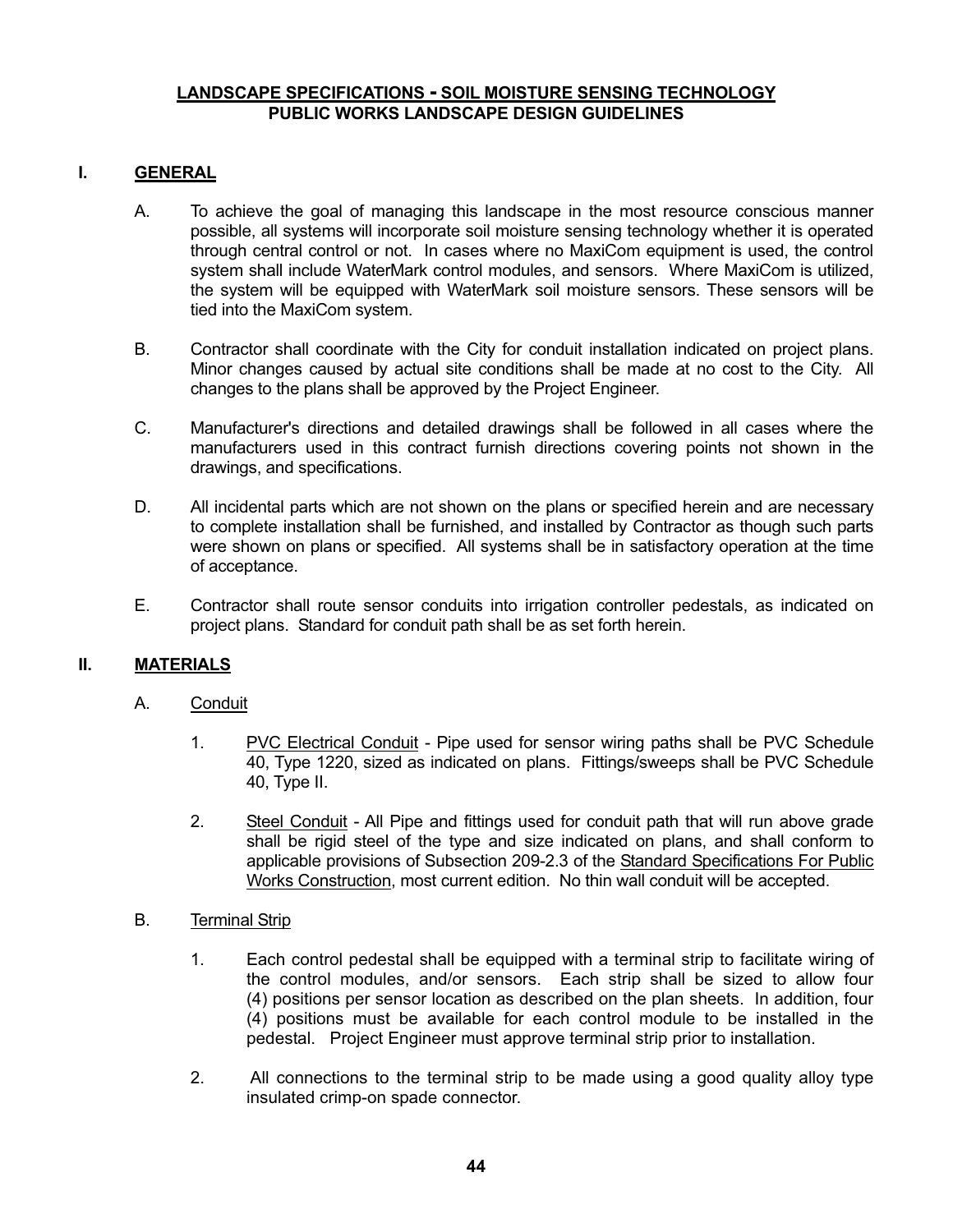# **LANDSCAPE SPECIFICATIONS-SOIL MOISTURE SENSING TECHNOLOGY - cont. PUBLIC WORKS LANDSCAPE DESIGN GUIDELINES**

# C. Conductors

- 1. Sensor Cable Soil moisture sensors shall be connected to control device via multi conductor, direct burial rated cable, 4 - #18-AWG or larger insulated copper conductors, each wire with uniquely colored insulation. Cable shall be encased in a black, high-density polyethylene jacket. If more than two (2) sensors are to use the cable, supply 8-conductor cable so each sensor lead has a dedicated conductor running back to the controller pedestal.
- 2. Wire Path Splices All field connections, either in splice boxes or at field satellite units where the connection is NOT being made to the terminal strip, shall be waterproofed by using a 3M series 3500 Scotch-Lok splice connector or approved equal.
- 3. Common Wiring In most cases multiple hydrozones will exist within an Landscape Maintenance Disrict (LMD) design. If there is no MaxiCom control system it will be necessary to install multiple valve commons, one (1) to serve each valve associated with each distinct hydrozone. The valve groupings should be listed on the plan sheets, see Project Engineer for additional direction if necessary. Each common must be of a different color. The master valve shall have a separate common conductor as well.

# D. Pull Boxes/Splice Boxes

 Pull and splice boxes for the sensor conduit shall be fabricated from a durable plastic material resistant to weather, sunlight, and chemical action of soils. They shall be green in color. The cover shall be secured with a stainless steel bolt-down mechanism. Box extensions (where needed) shall be by the same manufacturer as the box. Pull/splice boxes shall be round Ametek with dimensions of 10"x12" or approved equal. Splice box covers shall be heat branded with the letters "SENSOR", two inches (2") high. Pull boxes shall be heat branded with the letters "P-BOX".

# E. Moisture Sensors

Moisture sensors shall be the WaterMark™ series by The Irrometer Company. Two (2) sensors are required at each sensor location indicated on the plans.

#### F. Moisture Control Modules (non centrally controlled systems only)

 All projects that do not feature MaxiCom central control will be equipped with WaterMark Electronic Modules (WEM). Modules shall be by the same manufacturer as the sensor. In cases where separate valve common conductors are not provided for each hydrozone, a WaterMark multi-zone interface device shall also be installed.

#### G. Sensor Override Device (non centrally controlled systems only)

 Each Pedestal shall be equipped with a self re-setting sensor override device. This device shall be an Intermatic<sup>™</sup> Model FF60MC timed switch. This device shall be housed in an outdoor junction box such as RED DOT Model RIH31MWH.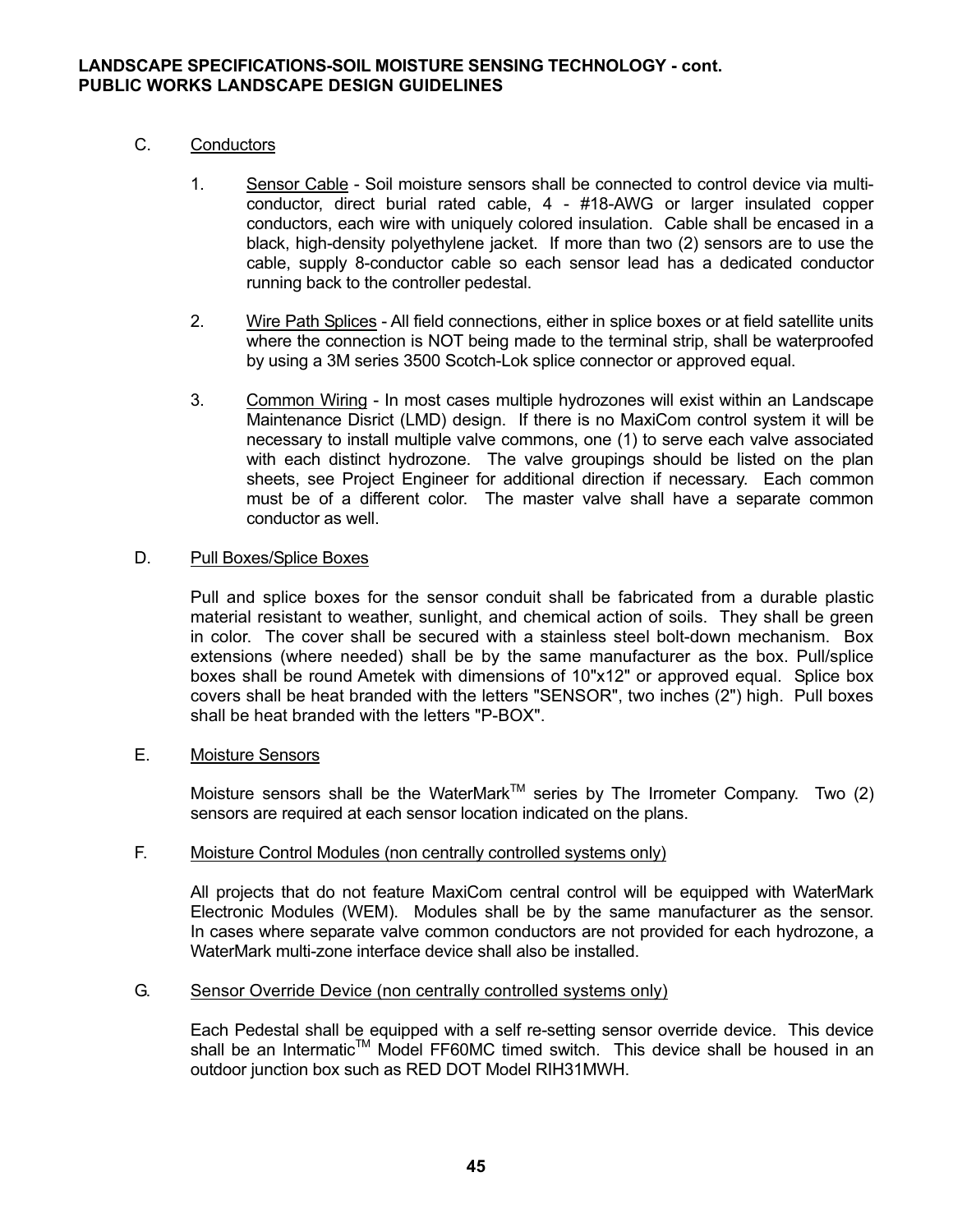# **III. EXECUTION OF WORK**

# A. Trenching

- 1. Excavation shall be open vertical construction sufficiently wide to provide free working space around the material installed, and to provide ample space for backfilling and compacting.
- 2. All trenching within three feet (3') of any tree trunk shall be done by hand, and care shall be taken to preserve existing root system. Any tree failure determined to be the result of Contractor's trenching operations, occurring within twelve months of filing of project's Notice of Completion, shall be replaced by Contractor at no cost to the City.
- 3. Depth of trenches shall be sufficient to provide a minimum cover above the top of the conduit pipe as follows:
	- a. Twelve inches (12") over sensor conduit placed in landscaped parkways;
	- b. Thirty inches (30") over sensor conduit placed in unlandscaped parkways;
	- c. Thirty-six inches (36") over sensor conduit placed beneath sidewalks, paving, or other hardscaped areas.

# B. Backfilling

- 1. Backfill material shall be City approved. Unsuitable material including clods and rocks over one inch (1") in size shall be removed from the premises, and disposed of legally at no extra cost to the City.
- 2. All backfilling shall be done carefully and shall be compacted to the City's satisfaction. Mechanical compaction will not be allowed. Trench backfill material shall be settled, and densified by means of jetting.

# C. Moisture Sensor Wiring Conduit

- 1. The conduit shall be located within the public right-of-way or existing landscape easement whenever possible. If the conduit is installed outside of the public right-of way or landscape easement, an additional easement shall be provided to the City prior to City acceptance of the improvements.
- 2. All conduit installed above grade shall be threaded, rigid steel, and all conduit installed below grade shall be PVC Schedule 40. Transition from metallic to non metallic conduit shall occur at the terminus of the first full length of metallic conduit installed below grade.
- 3. Route of conduit path shall be as shown on the approved plans. Pull boxes shall be located at intervals not to exceed two hundred (200) linear feet. Any changes shall be approved by the Project Engineer prior to installation.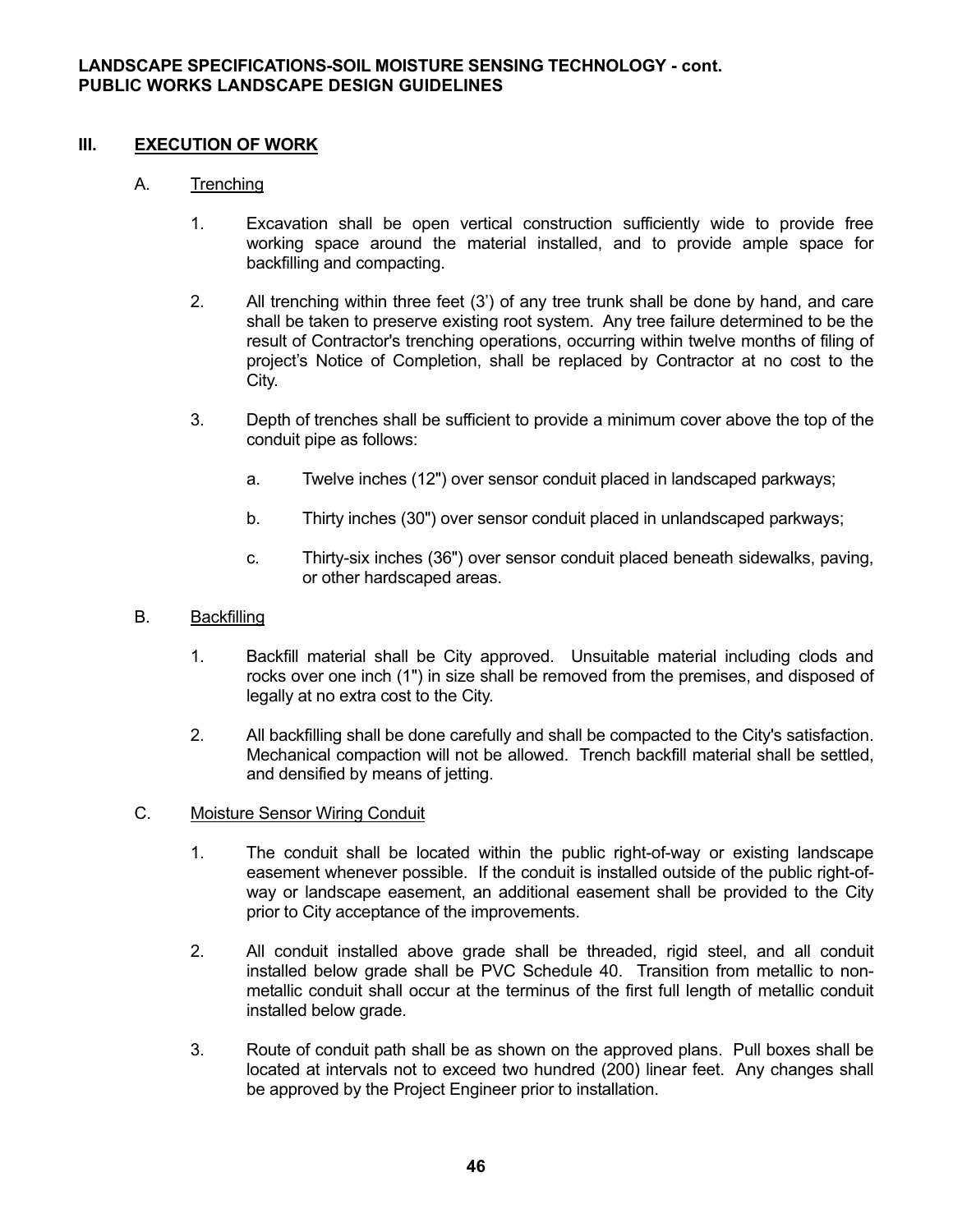### **LANDSCAPE SPECIFICATIONS-SOIL MOISTURE SENSING TECHNOLOGY - cont. PUBLIC WORKS LANDSCAPE DESIGN GUIDELINES**

- 4. The ends of all conduits, whether shop or field cut, shall be reamed to remove burrs, and rough edges. Cuts shall be made square, and true. Slip joints on running threads shall not be permitted for coupling conduit.
- 5. Care shall be taken to keep conduit free of debris during installation. All rocks, debris, moisture, etc., shall be removed from conduit prior to pulling sensor cable. Conduit bushings shall be installed at all conduit terminals, including but not limited to sweep ends in pull boxes. After cable is installed, all sweep ends shall be sealed with silicone to keep moisture out of conduit.
- 6. Conduit bends, except factory bends, shall have radii of not less than six (6) times the inside diameter of the conduit. Conduits that are crimped or flattened shall be rejected. Bending shall be done by methods recommended by the conduit manufacturer.
- 7. All conduit shall have a minimum clearance of six inches (6") from other pipes or conduits. All conduit shall have a minimum clearance of eighteen inches (18") from high-voltage electrical utilities.
- 8. All conduit placed beneath sidewalks or paving shall be installed at a minimum depth of thirty-six inches (36") below existing grade, and it shall have a minimum of six inches (6") of clearance below the bottom of pavement sections.
- 9. Plastic to metal conduit connections shall be joined using an assembly consisting of a line-size by six inch (6") Schedule 80 nipple, threaded on one end only, solvent welded to a Schedule 80 slip x slip coupler. Two (2) wrappings of three-quarter inch (3/4") Teflon tape shall be used on male threads prior to joining metal conduit.
- 10. If conduit is installed by means of trenching, Contractor shall use methods described in Section IV., A. and B. of the Irrigation Specifications.

# D. Sensor Field Conductors

- 1. A minimum of two feet (2') cable shall be left exposed from the end of all sweeps within each field splice box, and within each pull box. Sufficient slack shall be left to allow the cable loop to extend twelve inches (12") above the top of the pull box.
- 2. The sensor cable shall be continuous. Splices shall occur within splice boxes at sensor locations only. If sensors are located more than four hundred feet (400') from the controller, one field splice shall be allowed per four hundred feet (400') of distance. Such field splices must occur within a splice box with a lid that is heat branded "SEN-SPLICE" in two inch (2") tall letters. All splices shall be made using approved connectors only. All splices shall be capable of satisfactory operation under continuous submersion in water. All splices shall be protected from moisture with 3M Series 3500 Scotch-Lok connector packs or approved equal. If made outside of controller enclosures, all splices will be housed in pull boxes as described, and specified elsewhere in these Specifications. Care shall be taken with each wire joint or connection to assure that a sound, waterproof connection will result. It is important that ALL wire connections be absolutely watertight, and with NO leakage to ground nor shorting from one conductor to the other.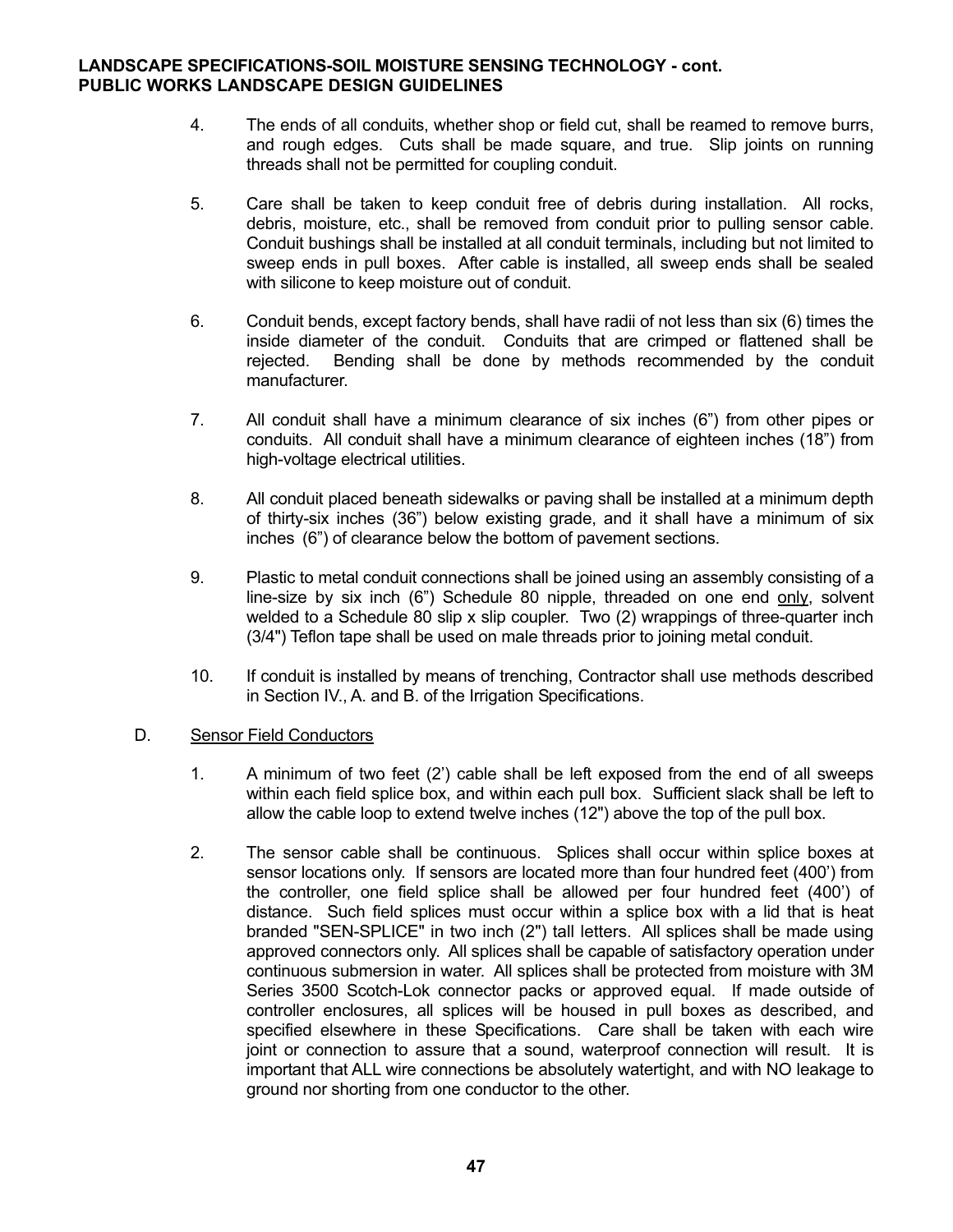# **LANDSCAPE SPECIFICATIONS-SOIL MOISTURE SENSING TECHNOLOGY - cont. PUBLIC WORKS LANDSCAPE DESIGN GUIDELINES**

- 3. Where sensor wire must cross under streets, and/or hardscape through existing sleeves, pull boxes shall be installed at both ends of sleeve. Additional conduit, and/or sweeps shall be installed as necessary to bring wire up to specified grade when run through existing sleeves.
- E. Pull Boxes
	- 1. Pull boxes shall be installed at intervals not to exceed two hundred feet (200'), and at each location that the installation of the conduit shall be phased, and at each point where the conduit crosses a roadway, bridge, utility installation, or existing improvement which will require significant deviation from normal direct routing.
	- 2. Pull boxes shall be installed in landscape areas whenever possible.
	- 3. The bottom of all pull boxes shall be bedded in crushed rock six inches (6") deep.
	- 4. Boxes shall be set one inch (1") above the designated finish grade in lawn areas, and two inches (2") above finish grade in ground cover areas.
	- 5. Boxes installed adjacent to walks, curbs, headerboards, and paving shall be set so that the top of the box shall be flush with the tops of the hardscape surfaces shown.

### F. Moisture Sensors

- 1. A set of two (2) moisture sensors shall be installed at all locations indicated on plans. Sensors to be installed after all soil preparation, and planting operations have been completed. Each sensor must be pre-soaked in water prior to installation. The exact depth, and location of sensors will be determined by the Project Engineer.
- 2. Each sensor has two (2) leads, each of which must be connected to one of the field conductors leading back to the controller. The multi-conductor cable used to connect sensors to the controller shall be as specified in Section II., C., 1. of these Specifications.

#### G. Control Modules (non MaxiCom control systems only)

 Control modules (WEM)s shall be mounted within the controller pedestal per direction of the Project Engineer. All module wiring connections will be made using a terminal strip as called for in Section II., B. of these Specifications.

#### H. Sensor Override Device (non MaxiCom control systems only)

- 1. This device shall be connected to the control circuit (terminal strip) with 16-AWG utility wire. This, and all wiring connections to the control circuit shall be made using crimp-on spade connectors. A tool specifically designed for this purpose shall be used to secure the connector to the conductor (channel-locks or other utility pliers will not be acceptable). The proper size spade must be used depending on the AWG value of the wire being terminated. Contractor to coordinate device wiring with the Project Engineer.
- 2. The override assembly shall be mounted in the controller pedestal adjacent to the WEM/controller per direction of the Project Engineer.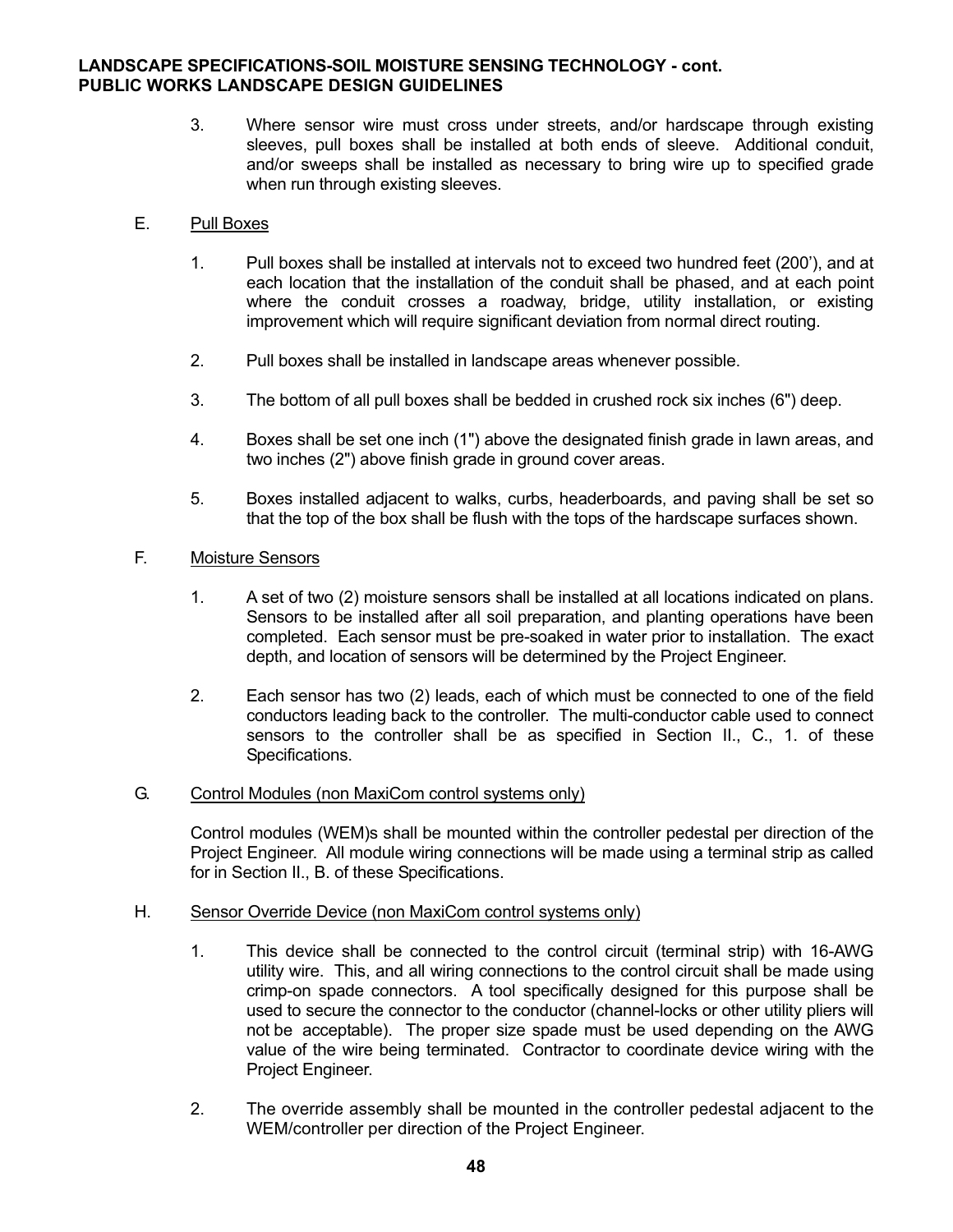# **IV. INSPECTION**

# A. Conduit and Field Wiring

- 1. Prior to backfilling, the conduit path shall be checked for the following: trench depth, clearance from structures and other utilities, and pull box spacing/placement.
- 2. Once the complete field wiring network is installed (but prior to connection of sensors) it will be tested for the following: wire continuity for each sensor location, and splice integrity where field splices have been made.

# B. Sensor Installation and Wiring

- 1. The Project Engineer shall be present when sensors are sited, and installed.
- 2. The wire splices to connect the sensor leads to the field wiring network shall be made while the Project Engineer is present. The conductor colors must be recorded to allow each sensor to be connected properly at the terminal strips in the controller enclosure.

# C. Control Modules (non MaxiCom control systems only)

 Each control module will be tested to verify that all control functions are being performed per manufacturers specifications.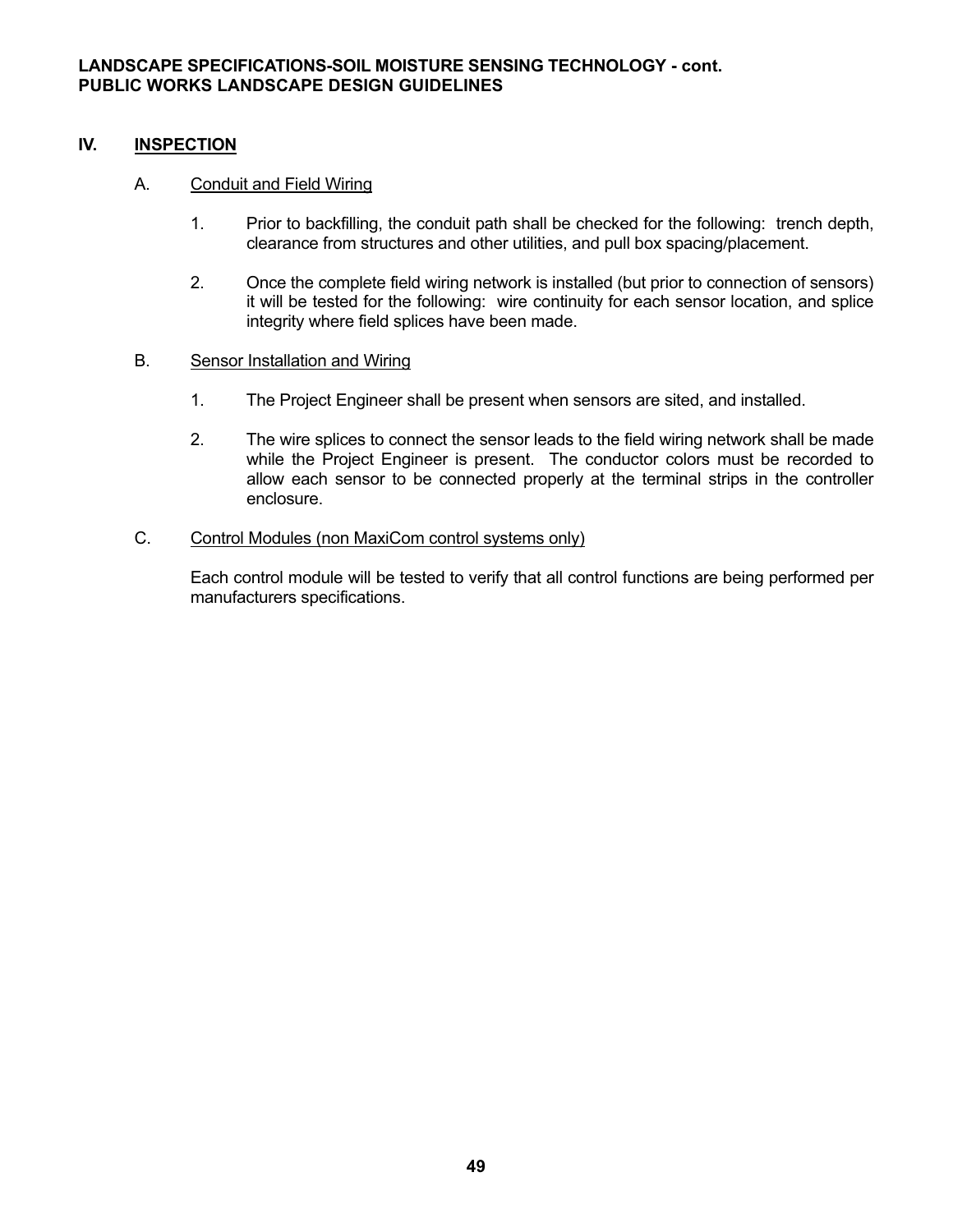# **I. SCOPE**

 Furnish all labor, materials, and equipment required to complete the work indicated on project plans. The work shall be performed in accordance with the best standards of practice relating to the various trades, and under the continuous supervision of a competent foreman, capable of interpreting the project plans, and specifications. The work included under this section is as follows:

Finish grading for planting; Soil preparation; Fertilization; Planting including turf; Maintenance; Inspection and Certifications; Guarantees; Clean Up; Staking, Guying, and Espaliering; and Miscellaneous allowances.

### **II. GENERAL CONDITIONS**

#### A. Approvals

- 1. All project irrigation work shall be Inspected, and approved by the Project Engineer prior to the start of any planting.
- 2. Prior to excavation for planting or placing of stakes, locate all utilities, electric cables, conduits, irrigation lines, heads, valves, and valve control wires, and all utility lines so that proper precautions may be taken to avoid damaging the aforesaid improvements. In the event of a conflict between such lines and plant locations, promptly notify Project Engineer, who shall arrange for the relocation of one or the other. If Contractor fails to follow this procedure, Contractor shall then assume all responsibility for the cost of all repairs resulting from any damage to aforesaid improvements caused by Contractor's work.

#### B. Plans And Specifications

- 1. The intent of the Plans and Specifications is to indicate and specify installation of trees, shrubs, vines, turf, and groundcover, including but not limited to placement of mulch materials, at the locations shown.
- 2. Plot dimensions are approximate. Contractor shall carefully check and verify all dimensions and quantities, and shall report to the Project Engineer any variations and/or discrepancies between project plans and specifications, and actual site conditions. No work shall commence in any area where discrepancies have been noted until the Project Engineer has given approval. The work shall be installed in the most direct and professional manner, so that conflicts between plantings and irrigation systems, and architectural/engineering features will be avoided.
- 3. Plant materials shall be furnished in the quantities and/or spacing as shown or noted for each location, and shall be of the species, kinds, sizes, etc., as symbolized, and/or described on the project plans. The Contractor shall verify all sizes, and quantities with the Project Engineer.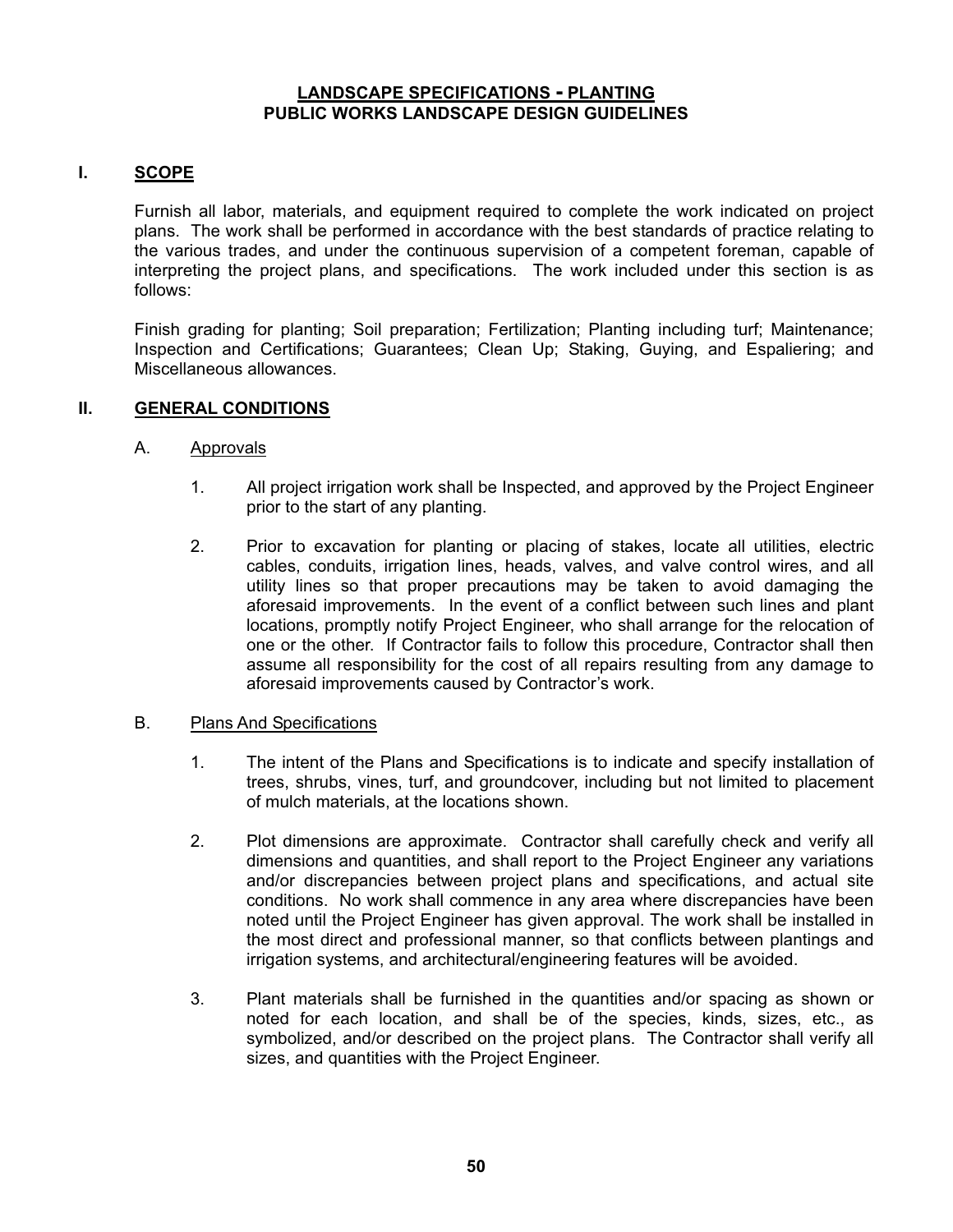- 4. All material furnished and all construction methods used, including but not limited to plant species type and container size, installation locations and methods, backfill, and staking, shall conform to the applicable specifications of the following standards in the precedence indicated:
	- a. Project Specifications;
	- b. Project Plans;
	- c. *Standard Specifications For Public Works Construction* current edition.

# C. Observation Sequences

- 1. All observations shall be made by the Project Engineer or Engineer's designated representative. Contractor shall request inspection at least forty-eight (48) hours prior to time inspection is required.
- 2. Planting observation sequences are as follows:
	- a. At completion of finish grading, prior to irrigation system water audit, and coverage test;
	- b. Plant delivery approval, including but not limited to trees, shrubs, vines, turf (sod or hydroseed), groundcover, and mulch;
	- c. Plant pit locations, depths, and backfill mix, including turf areas, and construction items prior to planting;
	- d. Prior to installing sod or hydroseeding (as applicable);
	- e. Final irrigation system operational test following plant material installation, and before start of project maintenance period;
	- f. At end of maintenance period, prior to acceptance for City maintenance.
- 3. Contractor shall compile a written observation report for each visit by the Project Engineer, or Engineer's designated representatives. A copy of said report shall be submitted to the Project Engineer. In the event Contractor fails to notify the Project Engineer for the above listed observations and approvals when job certification is required by a local agency, the Contractor shall be solely responsible to prove the work is certifiable to the Project Engineer. Contractor shall be responsible for all costs resulting from said failure to notify.

# D. Loose Equipment/Materials

 Prior to final acceptance, the following equipment/materials shall be furnished by the Contractor, in the quantities specified:

- 1. Ten (10), ten foot (10') lodgepole tree stakes;
- 2. Forty (40), tree ties as specified;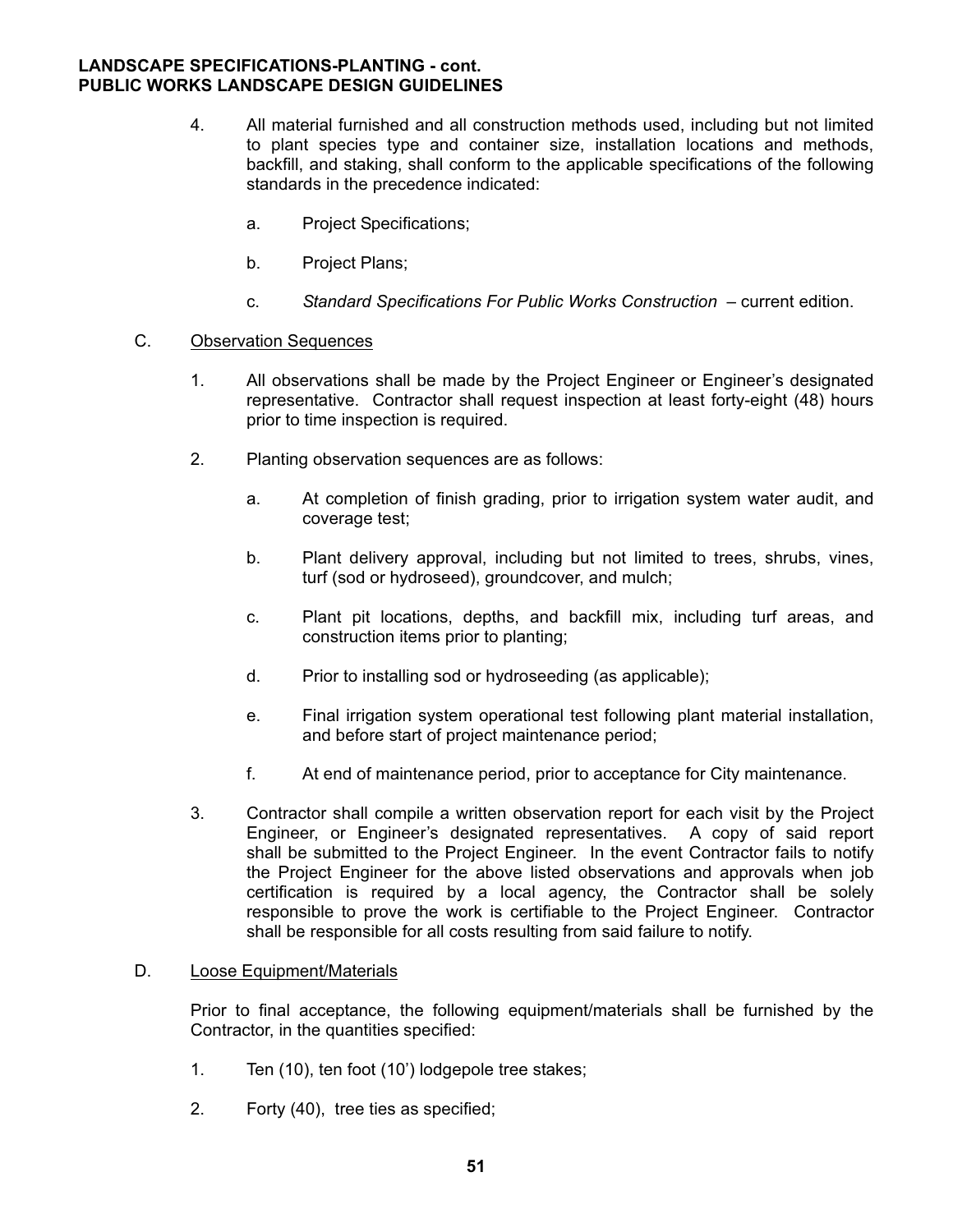- 3. Six (6), fifty pound (50 LB.) bags of post-plant fertilizer as specified;
- 4. One (1) box of planting tablets as specified.

#### E. Certifications

 Prior to job acceptance, written certifications shall be submitted to the Project Engineer for the following, as required:

- 1. Quantity and quality of commercial fertilizer and organic fertilizer called for by project plans, and specifications;
- 2. Quantity and quality of all soil amendments called for by project plans, and specifications;
- 3. Quantity and quality of hydromulch components, including but not limited to seed tags, called for by project plans, and specifications.

# **III. MATERIALS**

A. Plant Materials

 Plant materials indicated on project plans, and herein specified shall conform to the following:

- 1. Nomenclature Plant names indicated of project plans conform to "Standard Plant Names" established by the American Joint Committee on Horticulture. Except for names covered therein, the established custom of the nursery trade is followed;
- 2. Condition Plants shall be symmetrical, typical for variety and species, sound, healthy, vigorous, free from plant diseases, insect pests, or their eggs, and shall have healthy, normal root systems, well filling their containers, but not to the point of being root bound. Circled or kinked roots are not permitted. Plants shall not be pruned prior to delivery, except as authorized by the Project Engineer. In no case shall trees be topped, or have primary scaffold branches removed or headed back before delivery;
- 3. Dimensions The height and spread of all plant material shall be measured with branches in their normal position, and shall be as indicated on project plans. The caliper of all trees shall be measured twelve inches (12") above the surface of the ground. Where caliper or other dimensions of any plant materials are omitted from project plans, it is understood that these plant materials shall be normal "American Nurserymen" stock for type listed;
- 4. Inspection All plant materials must have been previously inspected at the nursery by a State or County Agriculture/Horticulture Department, and shall be subject to the inspection, and approval of the Project Engineer before planting;
- 5. Plant List As indicated on drawings and legend, including spacing requirements;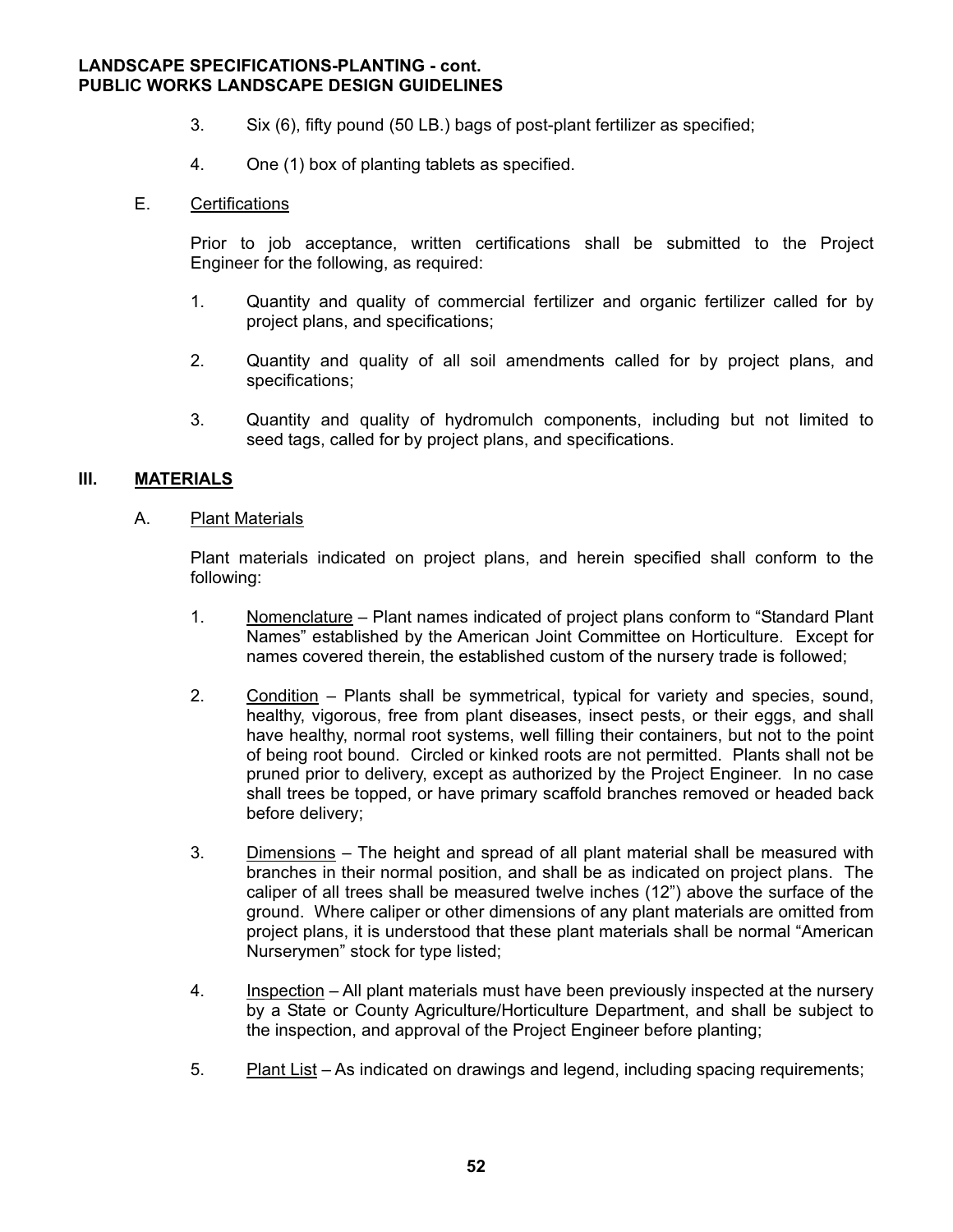- 6. Sizes Of Plants Shall be as stated on the project plans. Container stock (one (1) gallon, five (5) gallon, and fifteen (15) gallon), shall have been grown in their respective containers for at least one (1) year, but not over two (2) years;
- 7. Substitution Substitutions for the indicated plant materials shall be permitted provided that the substitute materials have been approved in writing by the Project Engineer, and that the substitutions are made at no additional cost to the City. Except for authorized variations, all substitute materials shall conform to the requirements of these specifications. If the accepted substitute materials are of a less value than those indicated or specified, the Contract price shall be adjusted in accordance with the provisions of the Contract;
- 8. Plants Not Approved Plants not approved are to be removed from the site immediately, and replaced with City approved plants. The Project Engineer reserves the right to reject entire lots of plants represented by defective samples.

### B. Fertilizers And Soil Conditioners

 Samples of all soil amendments, sod, plants, and mulch material shall be submitted for inspection, and stored on site until the furnishing of materials is completed. Delivery may begin upon approval of samples by the Project Engineer.

- 1. Organic fertilizer shall have a minimum content of one percent (1%) Nitrogen, and two percent (2%) Phosphoric Acid. Method of processing shall not destroy normal bacterial content.
- 2. Nitrogen stabilized sawdust shall be bulk, with the following nitrogen content based on dry weight:
	- a. 0.5% for Redwood sawdust;
	- b. 0.7% for Fir Sawdust;
	- c. 1.0% for Bark or Pine Bark, or Mixture;
	- d. Salinity The saturation extract conductivity shall not exceed 3.5-milimhos/cm at 25-degrees C.
- 3. Commercial fertilizer shall be delivered in sacks or containers with the manufacturers label showing weight, and analysis attached to each sack or container.

# C. Staking Materials

- 1. Tree staking shall be as shown on project plans.
- 2. Tree ties, and/or tree guys shall be as shown on project plans.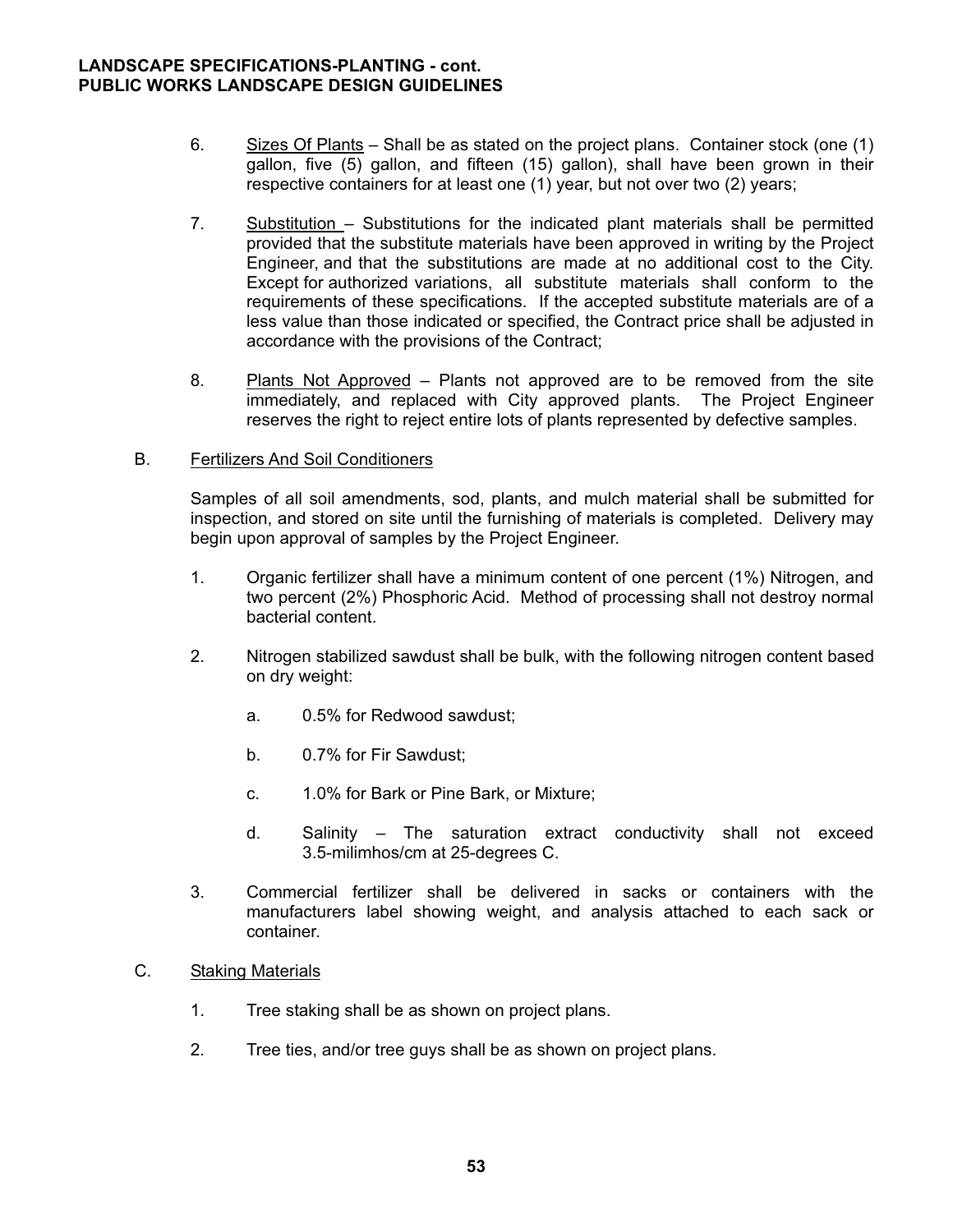# **IV. PLANTING INSTRUCTIONS**

#### A. Grading And Soil Preparation

- 1. Contractor is to finish grade to within one inch (1") below the top of hardscape where turf will be installed, and three inches (3") below top of hardscape where shrubs, and ground cover will be planted. This grade difference allows for the placement of mulch materials in planter areas.
- 2. Moisture Content The soils shall not be worked when the moisture content is so great that excessive compaction will occur, and not when it is so dry that dust will form in the air or that clods will not break readily. Water shall be applied if necessary to provide ideal moisture content for tilling or planting.
- 3. Preliminary Grading Preliminary grading shall be done in such a manner as to anticipate the finish grading. Excess soils shall be removed or redistributed before application of fertilizer, and mulch. Where soil is to be replaced by plants and mulch, allowance shall be made so that when finish grading has begun, there shall be no deficiency in the specified depth of mulched planting beds.
- 4. Weeding Before and during preliminary and finish grading, all weeds and grasses shall be dug out by the roots, and disposed of off site. Perennial weeds, and grasses to be removed include but are not limited to the following:
- **- - - - - - - - -**• St. Augustine Grass
- $\bullet$  Puncture Vine
- Dallas Grass
- **- - - - - - - - -**Bermuda Grass -
- $\bullet$  Alfalfa • Wire Weed
- Nut Grass
- Mustard Plant

• Johnson Grass Field Bindweed (Morning Glory)

 After planting of rooted groundcovers, a pre-emergent herbicide shall be applied according to manufacturer's' recommendations.

- 5. All planting areas shall be scarified to a depth of six inches (6"), and rototilled in two directions with soil amendments, and conditioners as called for in the AgriculturalSuitability Report.
- B. Soil Conditioners

-

-

- 1. For bid purposes, unless otherwise instructed by a Soil Agricultural Suitability Report, or planting notes, in all planting areas the following application shall be made per 1,000-square feet of area, and shall be thoroughly cultivated in two directions into the top six inches (6") of soil, and the area watered down:
	- a. Five (5) cubic yards nitrolized wood shavings;
	- b. Twenty pounds (20 LBS.) 12-12-12 commercial fertilizer;
	- c. One hundred pounds (100 LBS.) Agricultural grade gypsum;
	- d. Ten pounds (10 LBS.) soil sulfur;
	- e. Twenty pounds (20 LBS.) iron sulfate.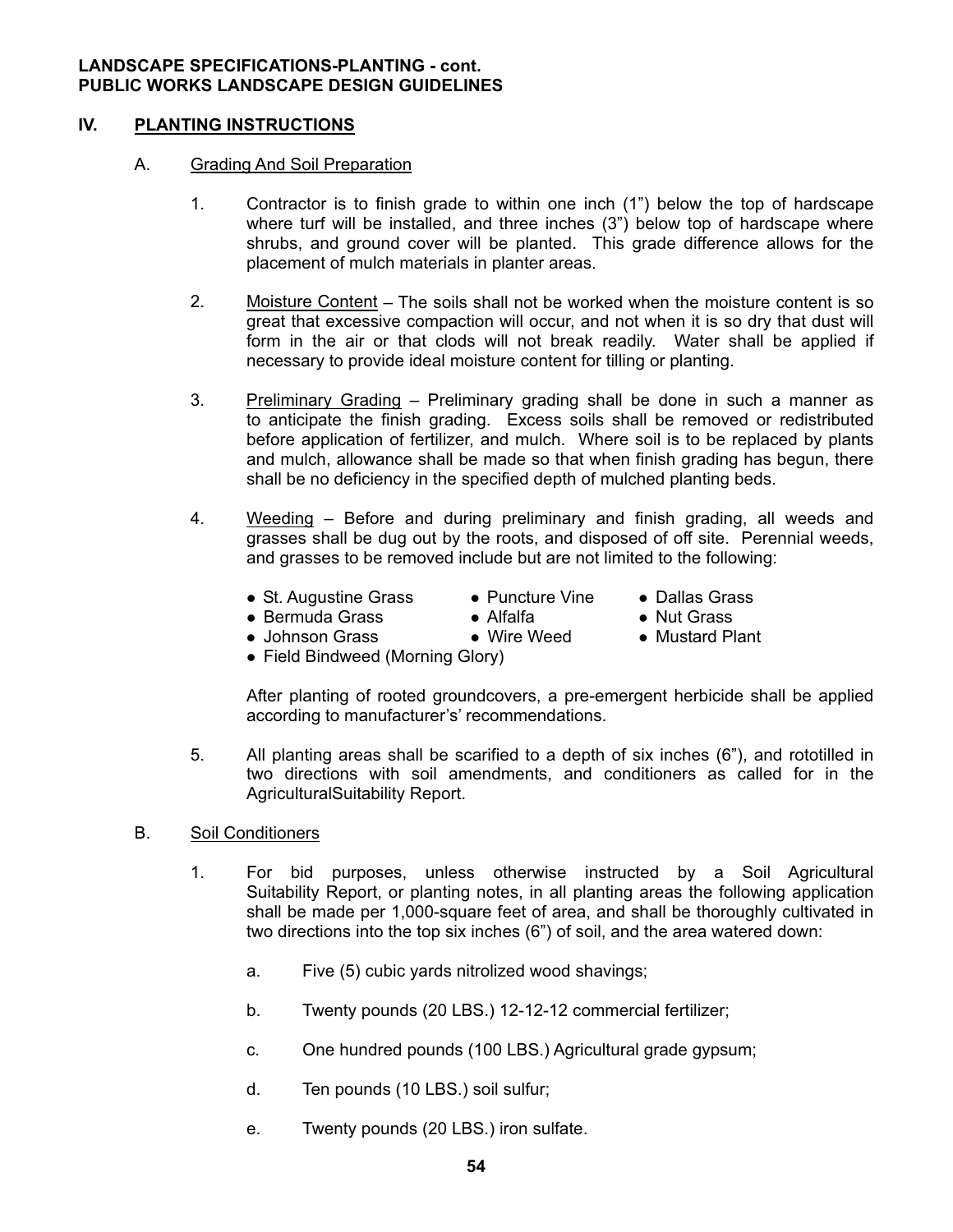- 2. For bid purposes, unless otherwise instructed by a Soil Agricultural Suitability Report, or planting notes, prepare soil mix for backfill in pits for trees, shrubs, and vines (other than azaleas, ferns and palms) as follows:
	- a. Two-thirds (2/3) cubic yard screened site soil;
	- b. One-third (1/3) yard nitrolized wood shavings;
	- c. One pound (1 LB.) 12-12-12 commercial fertilizer;
	- d. One pound (1 LB.) soil sulfur;
	- e. Two pounds (2 LBS.) iron sulfate.

Planting pits shall be excavated one and one-half  $(1\frac{1}{2})$  times the diameter of the rootball and the same depth as the rootball for trees and shrubs. Backfill shall then be added as outlined above. (Refer to City Standard No's. 532 and 534).

 3. The prepared soil shall be uniformly blended in an area adjacent to the planting work, and shall be accurately proportioned using a suitable measuring container. Mix backfill in one central location – not at each plant site – unless otherwise approved. A site shall be pre-selected by the Contractor, and approved by the Project Engineer. Unused excavated soil shall be removed from the project site. Protect mix from water until is has been placed in backfill around plants.

#### C. Finish Grading

 When preliminary grading, including weeding and fertilizing, has been completed and the soil has dried sufficiently to be readily worked, all turf and planting areas shall be graded to the elevations indicated on the project plans. Grades not otherwise indicated shall have uniform levels of slopes between points where elevations are given. Minor adjustments of finish grades shall be made under the direction of the Project Engineer, if required.

 Finish grade shall be a smooth, even and uniform plane without abrupt change of surface. Soil areas adjacent to buildings shall be graded to allow for a natural run-off of water, and surface drainage shall be directed as indicated on the Project plans by regrading surfaces to facilitate the natural "run-off" of water. Low spots, and pockets shall be a minimum one inch (1") below grade of adjacent pavement of any kind. Grading shall be done when soil is at optimum moisture content for working.

#### D. Method Of Planting And Work Procedure

- 1. No planting shall commence until all operations in conjunction with the installation of the project irrigation system have been completed, final grades have been established, the planting areas have been properly graded and prepared as specified, and the work approved by the Project Engineer.
- 2. The relative position of all trees and plants is subject to approval by the Project Engineer, and will be relocated as necessary per Engineer's direction as part of Contractor's Scope of Work.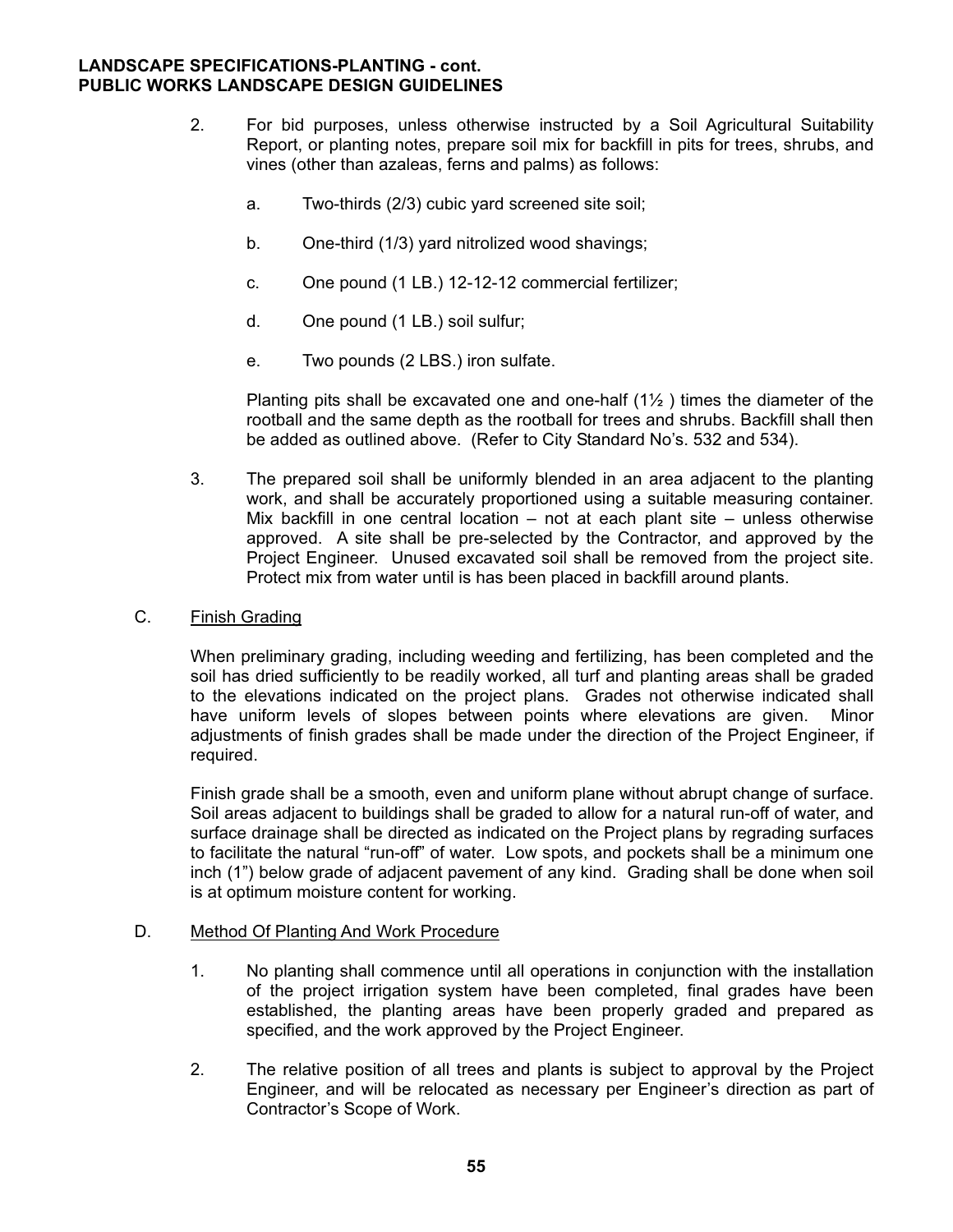- 3. All plants shall be removed from their container and set, so that when settled, they bear the same relation to the specified grade that they bore to the container soil surface prior to transplanting. Each plant shall be planted in the center of the pit, and backfilled unless otherwise specified, with the prepared soil. No soil in muddy condition shall be used for backfilling. No filling will be permitted around trunks or stems. All broken or frayed roots shall be properly pruned before backfilling of planting pit.
- 4. Project Engineer shall approve the placement of all plants prior to being planted out of their containers.
- 5. In the event that underground construction work or obstructions are encountered in the planting operation, alternate locations for plant materials will be approved by the Project Engineer, and planting completed at no extra cost to the City.
- 6. Plant identification tags, and ties shall only be removed after inspection.

### E. Planting Of Trees

- 1. Position plants in plant locations indicated on drawings, and secure approval before excavating pits. Make necessary adjustments as directed by Project Engineer.
- 2. All pits for trees shall be dug square with bottoms level, the length of sides equal to one and one-half  $(1/2)$  times the diameter of the rootball, and the same depth as the rootball. Compacted soils at sides, and bottoms shall be loosened by scarifying or other approved method. Pits shall be backfilled with a soil mix in accordance with these Planting Specifications, Section IV., B. (Refer to City Standard No. 532).
- 3. Fill the planting pit with backfill soil mix to bottom of rootball.
- 4. Set plants in center of pit, in a vertical position, so that crown of the rootball will be level with finish grade after allowing for watering, and settling. Plants shall bear the same relation to finish grade that they did to the soil surface in their individual containers.
- 5. When tree has been properly set, the pit shall be filled to the required grade with backfill soil mix, and thoroughly settled by tamping, and watering.
- 6. Prepare depressed water basin for each plant, as wide as plant rootball. Water in thoroughly, backfilling any voids with additional prepared soil mix.

#### F. Planting Vines, Shrubs, And Groundcovers

 1. Position plants in plant locations indicated on drawings, and secure approval before excavating pits. Make necessary adjustments as directed by Project Engineer. (Refer to City Standard No. 534).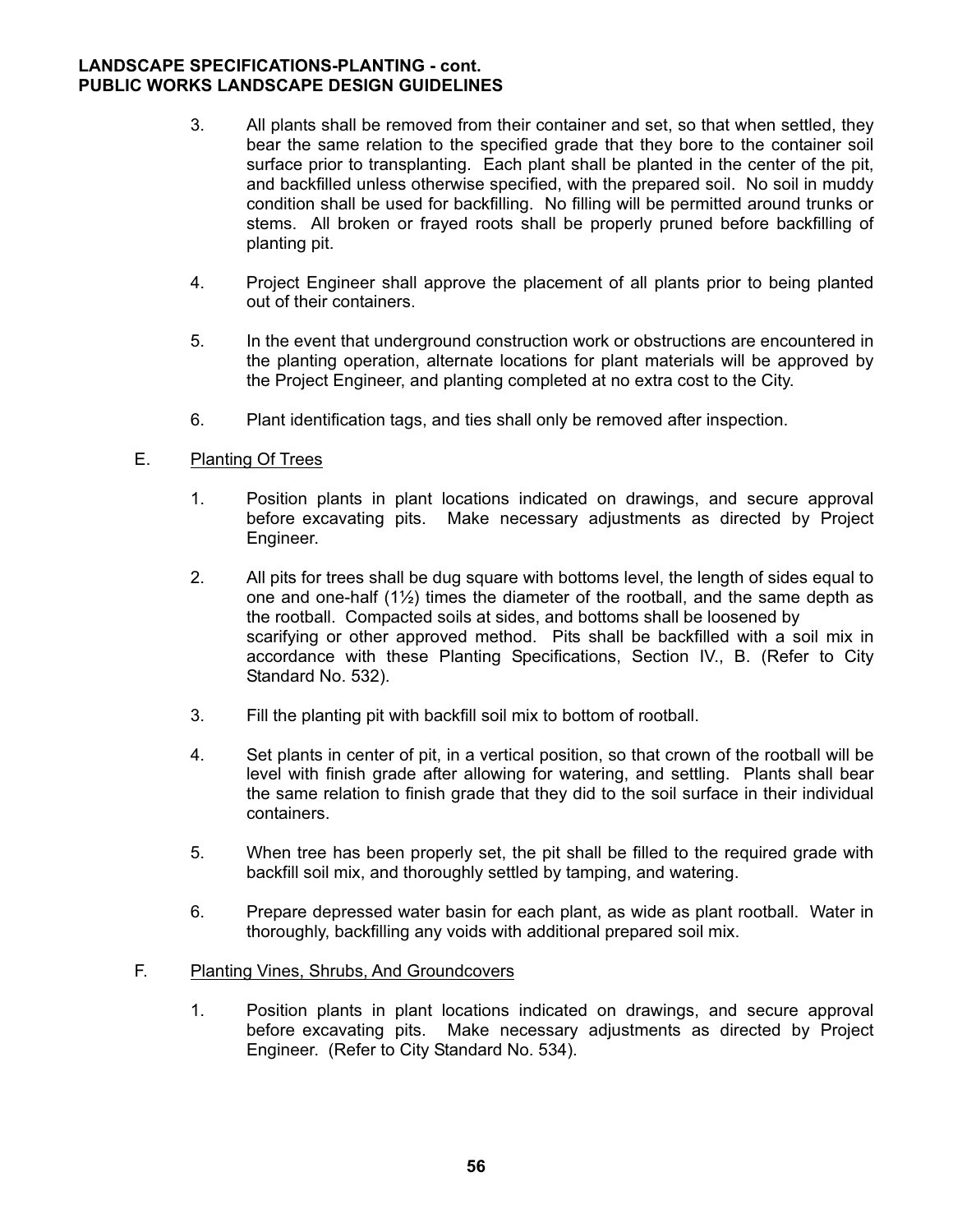- 2. All pits for shrubs and vines shall be dug square with bottoms level, the length of sides equal to one and one-half (1½) times the diameter of the rootball, and the same depth as the rootball. Compacted soils at sides, and bottoms shall be loosened by scarifying or other approved method. Pits shall be backfilled with a soil mix in accordance with these Planting Specifications, Section IV., B. (Refer to City Standard No. 534).
- 3. Fill the planting pit with backfill soil mix to bottom of rootball.
- 4. Set plants in center of pit, in a vertical position, so that crown of the rootball will be level with finish grade after allowing for watering, and settling. Plants shall bear the same relation to finish grade that they did to the soil surface in their individual containers.
- 5. When plant has been properly set, the pit shall be filled to the required grade with backfill soil mix, and thoroughly settled by tamping, and watering.
- 6. Prepare depressed water basin for each plant, as wide as plant rootball. Water in thoroughly, backfilling any voids with additional prepared soil mix.
- 7. All non-adhering vines shall be removed from nursery stakes, untied, and securely fastened in a approved manner to the adjacent wall, fence, or other surface next to which they are planted. (Refer to City Standard No. 537).
- 8. Adhering-type vine stakes shall be removed at the end of the maintenance period. Vines shall be fastened to the wall in an approved manner in accordance with Project Engineer's instructions.

#### G. Trees And Vines Occurring In Turf

- 1. Trees and vines, located in turf areas, shall be planted before final preparation of these areas.
- 2. All trees shall be installed with bark protection devices at their crowns. (Refer to City Standard No. 532).
- 3. All vines shall be installed with crown protection devices in turf areas only.

#### H. Care Of Plants Before And During Planting

- 1. Plants shall not be allowed to dry out before or while being planted. Keep exposed roots moist by means of wet sawdust, peat moss, or burlap at all times during planting operations. Do not expose roots to the air except while being placed in the ground. Wilted plants in or out of containers, will not be accepted and shall be replaced at the Contractor's expense.
- 2. Existing plants, where indicated, shall be protected in place. Damaged, or destroyed plants shall be replaced in duplicate size by the Contractor within forty eight (48) hours of notification by the Project Engineer.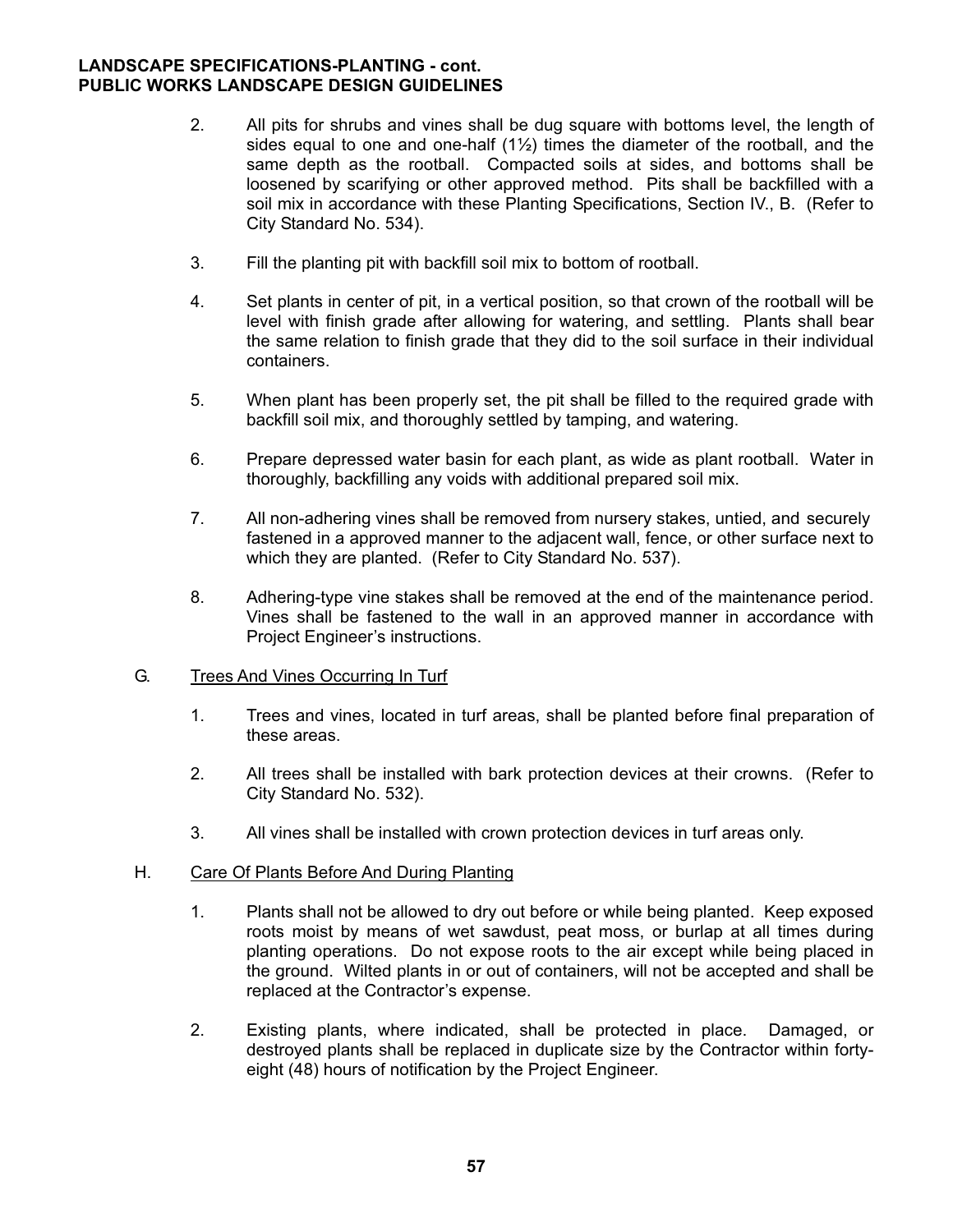# I. Sodded Turf

- 1. Cultivate all turf areas to a depth of eight inches (8"). Rocks and debris, larger than one inch (1") in diameter which are brought to the surface by cultivation, shall be removed from the site. If cultivation does not break lumps, a spike tooth harrow shall be pulled behind mechanical seeder or tractor.
- 2. Areas to be planted in sod shall be finished smooth to present a neat, and uniform grade prior to installation. The turf bed shall be inspected by the Project Engineer to determine suitability for planting prior to installing sod.
- 3. All sodded areas shall be thoroughly watered for one week prior to installation of sod. Sodded areas are to be maintained at a level of moisture that encourages quick rooting of turf by irrigating as often as required.
- 4. Any turf areas that do not show a prompt "catch" of grass shall be re-sodded at ten (10) day intervals until an acceptable stand of turfgrass is assured.

### J. Hydro-Seeding/Hydro-Stolonizing

 1. Slope Areas – Refer to planting plan and slope mix designs for types, and amount of seeds to be used. Alternate seed mixes may be used only upon approval of the Project Engineer.

 The designed slurry mixes shall be applied by an approved hydromulch company. Designed slurry mixes will be either for irrigated or non-irrigated slope conditions (refer to plans and seed mix designs). Each container of slurry mix shall be applied within a two (2) hour time limit, or be rejected, and removed at Contractor's expense. Eighty percent (80%) germination of slope mix shall be required for City acceptance.

- 2. Turf Areas The designed stolon and slurry mix shall be applied in designated areas by an approved hydromulch company within a two (2) hour time limit per container mix. (Refer to Planting Plan and Legend). Where applicable, a substitute seed mix may be used only upon approval of the Project Engineer.
- 3. Daily Work Sheets Daily work sheets shall be signed by the nozzlemen, and sent to the Project Engineer for payment approval. The following information shall be recorded:
	- a. Seed types, amounts;
	- b. Fertilizer analysis, amount;
	- c. Mulch type, amount;
	- d. Seeding additive type, amount;
	- e. Number of loads amount of water;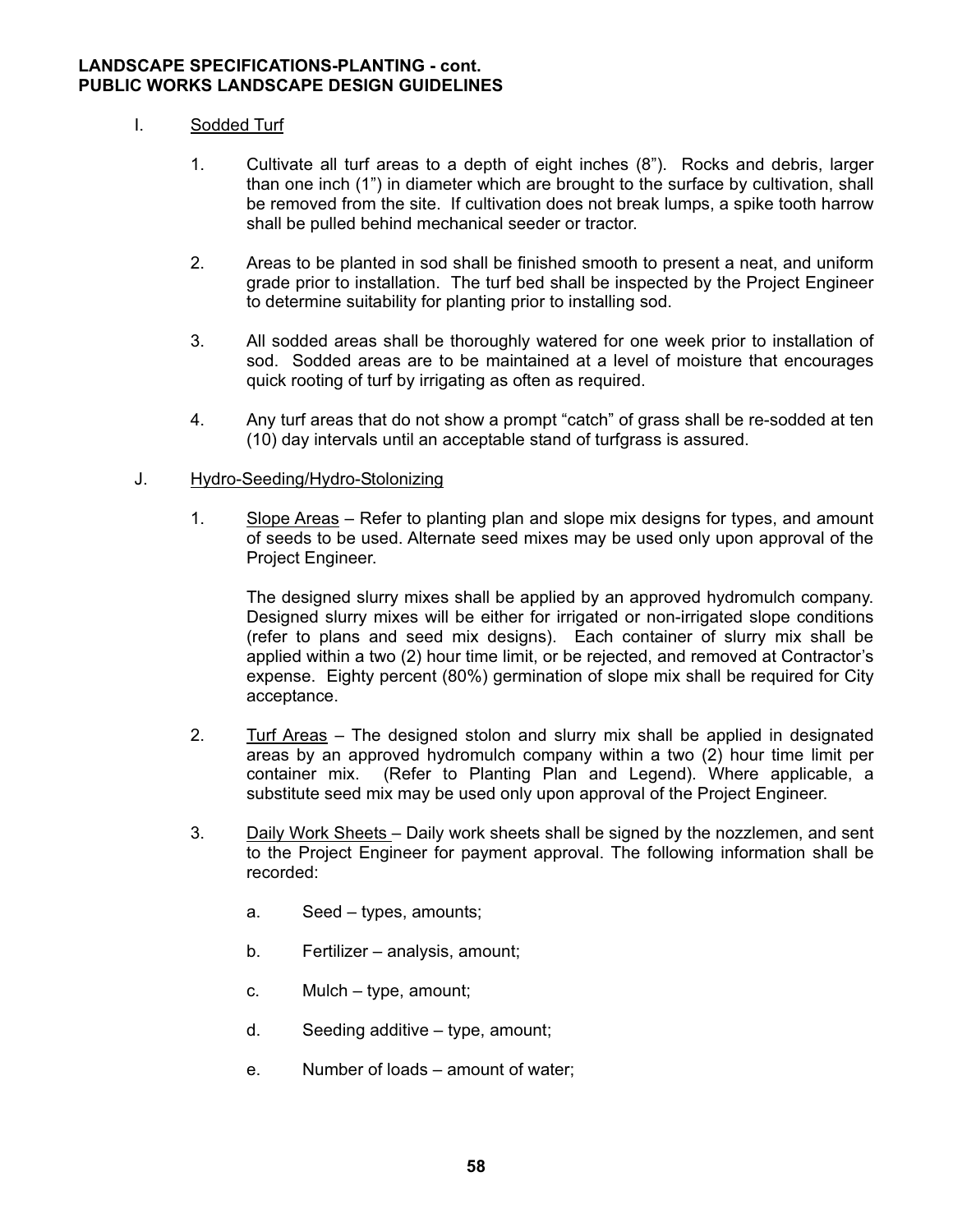- f. Area covered in acres;
- g. Equipment used capacity and license number.

### K. Watering

- 1. Immediately after planting, water shall be applied by hose in a moderate stream in the planting holes until the material about the roots is completely saturated from the bottom of the hole to the top of the ground.
- 2. Plants that cannot be watered efficiently with the existing irrigation system shall be watered by means of a hose.
- 3. Apply water in sufficient quantities, and as often as seasonal and soil conditions require, to keep the ground moist at all times, well below the root system of turf, and planting. Care is to be taken in watering slopes so as not to cause erosion damage.
- 4. Following the planting of groundcover plants, water immediately and thoroughly by means of the irrigation system, or a gentle stream from hose with spray nozzle attached.

#### L. Watering Basins

- 1. Construct a firmly compacted mound of soil around each tree and plant to form a watering basin at the edge of, and following the shape of, the planting pit area. Mounds for trees and for vines from five (5) gallon or larger containers, shall be at least four inches (4") high. Mounds for all other trees, vines, or plants not otherwise specified, shall be at least two inches (2") high. Excavated earth, if capable of retaining water, may be used. Any settlement within the basins retaining water shall be refilled to the required grade with prepared soil mix, and the surface re-mulched as required.
- 2. Remove basins in planter areas immediately prior to installation of shredded mulch, and in turf areas prior to sodding/seeding.

#### M. Tree Staking

- 1. Stake all non-guyed trees at time of planting by placing stake in the prepared hole, and driving it twelve inches (12") into solid ground. Plant the tree as close to the stake as possible. Do not crowd roots. Do not drive stake through rootball. Fasten the tree to the upper end of stake in at least two places using approved ties/braces. (Refer to City Standard No. 532).
- 2. Trees, thirty-six inch (36") box size or larger, shall be immediately guyed after planting with not less than three guys per tree. (Refer to City Standard No. 530).
- 3. Place stakes parallel with prevailing wind, and fasten tree with ties at the point where canopy will return to an upright position after it is deflected.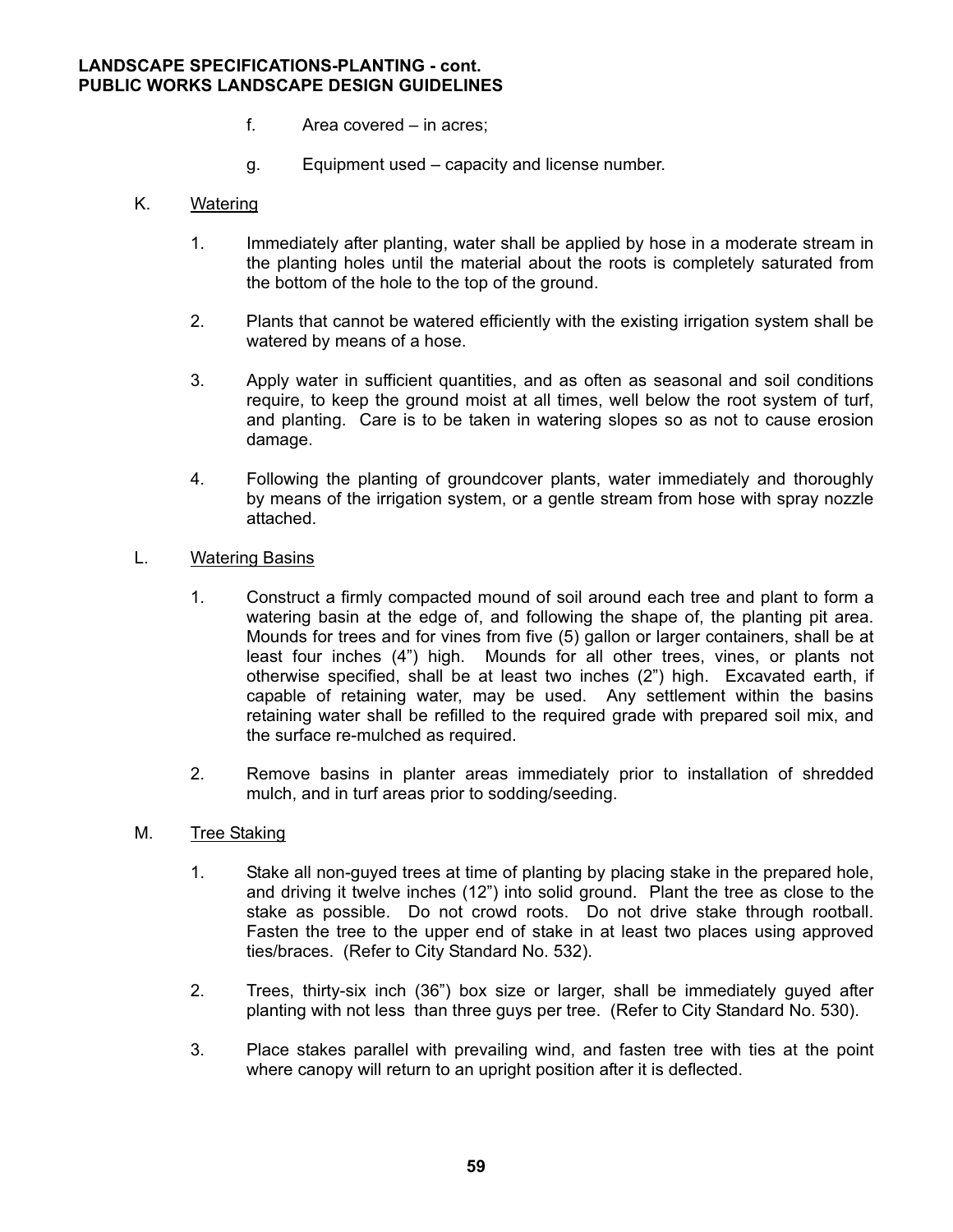#### N. Espaliering Of Vines

 All trellises and stakes are to be removed from plants, and the plants shall be fastened, and trained against fences or walls unless otherwise approved by the Project Engineer. (Refer to City Standard No. 537).

### O. Mulching

 Contractor shall remove three inches (3") of native soil in designated planting areas. A three inch (3") thick layer of shredded wood fiber mulch shall then be placed after plants have been installed. Care shall be taken not to place mulch directly on tree, and shrub crowns. (Refer to City Standard No. 538).

 Contractor shall submit sample of shredded wood fiber mulch for approval by Project Engineer prior to delivery at the project site.

### P. Certificates

 In addition to any other certificates specified, Contractor shall furnish a certificate with each delivery of bulk material, stating the source, quantity, and type of material, and that the material conforms to the specification requirements. For bulk delivered organic fertilizer, the certificate shall also state the volume, net weight, percent of Nitrogen, and percent of Phosphoric acid. For each fertilizer and soil conditioner, in containers, a similar certificate or invoice shall be furnished stating total quantities by weight, and volume for each material. These certificates shall be submitted to the Project Engineer prior to the start of the maintenance period.

#### Q. Protection

 Contractor shall carefully and continuously protect all areas included in the Contract, including plant materials, fences, walls, supports, utilities, sidewalks, curbs, etc., until final acceptance of the work by the Project Engineer.

# **V. MAINTENANCE**

# A. Maintenance

- 1. Contractor shall maintain sufficient personnel, and adequate equipment to perform the work herein specified. Plant maintenance work shall consist of caring for plants (including groundcovers, shrubs, and trees), edging, aerating, and mowing of turf, fertilizing and control of weeds, pests, and diseases. Pesticide applications shall be done by a State of California licensed applicator.
- 2. Damage to any planted area shall be repaired immediately. Depressions caused by vehicles or foot traffic shall be filled with topsoil, leveled, and replanted. Rodent control shall be performed by a State of California licensed applicator.
- 3. The entire project shall be maintained for a period of one (1) year commencing from the time all items of work have been completed to the satisfaction of the Project Engineer.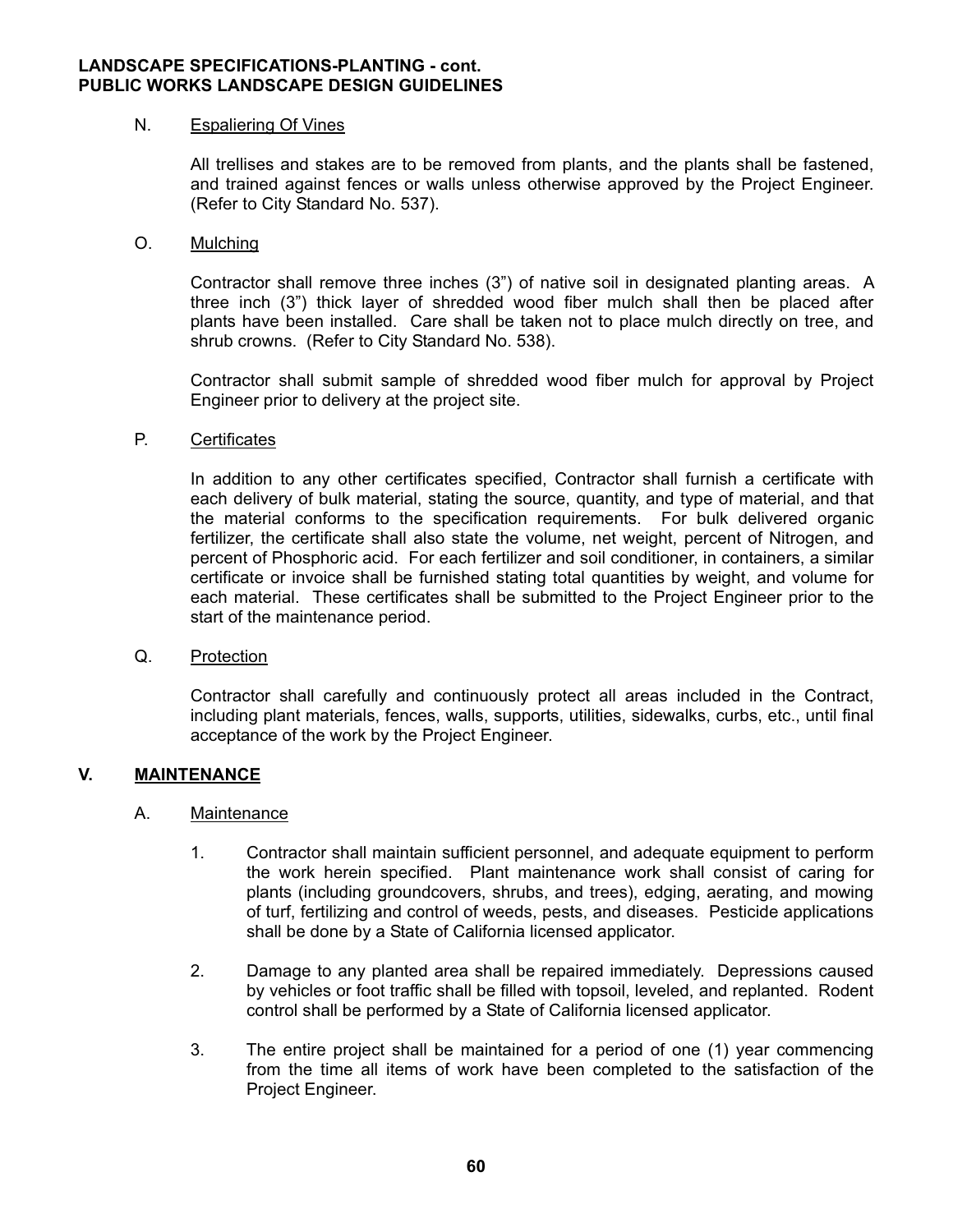4. The project shall be maintained in a neat, and clean condition at all times to the satisfaction of the Project Engineer.

# B. Turf Maintenance

Contractor shall continuously maintain turf areas until final project acceptance for City maintenance.

- 1. Watering New lawn areas shall be watered daily for four (4) weeks, or until turfgrass is well rooted, whichever occurs first. Water thereafter in accordance with climatic conditions. Submit a proposed watering schedule to the Project Engineer for approval prior to commencing the maintenance period.
- 2. Fertilization For bidding purposes, apply 16-6-8 fertilizer at the rate of three pounds (3 LBS.) per 1,000-square feet three (3) weeks after installation, and water immediately thereafter. In addition, every three (3) months thereafter, apply five pounds (5 LBS.) each of 21-0-0, and 12-12-12 fertilizer per 1,000-square feet.
- 3. Diseases And Pest Control Control measures shall be performed according to the recommendation of a State of California licensed Agricultural Pest Control Advisor. Copies of Advisor's recommendation shall be forwarded to the Project Engineer.
- 4. Mowing Cool season grasses shall be mowed to a height of two and one-half inches (2½ "), and warm season grasses shall be mowed to a height of one and one-half inches (1½ "). Catch grass clippings during mowing operations, and remove from site.
- 5. Edging Turf shall be edged after each mowing. Blade edgers shall be used next to sidewalks, mow strips, etc., and string trimmers may be used to trim around tree basins, valve boxes, utility vaults, etc.

#### C. Groundcover And Shrub Area Maintenance

- 1. Watering New plantings shall be watered daily for two (2) weeks after installation. Water thereafter in accordance with climatic conditions. Submit a proposed watering schedule to the Project Engineer for approval prior to commencing the maintenance period.
- 2. Fertilization For bidding purposes, fertilize every three (3) weeks after planting with five pounds (5 LBS.) 12-12-12 fertilizer per 1,000-square feet, and fertilize thereafter every thirty (30) days.
- 3. Disease And Pest Control
	- a. All pesticide applications shall be performed by personnel licensed by the State of California as a Qualified Applicator.
	- b. Rodent control shall be performed by personnel licensed by the State of California as a Qualified Applicator. Exterminate gophers, moles, voles, ground squirrels, meadow mice, etc., and repair damage.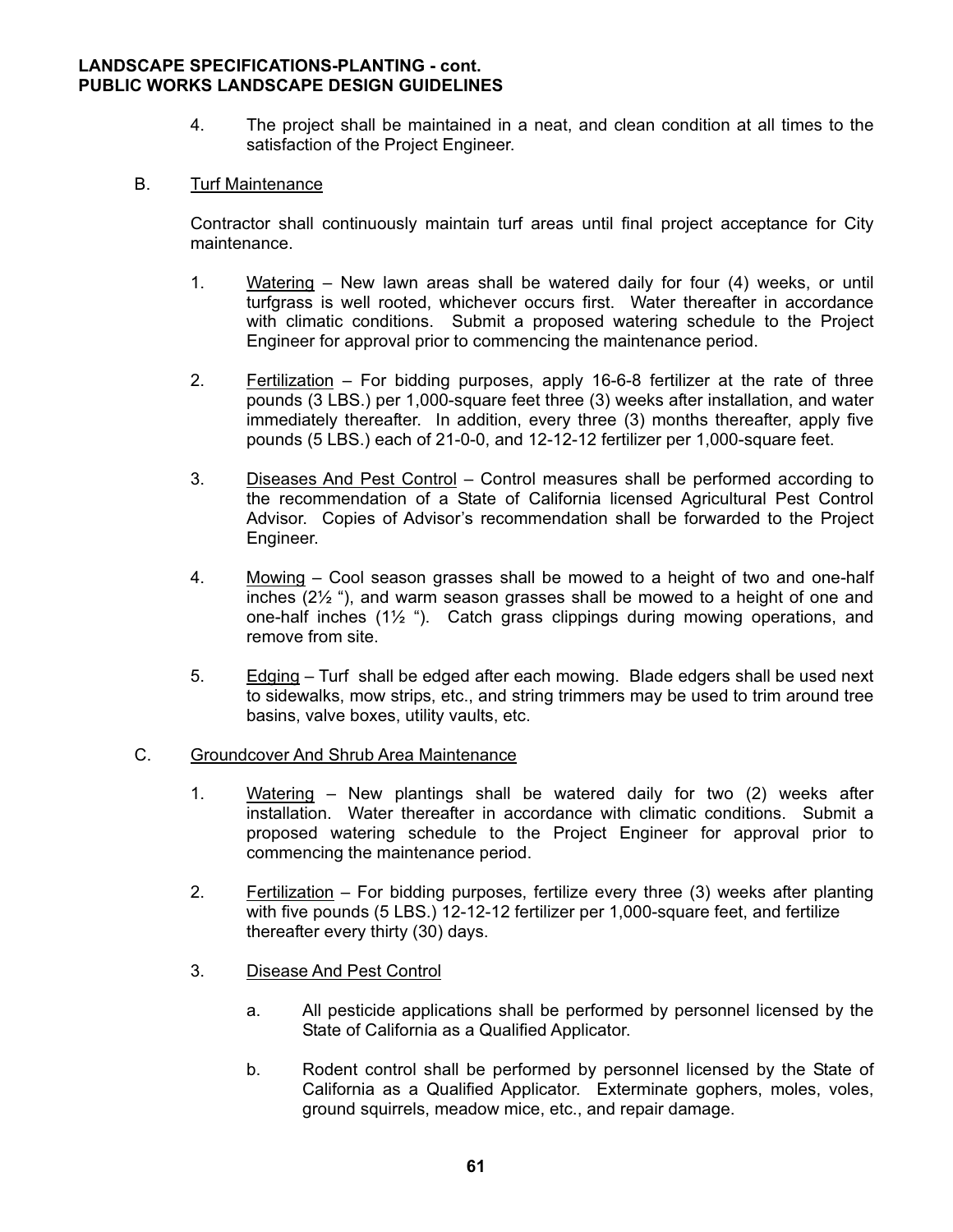- 4. Pruning All shrubs and trees shall be pinched pruned as necessary to encourage new growth, and to eliminate rank sucker growth. Old flowers, dead foliage, and limbs shall be removed. No major tree pruning shall be done without the approval of the Project Engineer. Contact Project Engineer forty-eight (48) hours in advance of any pruning.
- 5. Weeding All planting areas, including turf areas, shall be kept weed-free at all times. Weeds shall be dug out by the roots, and disposed of off-site in a legal manner.
- 6. Upon completion of the called-for maintenance period, the Contractor shall fertilize in accordance with these Planting Specifications, Section V., B., 2., and C., 2.
- D. Guarantee And Replacements
	- 1. All shrubs and groundcover shall be guaranteed by the Contractor as to growth and health for a period of one hundred and eighty (180) days after completion of the specified maintenance period, and final acceptance for City maintenance by the Project Engineer. All trees up to fifteen (15) gallons in size shall be guaranteed by the Contractor to live and grow in an acceptable upright position for a period of one (1) year after completion of the specified maintenance period, and final acceptance for City maintenance by the Project Engineer. Trees in twenty-four inch (24") boxes or larger, and all field grown specimens shall be guaranteed by the Contractor to live and grow in an acceptable upright manner for a period of one (1) year after completion of the specified maintenance period, and final acceptance for City maintenance by the Project Engineer.
	- 2. All plants that show signs of failing growth at any time during the life of the Contract, including the maintenance period, or those plants injured or damaged as to render them unsuitable for the purposes intended, shall be immediately replaced in kind and size, at the expense of the Contractor.
	- 3. Contractor shall, within five (5) days' notice by the Project Engineer, remove, and replace all guaranteed plant materials that for any reason fail to meet the requirements of the quarantee. Replacement shall be made with plant materials as indicated or specified for the original planting, and all such replacement materials shall be guaranteed as specified for the original guaranteed materials.
- E. Clean Up

 Upon completion of the work in this section, the Contractor shall remove all rubbish, trash, and debris resulting from contractor's operations. Contractor shall remove all equipment and implements for his service, and leave entire project area in a neat and clean condition, as approved by the Project Engineer prior to acceptance of the work for City maintenance.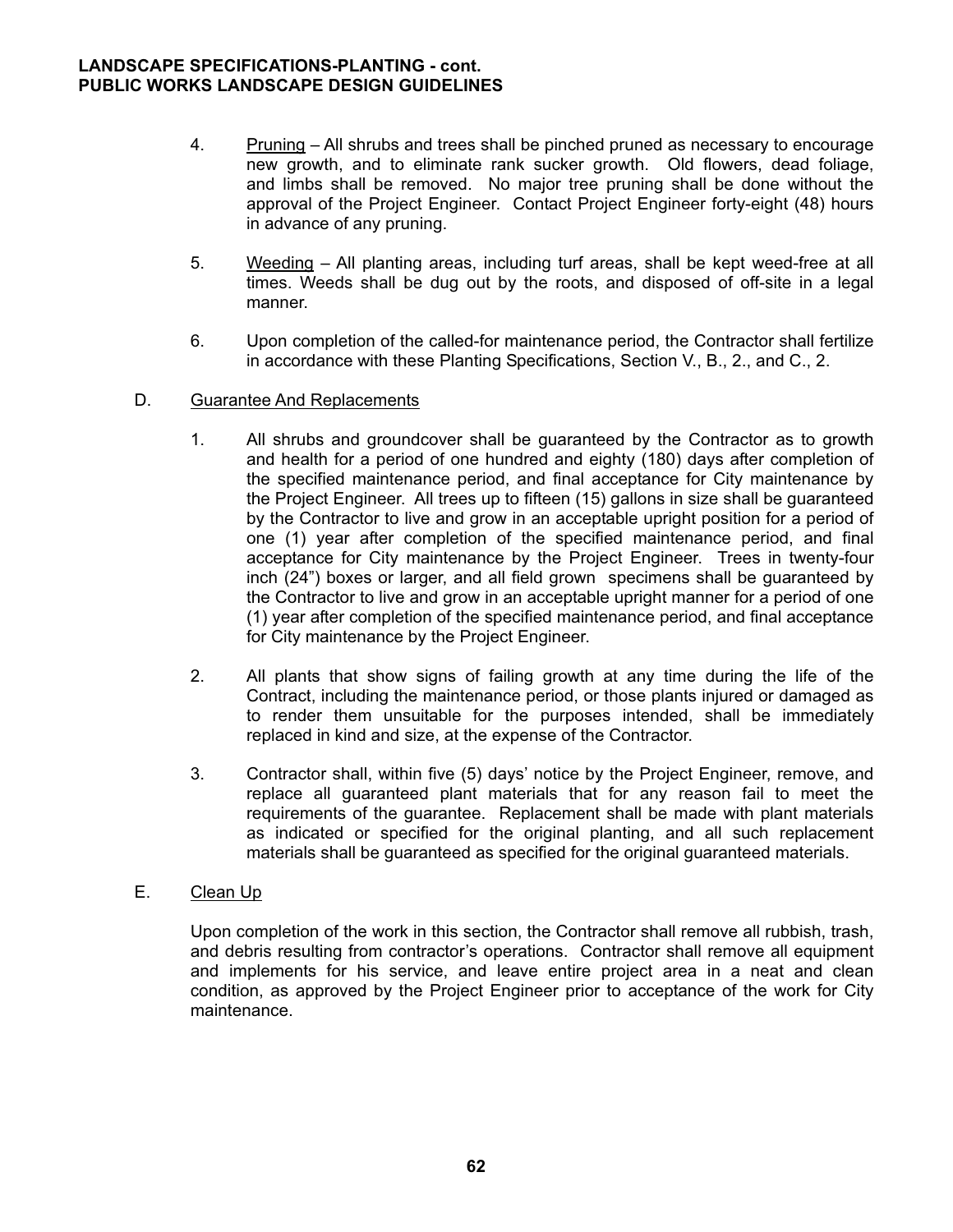# **LANDSCAPE SPECIFICATIONS - MEDIAN HARDSCAPE PUBLIC WORKS LANDSCAPE DESIGN GUIDELINES**

# **I. SCOPE**

Furnish all labor, equipment and materials necessary to construct the hardscape improvements depicted on project plans, and described in these specifications. The work shall be performed in a good and workmanlike manner, under continuous supervision of a competent foreman, capable of interpreting project plans, and specifications.

# **II. GENERAL CONDITIONS**

### A. Approvals

- 1. All work described under this section shall be inspected, and approved by the Project Engineer, or Project Engineer's designated representative, prior to commencing work on project median improvements, including but not limited to, irrigation, and planting.
- 2. Contractor shall protect in place all median improvements, including but not limited to, curb and gutter, traffic signs, utility vaults, irrigation mainlines and valve wires, trees, shrubs, groundcovers, and turf. Any median improvements damaged by Contractor's work shall be repaired or replaced as directed by Project Engineer, at Contractor's sole expense.
- B. Plans And Specifications
	- 1. Plot dimensions are approximate. Contractor shall carefully check and verify all dimensions and quantities, and shall report to the Project Engineer any variations and/or discrepancies between project plans and specifications, and actual site conditions. No work shall commence in any area where discrepancies have been noted until Project Engineer has given approval.
	- 2. All work performed under this section of the project specifications shall conform to applicable specifications of the following standards in precedence indicated:
		- a. Project Specifications;
		- b. Project Plans;
		- c. *Standard Specifications For Public Works Construction*, current edition.

#### C. Observation

- 1. All observations shall be made by the Project Engineer or Engineer's designated representative.
- 2. Observation sequences are as follows:
	- a. Subgrade preparation and compaction for brick pavers, and/or concrete maintenance bands;
	- b. Form installation for concrete maintenance bands;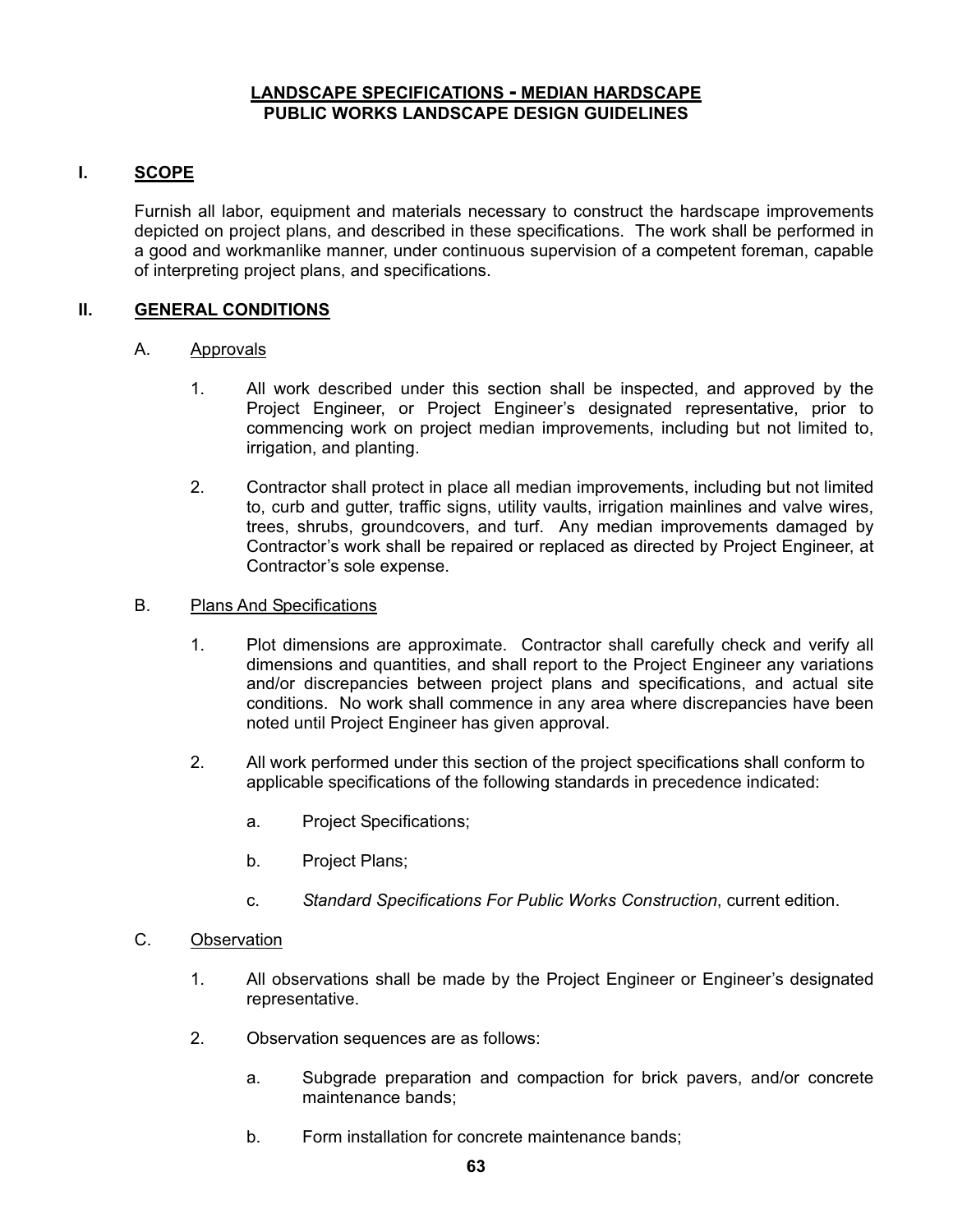#### **LANDSCAPE SPECIFICATIONS-MEDIAN HARDSCAPE - cont. PUBLIC WORKS LANDSCAPE DESIGN GUIDELINES**

- c. Concrete pouring, and finishing for maintenance bands;
- d. Installation of brick pavers, if applicable.
- 3. Observation reports shall be made for each visit by the Project Engineer, or Engineer's designated representatives. A copy of said reports shall be submitted to the Project Engineer. In the event Contractor fails to notify the Project Engineer for the above listed observations and approvals when job certification is required by a local agency, the Contractor shall be solely responsible to prove the work is certifiable to the Project Engineer. Contractor shall be responsible for all costs resulting from said failure to notify.

#### D. Warranty

 Contractor shall guarantee all materials, and workmanship against defects for one (1) year following date of acceptance of the work by the City.

### **III. MATERIALS**

### A. Interlocking Pavers (if applicable)

Pavers shall be as shown on project plans.

#### B. Concrete Maintenance Bands

Concrete maintenance bands shall be Class 560-C-3250 Portland Cement Concrete.

#### **IV. INSTALLATION**

#### A. Pavers (if applicable)

 Pavers shall be installed in median areas designated on project plans. Method of installation shall be per manufacturer's recommendation.

#### B. Maintenance Bands

 Maintenance bands shall be installed as shown on project plans. Method of installation shall be as follows:

#### 1. Subgrade

- a. Subgrade shall be compacted to a minimum relative compaction of ninety percent (90%). Any backfill material used to achieve acceptable subgrade shall be placed in uniform layers, and shall be brought up uniformly. The thickness of each backfill layer shall not exceed sixty-seven hundredths of a foot (0.67') before compaction. Backfill material shall be uniform, and free of pockets of course or fine material.
- b. Subgrade compaction shall be achieved through the use of mechanical compactors. Compaction by ponding or jetting shall not be allowed unless approved by the Project Engineer.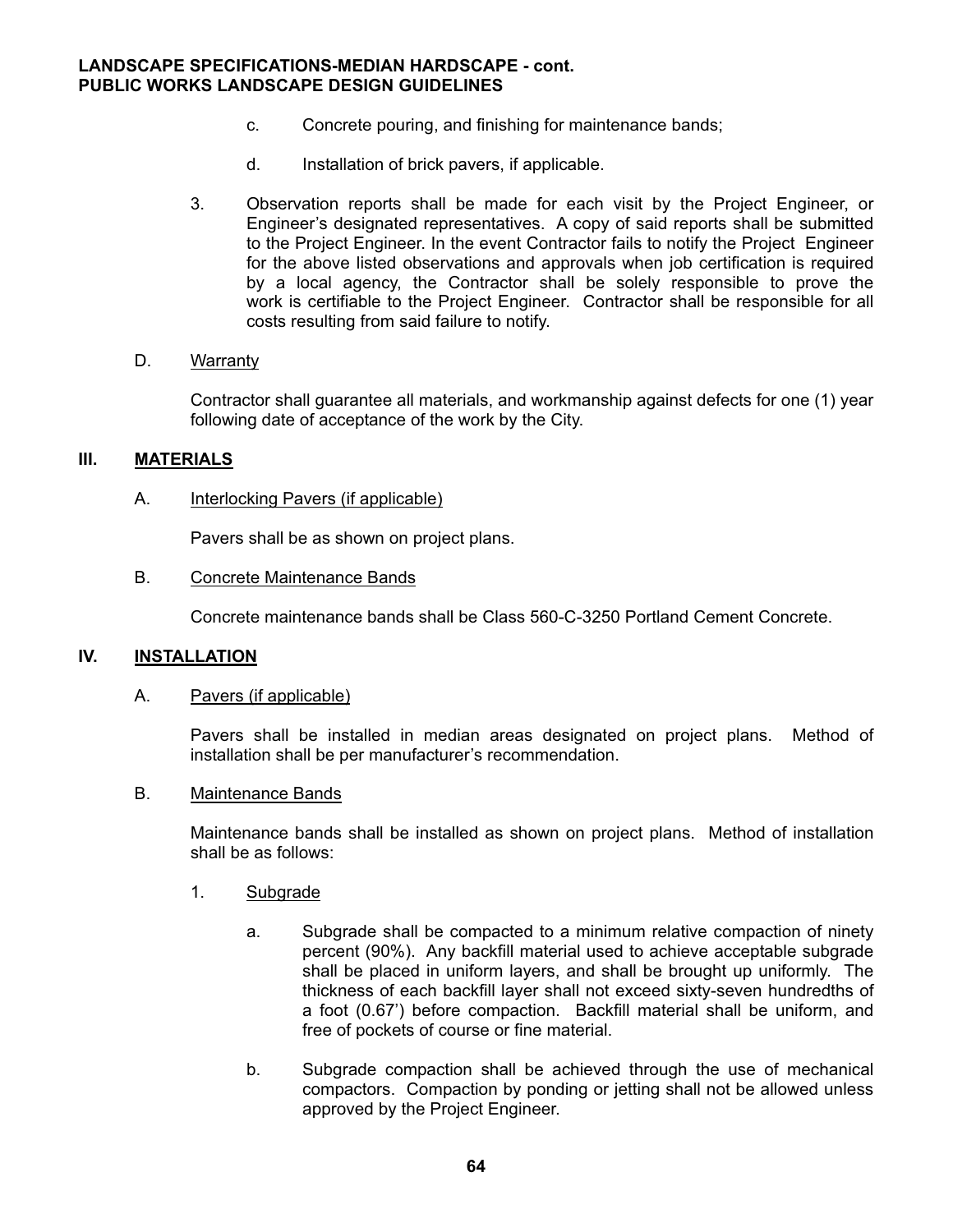# **LANDSCAPE SPECIFICATIONS-MEDIAN HARDSCAPE - cont. PUBLIC WORKS LANDSCAPE DESIGN GUIDELINES**

# 2. Forms And Form Work

- a. Forms shall be used to confine the concrete, and shape it to the required dimensions. The design and engineering of the form work as well as its construction, shall be the responsibility of the contractor, and shall conform to the recommended practice for concrete form work.
- b. Forms shall be constructed accurately to dimensions, and shall be plumb, and level. Forms shall be substantial, mortar tight, and braced and tied so as to maintain position, and shape during concrete placement. Wavy or bulged slab surfaces resulting from settlement or springing of form work shall be acceptable. Forms shall be constructed in such a manner that: forms be thoroughly cleaned out before concrete is placed, and forms may be removed without damage to concrete.
- c. Forms shall remain in place long enough to allow concrete to set properly, and the contractor shall assume all responsibility for removing same. In no case shall supporting forms or shoring be removed until concrete has sufficient strength to carry its own weight, and the load upon it safely.

# 3. Concrete

- a. Contractor shall furnish Project Engineer with a copy of the mix design to be used. Concrete delivered to (or mixed at) the work site having a water content and/or slump greater than that specified in the mix design, shall be rejected, and removed from the work site.
- b. Total elapsed time between addition of water at the batch plant (or at the work site), and the completion of the discharge of the concrete from the mixer shall not exceed ninety (90) minutes. All concrete remaining in the mixer after said ninety (90) minutes shall be rejected, and removed from the work site.
- c. No concrete shall be ordered and/or placed until the forms and subgrade have been inspected, and approved by the Project Engineer.
- d. Band surface shall receive a medium broom finish. All band edges shall be radiused.
- e. The finished band surface shall be free from humps, sags, blemishes, or other irregularities. All bands shall be a minimum four inches (4") thick.
- f. Concrete curing compound shall be translucent with red fugitive dye, type-1.
- g. Contractor shall barricade and protect placed concrete from all damage, marks, mars, and/or graffiti. Any damaged, defaced, discolored, or defective concrete shall be replaced at contractor's sole expense.
- h. In order to minimize vandalism damage to the finished concrete surface, contractor shall plan to stop pouring after 1:00 p.m. unless otherwise authorized by the Project Engineer.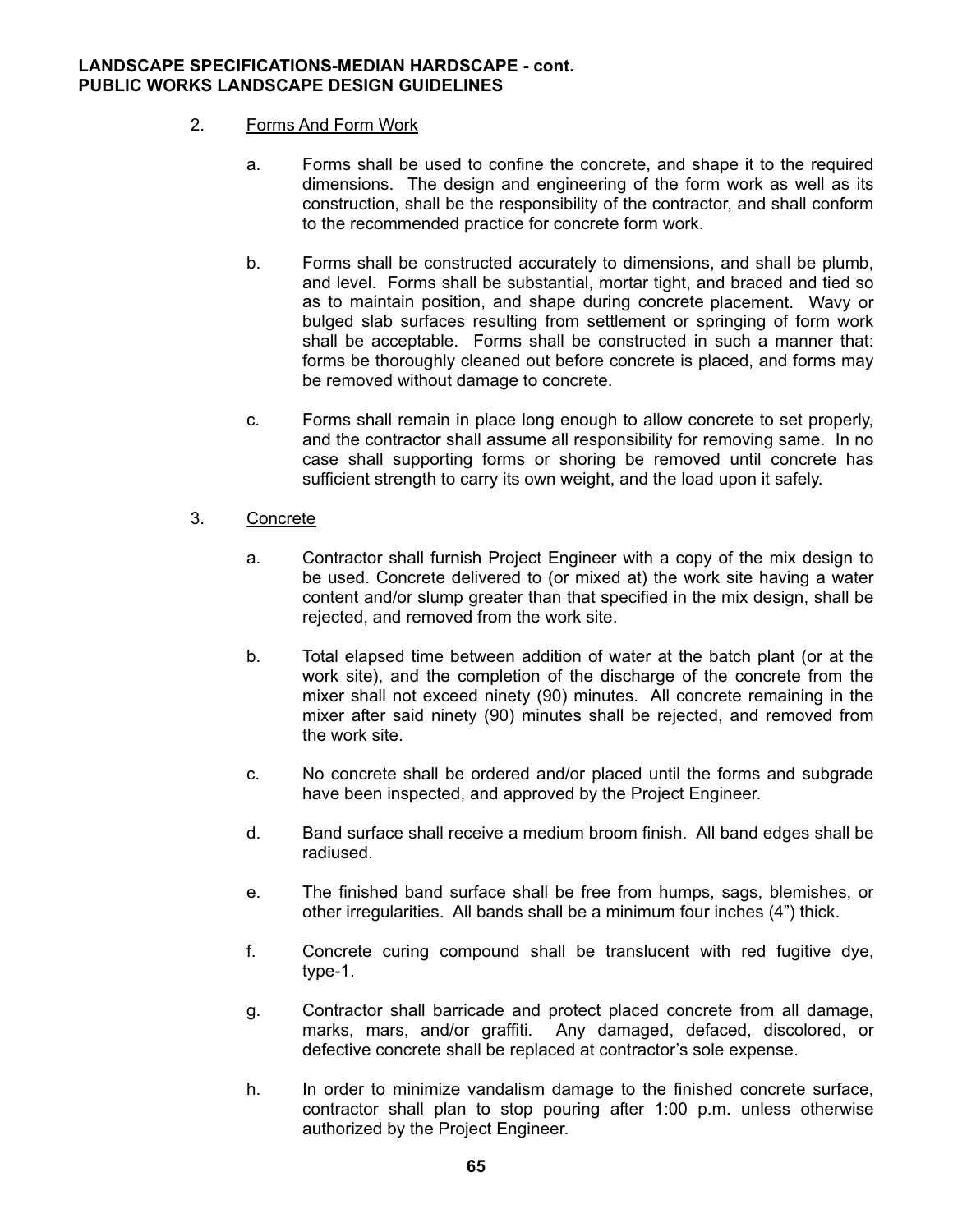- i. No advertising, impression, stamp, or mark of any kind shall be permitted on surface of concrete or cement finish.
- j. All defects in concrete work shall be corrected as directed by the Project Engineer, and shall be done at contractor's sole expense. Concrete surfaces so repaired shall duplicate the appearance of the unpatched work.
- k. Damaged or defective concrete that cannot be repaired to the satisfaction of the inspector shall be replaced by contractor at contractor's sole expense.
- 4. Clean Up
	- a. All soil, debris, tree roots, concrete forms, etc., to be removed from the work site concurrent with removal, and replacement work.
	- b. Work site to be left in "broom clean" condition at the end of each workday. Final inspection, and approval of work for payment will include evaluation of work site cleanliness.
	- c. Contractor shall be responsible for securing the work site at the end of each workday, by means of such barricades, warning tapes, delineators, etc. As may be necessary to insure that pedestrian traffic is not impeded, or the work left open, and accessible.
	- d. Stockpiling of materials or storage of equipment on the work site shall not be allowed.

V:\Specs\PW Landscape Design Guidelines.doc(Rev 2 - 4/28/05)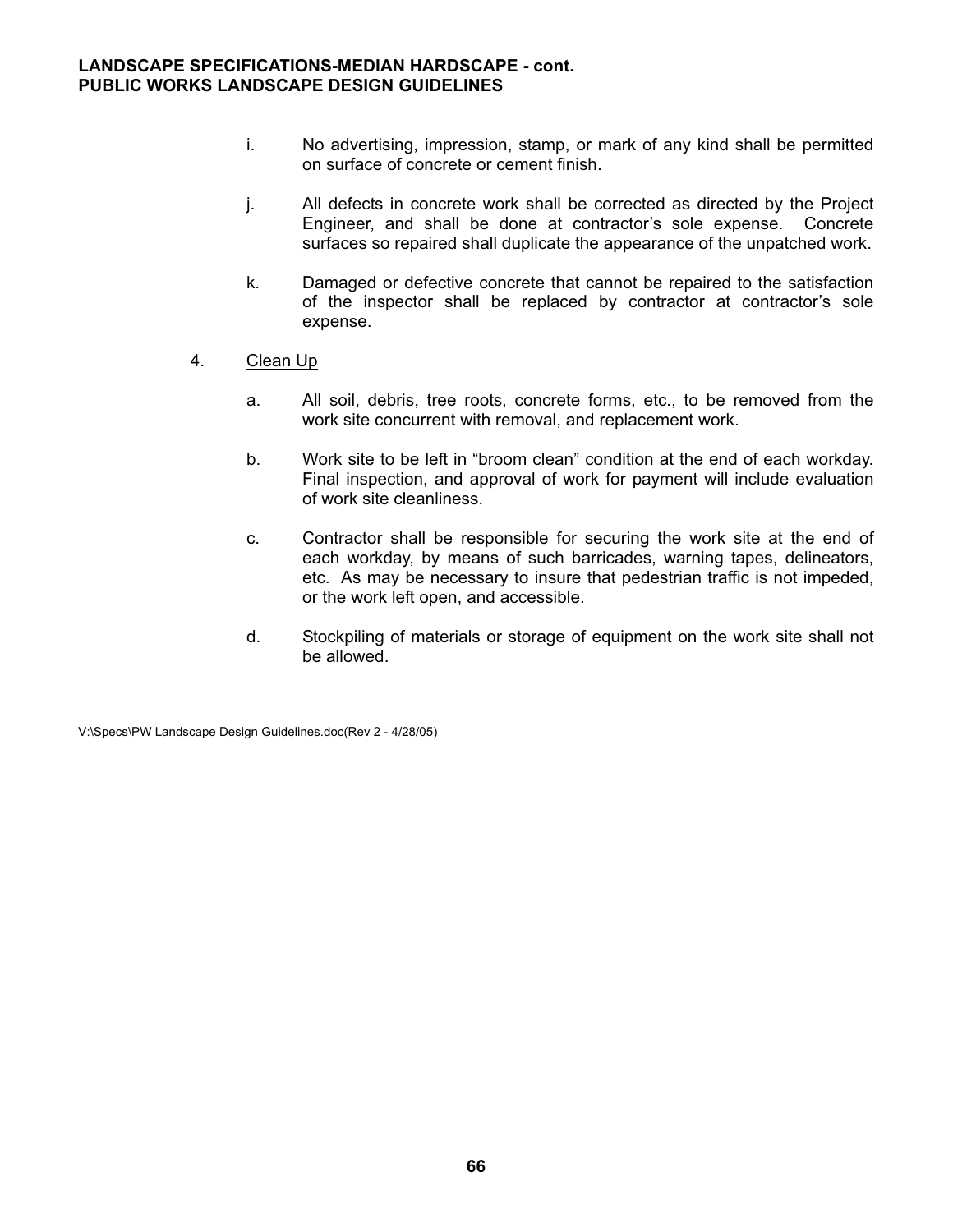# **TABLE OF CONTENTS PUBLIC WORKS LANDSCAPE DESIGN GUIDELINES**

| PLAN CHECK PROCESS FOR LANDSCAPE CONSTRUCTION DRAWINGS1 |  |
|---------------------------------------------------------|--|
|                                                         |  |
|                                                         |  |
|                                                         |  |
|                                                         |  |
|                                                         |  |
|                                                         |  |
|                                                         |  |
|                                                         |  |
|                                                         |  |
| <b>DESIGN GUIDELINES</b>                                |  |
|                                                         |  |
|                                                         |  |
|                                                         |  |
|                                                         |  |
|                                                         |  |
|                                                         |  |
|                                                         |  |
|                                                         |  |
|                                                         |  |
|                                                         |  |
|                                                         |  |
|                                                         |  |
|                                                         |  |
|                                                         |  |
|                                                         |  |
|                                                         |  |
|                                                         |  |
|                                                         |  |
|                                                         |  |
|                                                         |  |
|                                                         |  |
|                                                         |  |
|                                                         |  |
|                                                         |  |
|                                                         |  |
|                                                         |  |
|                                                         |  |
|                                                         |  |
|                                                         |  |
|                                                         |  |
|                                                         |  |
|                                                         |  |
|                                                         |  |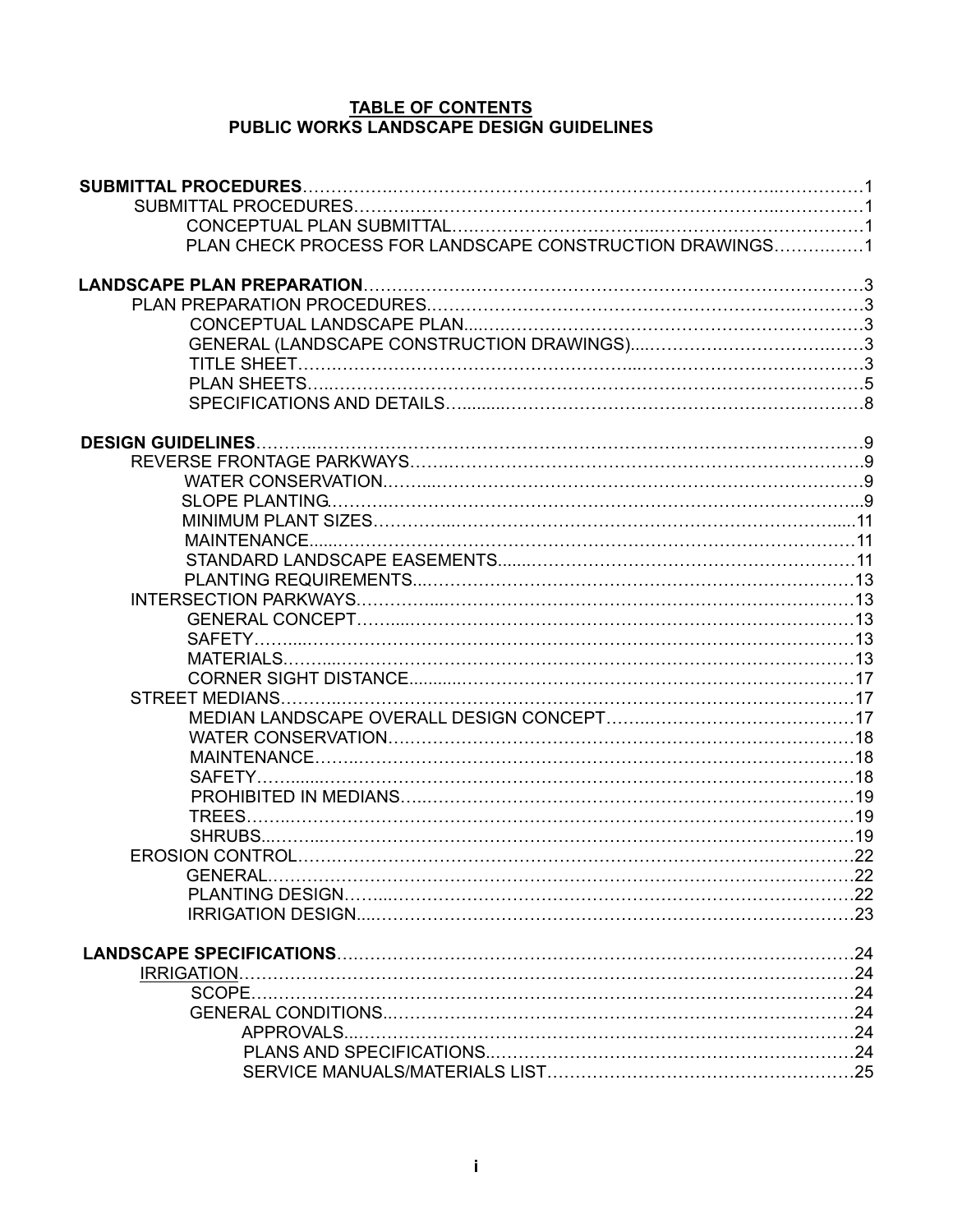| <b>MATERIALS.</b>                                  |  |
|----------------------------------------------------|--|
|                                                    |  |
|                                                    |  |
|                                                    |  |
|                                                    |  |
|                                                    |  |
|                                                    |  |
|                                                    |  |
|                                                    |  |
|                                                    |  |
| <b>INSTALLATION.</b>                               |  |
|                                                    |  |
|                                                    |  |
| PVC PIPE.                                          |  |
|                                                    |  |
|                                                    |  |
|                                                    |  |
|                                                    |  |
| AUTOMATIC CONTROLLER AND ENCLOSURE LOCATION AND    |  |
|                                                    |  |
|                                                    |  |
|                                                    |  |
|                                                    |  |
|                                                    |  |
| <b>GENERAL</b>                                     |  |
|                                                    |  |
|                                                    |  |
| INSPECTION                                         |  |
|                                                    |  |
| <b>GENERAL</b>                                     |  |
|                                                    |  |
|                                                    |  |
|                                                    |  |
| <b>GENERAL</b>                                     |  |
|                                                    |  |
|                                                    |  |
|                                                    |  |
|                                                    |  |
|                                                    |  |
|                                                    |  |
| MOISTURE CONTROL MODULES (NON CENTRALLY CONTROLLED |  |
|                                                    |  |
| SENSOR OVERRIDE DEVICE (NON CENTRALLY CONTROLLED   |  |
|                                                    |  |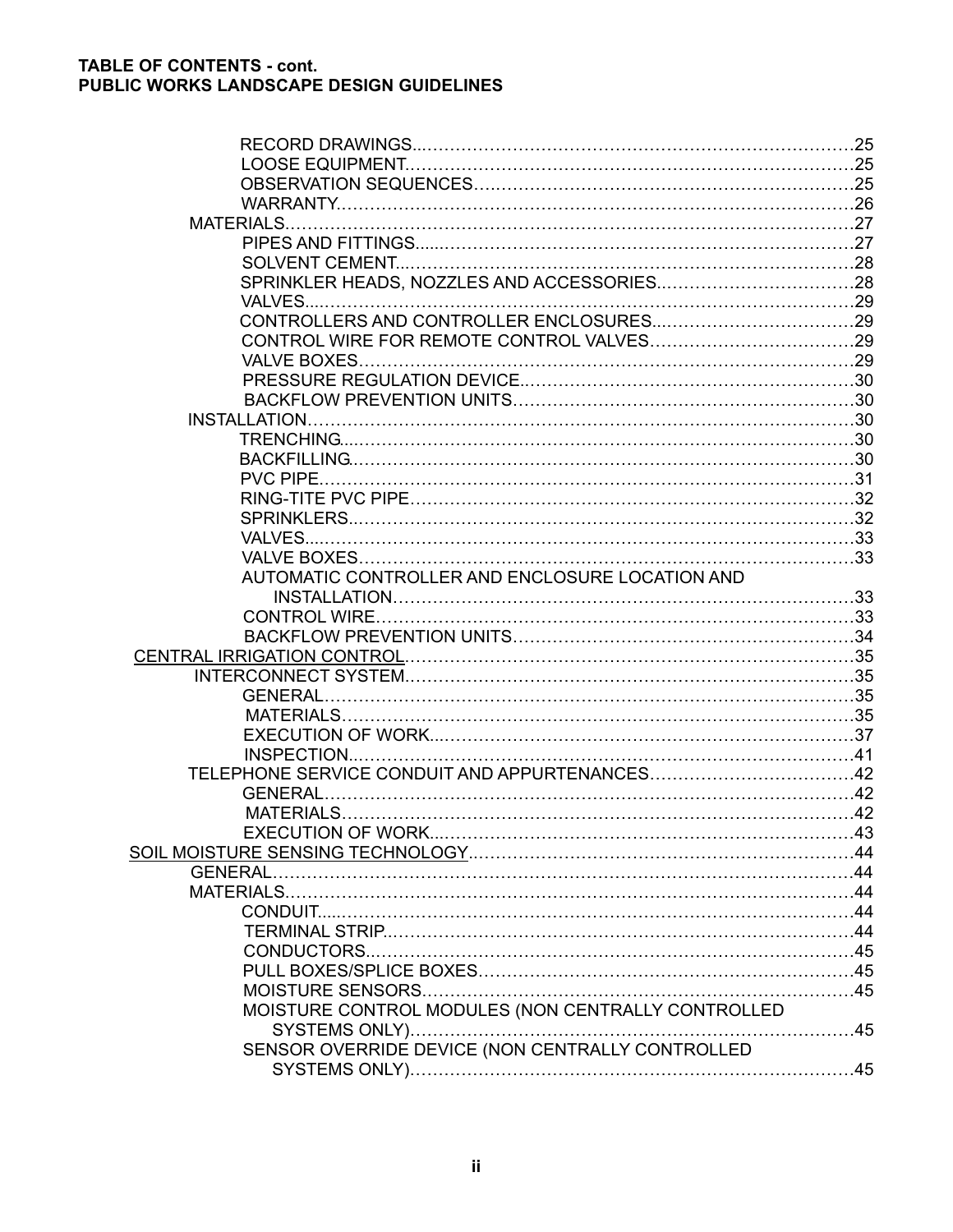| CONTROL MODULES (NON MAXICOM CONTROL SYSTEMS ONLY)48 |  |
|------------------------------------------------------|--|
| SENSOR OVERRIDE DEVICE (NON MAXICOM CONTROL SYSTEMS  |  |
|                                                      |  |
|                                                      |  |
|                                                      |  |
|                                                      |  |
| CONTROL MODULES (NON MAXICOM CONTROL SYSTEMS ONLY)49 |  |
|                                                      |  |
|                                                      |  |
|                                                      |  |
|                                                      |  |
|                                                      |  |
|                                                      |  |
|                                                      |  |
|                                                      |  |
|                                                      |  |
|                                                      |  |
|                                                      |  |
|                                                      |  |
|                                                      |  |
|                                                      |  |
|                                                      |  |
|                                                      |  |
|                                                      |  |
|                                                      |  |
|                                                      |  |
|                                                      |  |
|                                                      |  |
|                                                      |  |
|                                                      |  |
|                                                      |  |
|                                                      |  |
|                                                      |  |
|                                                      |  |
|                                                      |  |
|                                                      |  |
|                                                      |  |
|                                                      |  |
|                                                      |  |
|                                                      |  |
|                                                      |  |
|                                                      |  |
|                                                      |  |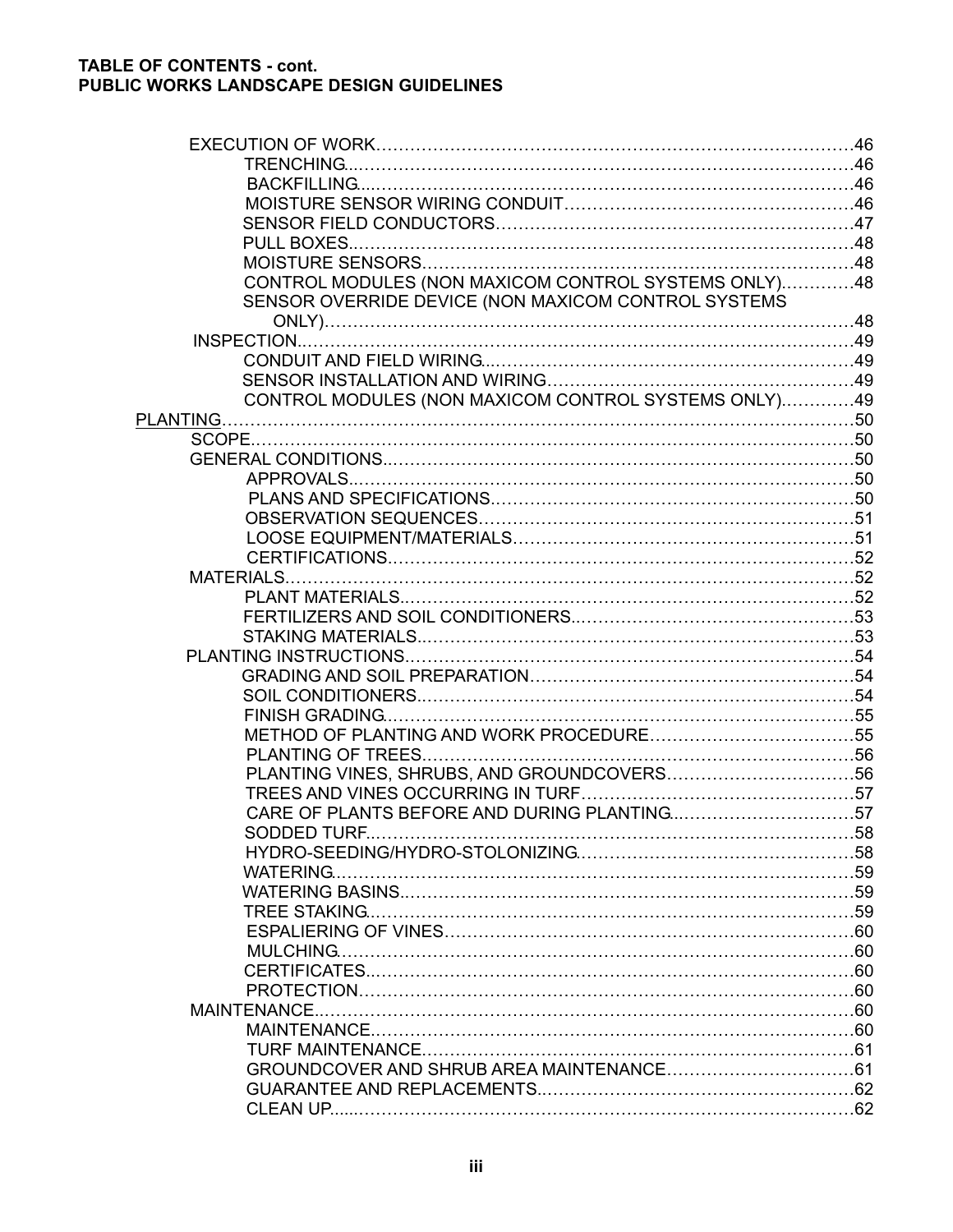# **TABLE OF CONTENTS - cont. PUBLIC WORKS LANDSCAPE DESIGN GUIDELINES**

| -63 |
|-----|
|     |
|     |
|     |
|     |
| 64  |
|     |
|     |
|     |

APPENDIX **A** - Plan Set Title Sheet